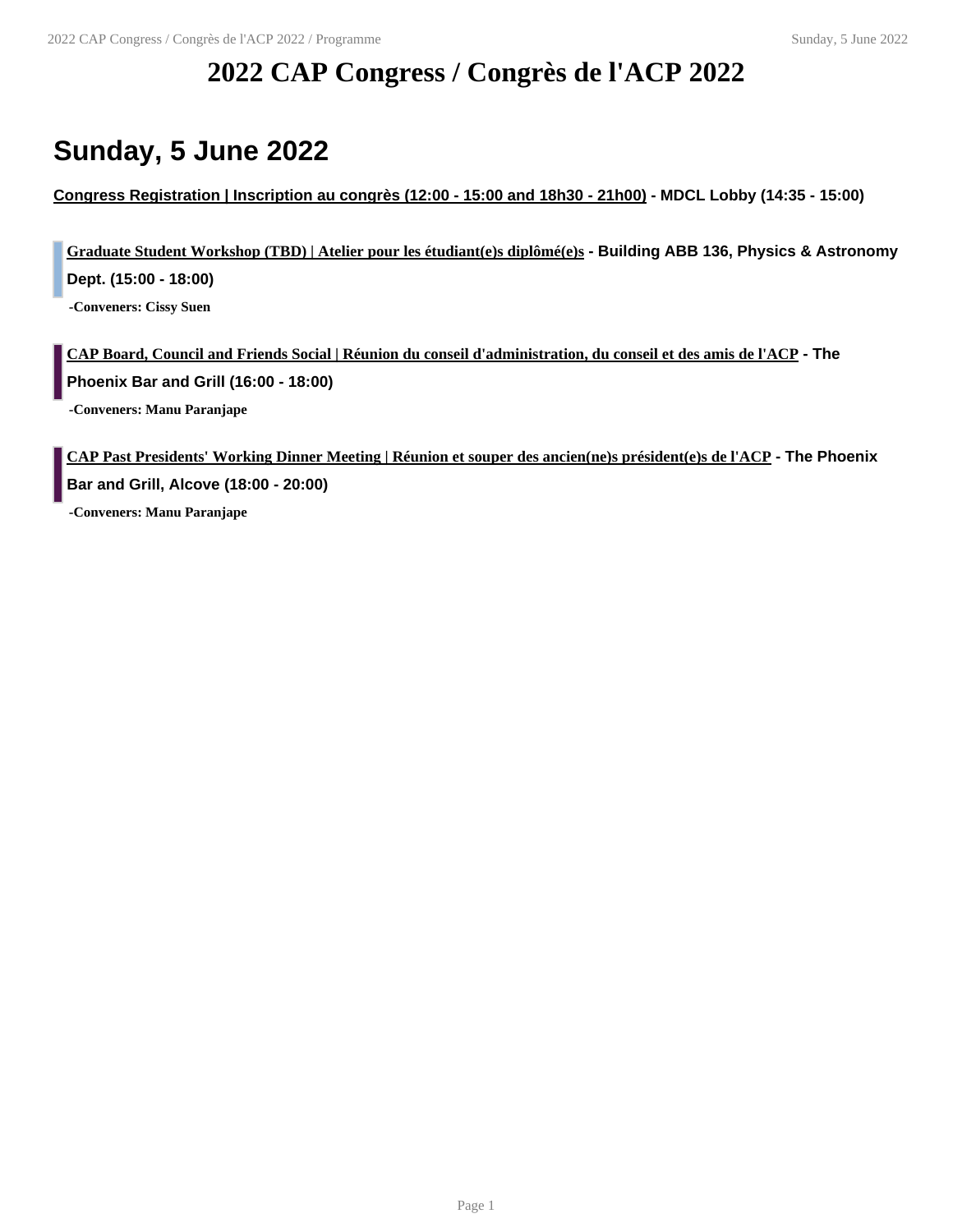# **Monday, 6 June 2022**

**Congress Registration and Information (07h30-17h30) | Inscription au congrès et information (07h30-17h30) - MDCL Lobby (07:05 - 07:30)**

**CNILC Breakfast Meeting | Réunion du comité de liaison national canadien de l'UIPPA - MDCL 2230 (07:30 - 08:30) -Conveners: Rituparna Kanungo**

**Congress Welcoming Remarks | Ouverture du Congrès - MDCL 1305/07 (08:30 - 08:45)**

**High School / Cégep Teachers' Day Workshop (08h45-15h15) - MDCL Lobby then LRW Building (08:45 - 16:00) -Conveners: Miranda Schmidt; Reza Nejat; Chris Meyer**

**M-PLEN1 - Plenary Session | Session plénière - Jane Heffernan - MDCL 1305/07 (08:45 - 09:30)**

| time [id] title                                 | presenter       |
|-------------------------------------------------|-----------------|
| 08:45 [3025] Mathematical Modelling of COVID-19 | HEFFERNAN, Jane |

### **M-PLEN2 Plenary Session | Session plénière - Arthi Jayaraman - MDCL 1305/07 (09:30 - 10:15)**

### **-Conveners: Robert Wickham**

**-Conveners: Cornelia Hoehr**

| time [id] title                                                                                                                            | presenter        |
|--------------------------------------------------------------------------------------------------------------------------------------------|------------------|
| 09:30 [3023] Combining modelling, theory, and simulations with experiments for design<br>and structural characterization of soft materials | JAYARAMAN, Arthi |

## **Health Break (Travel time to technical sessions) | Pause santé (Transfert vers les sessions techniques) - MDCL Hallways (10:15 - 10:45)**

### **M1-3 Imaging - MRI (DPMB) I Imagerie - IRM (DPMB) - MDCL 1102 (10:45 - 12:15)**

### **-Conveners: Cornelia Hoehr**

**-Conveners: Mark Walton**

| time [id] title                                                                                              | presenter                   |
|--------------------------------------------------------------------------------------------------------------|-----------------------------|
| 10:45 [3443] (I) On oxygen-enhanced MRI in the tumor microenvironment                                        | REINSBERG, Stefan Alexander |
| 11:15 [3278] (G*) Multicomponent T1 Magnetic Resonance Relaxometry with Neural<br>Networks                   | PARASRAM, Tristhal          |
| 11:30 [3379] (G*) Novel Accelerated Imaging Method for 1H and 129Xe MRI with Deep<br>Learning                | PERRON, Samuel              |
| 11:45 [3279] (G*) Optimized Phase Cycling for Coherence Pathway Cancelation in<br>Magnetic Resonance Imaging | ARMSTRONG, Mark             |

### **M1-10 Fields, Particles, and Strings I (DTP) | Champs, particules et cordes I (DPT) - MDCL 1115 (10:45 - 12:15)**

| time [id] title                                                               | presenter        |
|-------------------------------------------------------------------------------|------------------|
| 10:45 [3092] (G*) New BPS Gravitational Solitons in Anti-de Sitter Spacetimes | DURGUT, Turkuler |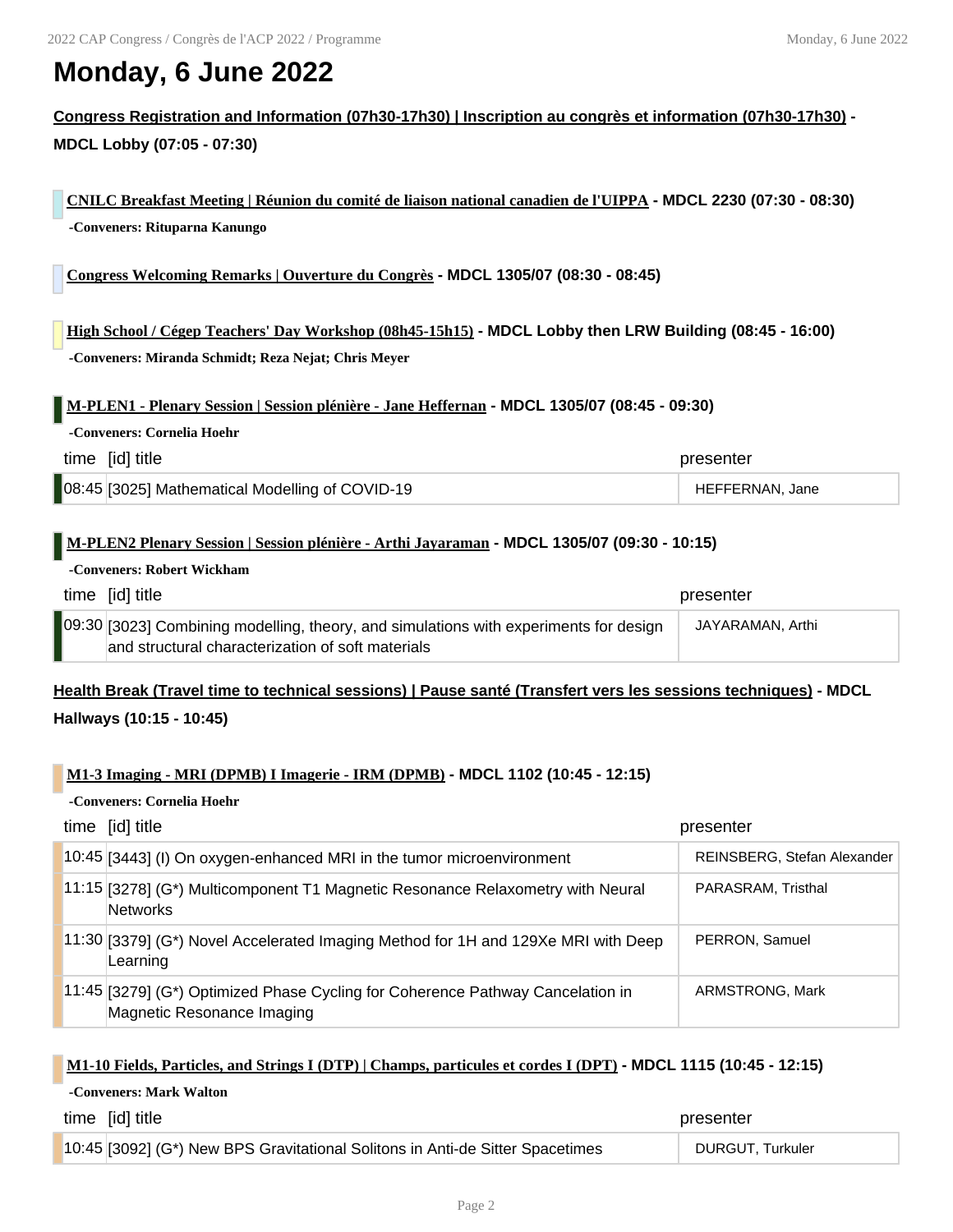| $11:00$ [3177] (G*) Schwinger pair production - from fall to infinity to fall to the centre | SUNDARAM, Sriram |
|---------------------------------------------------------------------------------------------|------------------|
| 11:15 [3098] (I) String Theory, Antisymmetric Tensor Fields and Dark Matter                 | DICK, Rainer     |
| 11:45 [3346] A Little Excitement Across the Horizon                                         | NG. Keith        |
| 12:00 [3014] Non-standard Inflation and Quantum Gravity                                     | KAMALI, Vahid    |

## **M1-9 Exploring the Energy and Precision Frontier I (PPD) | Exploration de la frontière d'énergie et de précision I (PPD) - MDCL 1105 (10:45 - 12:30)**

### **-Conveners: Kate Pachal**

| time [id] title                                                                                                                                                      | presenter             |
|----------------------------------------------------------------------------------------------------------------------------------------------------------------------|-----------------------|
| 10:45 [3037] (G*) Measurement of the W Boson Drell-Yan Angular Coefficients with the<br><b>ATLAS detector</b>                                                        | BACHIU, Alexander     |
| $11:00$ [3110] (G*) A study of hadronic tagged \$B\rightarrow D^{(*)}\ell \nu\$ at the Belle II<br>experiment                                                        | WAKELING, Hannah      |
| $11.15$ [3163] (G*) Pion background measurement and correction in the MOLLER<br>Experiment at Jefferson lab                                                          | GORGANNEJAD, Fatemeh  |
| $11:30$ [3165] (G*) Search for multiquark states decaying to neutral strange particles:<br>\$K s^0\$ and \$\Lambda^0\$ (or \$\bar{\Lambda^0}\$                       | PAUL, Antara          |
| $[11.45]$ [3193] (G*) Study of the combined performance of the Digital Hadronic Calorimeter<br>and Si-W Electromagnetic Calorimeter for the CALICE R&D Collaboration | ALMANZA SOTO, Melissa |
| 12:00 [3519] (I) 2022 CAP Thesis Prize Winner -- Dominique Trischuk                                                                                                  |                       |

### **M1-7 Quantum Materials I (DCMMP) | Matériaux quantiques I (DPMCM) - MDCL 1010 (10:45 - 12:15)**

#### **-Conveners: Mark Gallagher**

| time [id] title                                                                           | presenter           |
|-------------------------------------------------------------------------------------------|---------------------|
| 10:45 [3425] (I) Quantum materials at the atomic scale                                    | LUICAN-MAYER, Adina |
| 11:15 [3429] (I) Formation of 1D and 2D carbon-based nanomaterials on surfaces            | EBRAHIMI, Maryam    |
| 11:45 [3426] (I) Charge Transfer Processes in Molecularly Doped Organic<br>Semiconductors | SALZMANN, Ingo      |

### **M1-1 Dark Matter Experiments I (PPD) | Expériences sur la matière sombre I (PPD) - MDCL 1309 (10:45 - 12:15)**

#### **-Conveners: Mark Patrick Hartz**

| time [id] title                                                                                             | presenter          |
|-------------------------------------------------------------------------------------------------------------|--------------------|
| 10:45 [3064] (I) Detecting Dark Matter                                                                      | PIRO, Marie-Cécile |
| 11:15 [3027] (G*) CUTE: An Overview and Applications to SuperCDMS                                           | PRADEEP, Aditi     |
| 11:30 [3081] (G*) 39Ar decay analysis and annual modulation search with DEAP-3600                           | KAUR, Gurpreet     |
| 11:45 [3167] SuperCDMS IMPACT: Measuring the sub-keV Ionization Yield in Cryogenic<br>Solid-State Detectors | REYNOLDS, Tyler    |
| 12:00 [3176] (G*) Projected Sensitivities for Future Upgrade Scenarios of SuperCDMS<br><b>SNOLAB</b>        | FASCIONE, Eleanor  |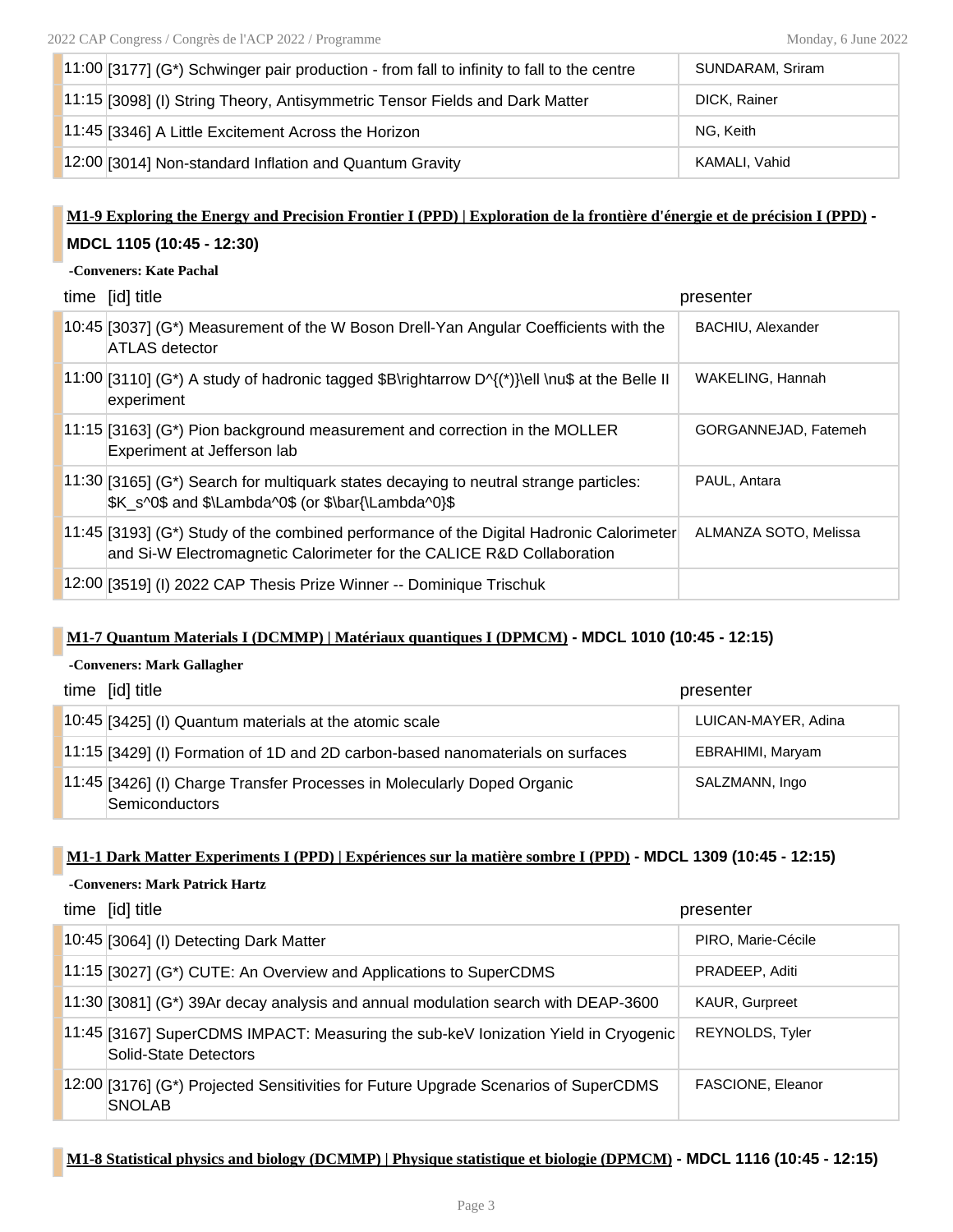#### **-Conveners: James Polson**

| time [id] title                                                                                                                                   | presenter                   |
|---------------------------------------------------------------------------------------------------------------------------------------------------|-----------------------------|
| 10:45 [3419] (I) Dynamical mean-field theory: from ecosystems to reaction networks                                                                | DE GIULI, Eric              |
| 11:15 [3090] (G*) Random Asymmetric Markov Models                                                                                                 | MOSAM, Faheem               |
| $11:30$ [3119] (G*) Entropy, Networks, and Design                                                                                                 | CHITNELAWONG, Pheerawich    |
| 11:45 [2986] (G*) Dynamics of exciton polaron in microtubule                                                                                      | NGANFO YIFOUE, Willy Aniset |
| 12:00 [3431] Modelling finger-like pattern formation in a bacteria colony growing at an<br>interface using dynamical self-consistent field theory | WICKHAM, Robert             |

### **M1-2 Gravity and Cosmology I (DTP) | Gravité et cosmologie I (DPT) - MDCL 1008 (10:45 - 12:15)**

### **-Conveners: Sanjeev Seahra**

| time [id] title                                                                                               | presenter         |
|---------------------------------------------------------------------------------------------------------------|-------------------|
| 10:45 [2993] (I) The Hubble tension and the magnetic universe                                                 | POGOSIAN, Levon   |
| $11:15$ [3272] (G*) The galactic white-dwarf population from the CLAUDS deep fields                           | RIPOCHE, Paul     |
| $11:30$ [3276] (G*) On the validity of the quasi-static approximation in scalar-tensor<br>theories of Gravity | MIRPOORIAN, Hamid |
| 11:45 [3301] (G*) Cosmology of scalar fields coupled to dark matter and to all matter                         | WANG, Zhuangfei   |

## **M1-5 DPE I - Joint with DGEP (DPE/DGEP) | DEP I - conjointement avec DEGP (DEP/DEGP) - MDCL 1009 (10:45 - 12:15)**

### **-Conveners: Daria Ahrensmeier**

| time [id] title                                                                                                             | presenter        |
|-----------------------------------------------------------------------------------------------------------------------------|------------------|
| 10:45 [3480] (I) Diversifying Talent in Quantum Computing                                                                   | MEYER, Ella      |
| 11:15 [3126] Physical Science in Contemporary Society                                                                       | SEALFON, Carolyn |
| 11:30 [3087] The IDEAS Initiative                                                                                           | TAM, Benjamin    |
| 11:45 [3371] (G*) STEM for Everyone - Results From a Pilot Intervention to Address the<br>Gender Gap in High School Physics | CORRIGAN, Eamonn |
| 12:00 [3488] Round Table                                                                                                    |                  |

## **M1-6 Accelerator Developments in Canada (DAPI) | Progrès dans les accélérateurs au Canada (DPAI) - MDCL 1016 (10:45 - 12:15)**

### **-Conveners: Alexander Gottberg**

| time [id] title                                                                                                                | presenter                 |
|--------------------------------------------------------------------------------------------------------------------------------|---------------------------|
| 10:45 [3368] New CLS e-linac                                                                                                   | <b>BOLAND, Mark James</b> |
| 11:00 [3304] Superconducting RF research in Canada                                                                             | LAXDAL, Robert Edward     |
| 11:15 [3315] A Prototype Compact Accelerator-based Neutron Source for Canada for<br><b>Medical and Scientific Applications</b> | D. MAHARAJ, Dalini        |
| 11:30 [3366] The New Electron Source Lab at CLS                                                                                | STRAGIER, Xavier          |
| 11:45 [3374] TRIUMF e-linac as driver for FLASH, DarkLight and ARIEL                                                           | RÄDEL, Stephanie Diana    |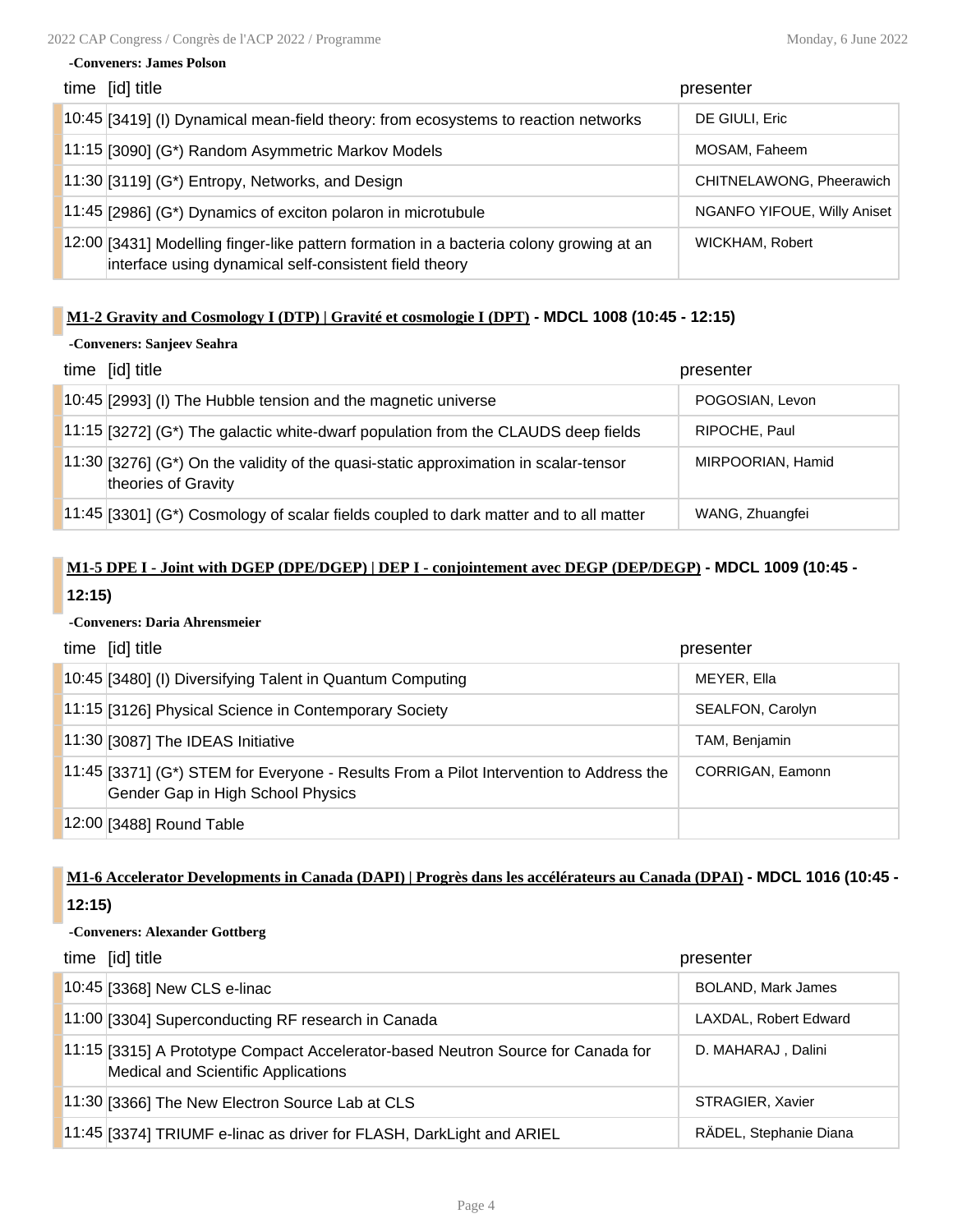| -Conveners: Liliana Caballero Suarez                                                                                                                                      |  |
|---------------------------------------------------------------------------------------------------------------------------------------------------------------------------|--|
|                                                                                                                                                                           |  |
| time [id] title<br>presenter                                                                                                                                              |  |
| $10:45$ [3477] (I) Parity violation measurements of the neutron skin in \$ $\frac{4}{208}$ \$Pb and<br>KING, Paul<br>THE PREX/CREX<br>\$^{48}\$Ca<br><b>COLLABORATION</b> |  |
| COLEMAN, Robin<br>$11.15$ [3143] (G*) Investigating the Nuclear Shell Evolution in Neutron-Rich Calcium                                                                   |  |
| KNIGHT, Bryn<br>$11:30$ [3201] (G*) Model constraints for degenerate neutron capture rates in neutron star<br>crusts                                                      |  |
| <b>GREAVES, Beau</b><br>$11:45$ [3206] (G*) Constraining the Neutron Capture Rate for the Short-Lived 91Sr<br><b>Nucleus</b>                                              |  |
| $12:00$ [3138] (G*) β-decay of 68Mn: Probing the N=40 Island of Inversion<br>UMASHANKAR, Rashmi                                                                           |  |
| $12:15$ [3308] (G*) High-precision half-life measurements of 26Na with GRIFFIN<br>FUAKYE, Eric Gyabeng                                                                    |  |

### **Science Policy Workshop | Atelier de science politique - MDCL 1305/07 (12:15 - 13:15)**

**-Conveners: Eric Donovan**

### **Break for Lunch (12h15-13h15) | Pause pour dîner (12h15-13h15) (12:15 - 13:15)**

### **M2-6 Soft condensed matter I (DCMMP) | Matière condensée molle I (DPMCM) - MDCL 1116 (13:15 - 14:45)**

### **-Conveners: Robert Wickham**

| time [id] title                                                                                                               | presenter             |
|-------------------------------------------------------------------------------------------------------------------------------|-----------------------|
| 13:15 [3054] Formation of Complex Spherical Packing Phases in Hard Spheres with<br><b>SALR Interactions</b>                   | <b>BURNS, Cameron</b> |
| 13:30 [3199] Flatness and Intrinsic Curvature of Linked-Ring Membranes                                                        | POLSON, James         |
| 13:45 [3310] (G*) Surface Relaxation of Vapor Deposited Polystyrene Glasses                                                   | YIN, Junjie           |
| 14:00 [3407] Osmotic Pressure and Swelling of Permeable Ionic Microgels                                                       | DENTON, Alan          |
| [14:15] [3350] Transition in the glassy dynamics of melts of acid hydrolyzed phytoglycogen<br>nanoparticles                   | SHAMANA, Hurmiz       |
| 14:30 [3215] (G*) Changes to the Stiffness and Compressibility of Soft Phytoglycogen<br>Nanoparticles Through Acid Hydrolysis | EL-RAYYES, Yasmeen    |

## **M2-1 Exploring the Energy and Precision Frontier II (PPD) | Exploration de la frontière d'énergie et de précision II (PPD) - MDCL 1105 (13:15 - 14:45)**

### **-Conveners: Dominique Anderson Trischuk**

| time [id] title                                                                                                                   | presenter        |
|-----------------------------------------------------------------------------------------------------------------------------------|------------------|
| 13:15 [3016] (I) ATLAS Highlights                                                                                                 | KAY, Ellis       |
| $13:45$ [3180] (G*) Relative luminosity measurement and long-term stability studies with<br>ATLAS-TPX network during LHC Run-2.   | USMAN, Muhammad  |
| $\vert$ 14:00 [3192] (G*) Most precise measurement of the top-quark pair production<br>cross-section in the single-lepton channel | SINGH, Sahibjeet |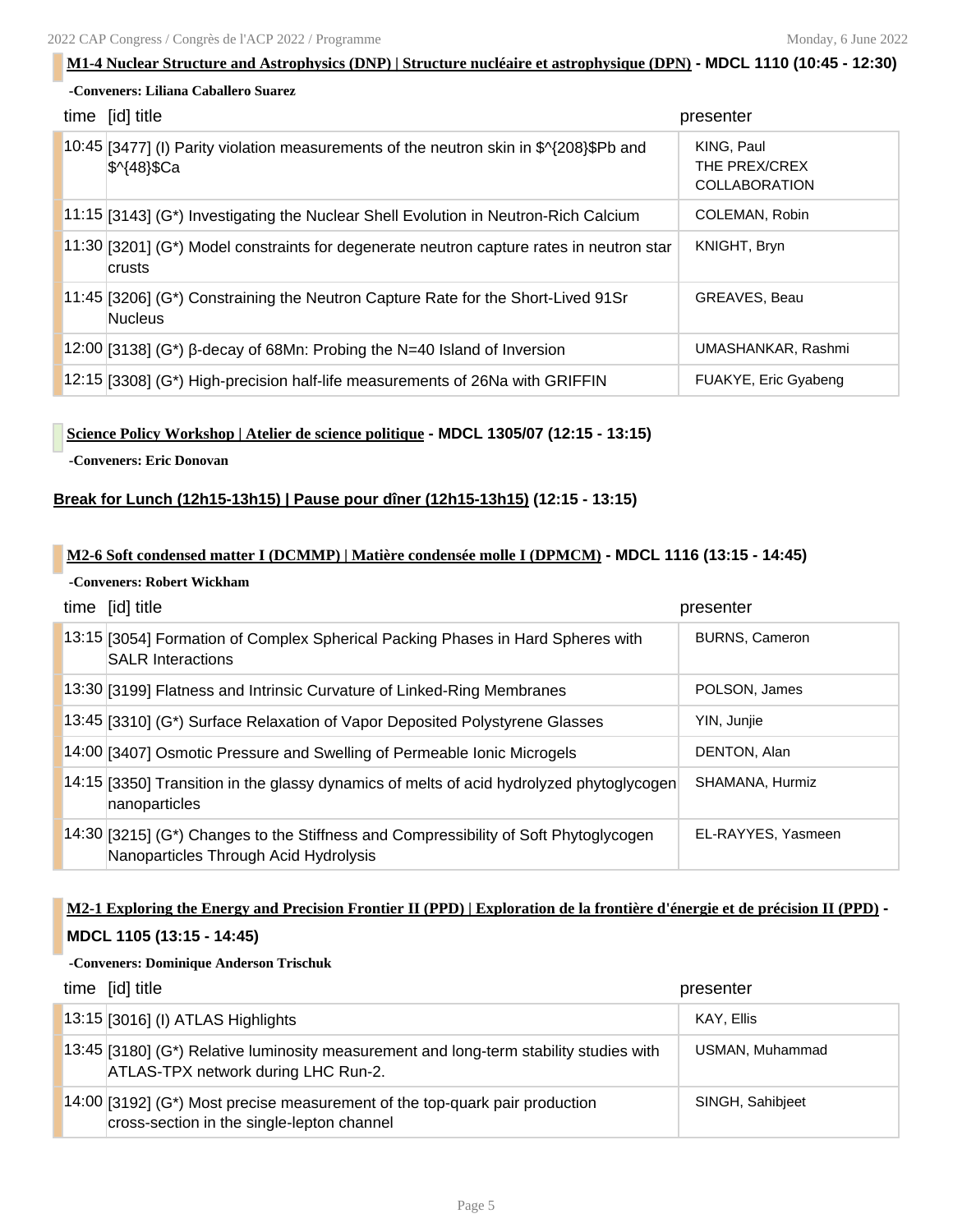| 14:15 [3213] Search for single production of a vector-like $T$ quark decaying into a Higgs<br>boson and top quark with fully hadronic final states using the ATLAS detector     | FOO, Joel Hengwei  |
|---------------------------------------------------------------------------------------------------------------------------------------------------------------------------------|--------------------|
| $\vert$ 14:30 [3333] (G*) Measurements of the production cross section for the collinear<br>emission of a Z boson from a jet in pp collisions at 13 TeV with the ATLAS detector | LAURIER, Alexandre |

# **M2-4 Precision Techniques in Nuclear and Particle Physics (DNP) | Techniques de précision en physique des particules et des noyaux (DPN) - MDCL 1110 (13:15 - 14:45)**

### **-Conveners: Elie Korkmaz**

| time [id] title                                                                                                                    | presenter               |
|------------------------------------------------------------------------------------------------------------------------------------|-------------------------|
| 13:15 [3353] (G*) Higher-Order Leptonic Corrections in Covariant Approach                                                          | GHAFFAR, Mahumm         |
| $13:30$ [3202] (G*) Applications of ab initio nuclear theory to tests of fundamental<br>symmetries                                 | <b>GENNARI, Michael</b> |
| [13:45 [3375] (G) Novel Conditional Generative Approach and Applications in Nuclear and<br><b>Particle Physics</b>                 | GIROUX, James           |
| 14:00 [3151] (G*) Developing the Integrating Detector Electronics Chain for the MOLLER<br>Experiment                               | <b>BLAIKIE, Brynne</b>  |
| $\vert$ 14:15 $\vert$ [3170] (G*) First principles calculations of 7Li+p radiative capture                                         | GYSBERS, Peter          |
| 14:30 [2998] Mirror Symmetry in the f7/2 Shell Below 56Ni, Excited States and<br>Electromagnetic Transition Rates in 55Ni and 55Co | STAROSTA, Krzysztof     |

### **M2-9 DPE II (DPE) | DEP II (DEP) - MDCL 1009 (13:15 - 14:45)**

### **-Conveners: Daria Ahrensmeier**

| time [id] title                                                                                   | presenter           |
|---------------------------------------------------------------------------------------------------|---------------------|
| 13:15 [3485] (I) Data Science and Modern Astronomy, a match made in the heavens                   | HYDE, Elaina        |
| 13:45 [3284] Self-Evaluation Tools in Canadian STEM Outreach Programs                             | BARKANOVA, Svetlana |
| 14:00 [3036] Integrating Group Discussion and Inquiry-Guided Learning into Physics TA<br>Training | DRINGOLI, Benjamin  |
| $14:15$ [3392] (U*) Student Preparedness and Motivations in Introductory Physics<br>Courses       | FERNANDO, Nitara    |
| 14:30 [3487] Round Table                                                                          |                     |

## **M2-7 Low Dimensional Materials and Heterostructures (DCMMP) | Matériaux à basse dimension et hétérostructures (DPMCM) - MDCL 1010 (13:15 - 14:45)**

### **-Conveners: Adina Luican-Mayer**

| time [id] title                                                                                   | presenter                     |
|---------------------------------------------------------------------------------------------------|-------------------------------|
| $\vert$ 13:15 [3053] (G*) Gated quantum structures in 2D semiconductors                           | BODDISON-CHOUINARD,<br>Justin |
| 13:30 [3061] (G*) Method for exfoliating large area monolayer transition metal<br>dichalcogenides | LABBÉ, Antoine                |
| 13:45 [3147] (G*) Stacking order domains in twisted transition metal dichalcogenides              | MOLINO, Laurent               |
| 14:00 [3015] (G) Fine Structure of Excitons in TMD Type-II Heterostructures                       | SADECKA, Katarzyna            |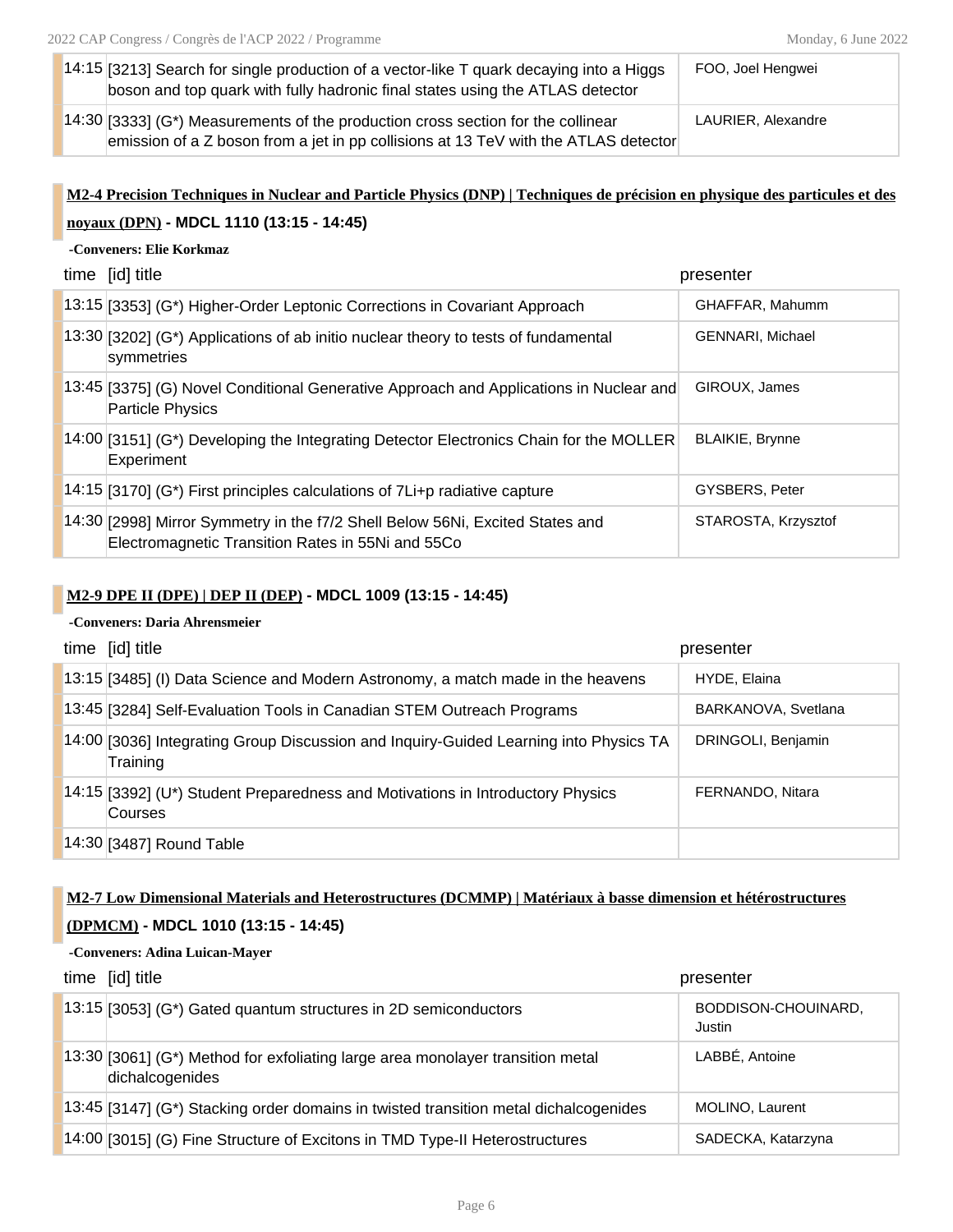| $14:15$ [3396] (G*) The charge characterization of atomic wires on hydrogen passivated<br>silicon | YUAN, Max       |
|---------------------------------------------------------------------------------------------------|-----------------|
| 14:30 [3097] Scanning Tunneling Microscopy and Spectroscopy of a Graphene-rhenium                 | PLUMADORE, Ryan |
| Disulfide Heterostructure at Low Temperature                                                      |                 |

## **M2-5 Degenerate Quantum Gases and Cold Atoms and Molecules (DAMOPC/DCMMP) | Gaz quantiques dégénérés, molécules et atomes froids (DPAMPC/DPMCM) - MDCL 1309 (13:15 - 14:45)**

### *ALPHA - anti-hydrogen spectroscopy, Tim Friesen, Assistant Professor of Univ. of Calgary*

**-Conveners: Jens Lassen**

| time [id] title                                                                                          | presenter      |
|----------------------------------------------------------------------------------------------------------|----------------|
| 13:15 [3497] (I) anti-hydrogen spectroscpy ALPHA @ CERN                                                  | FRIESEN, Tim   |
| 13:45 [3363] Caustics in quantum many-body dynamics                                                      | O'DELL, Duncan |
| 14:00 [3361] Caustics, Chaos, and Branched flow in a Kicked Bose-Einstein Condensate                     | HAINGE, Joshua |
| $14:15$ [3046] (G*) Indistinguishable Photon Generation on Hybrid Photonic Integrated<br><b>Circuits</b> | YEUNG, Edith   |

## **M2-2 Mathematical and Theoretical Physics (DTP) | Physique mathématique et physique théorique (DPT) - MDCL 1115 (13:15 - 14:30)**

### **-Conveners: Olivia Di Matteo**

| time [id] title                                                                                 | presenter             |
|-------------------------------------------------------------------------------------------------|-----------------------|
| 13:15 [3349] Applying the Conjugate Gradient Method in an Infinite Dimensional Hilbert<br>Space | PETRY, Robert         |
| 13:30 [3045] (I) Quantum Resource Theories and Beyond                                           | SCANDOLO, Carlo Maria |
| 14:00 [3033] (I) Markovian master equation for correlated initial states                        | MERKLI, Marco         |

### **M2-10 Black Holes (DTP) | Trous noirs (DPT) - MDCL 1008 (13:15 - 14:45)**

### **-Conveners: Daniel Siegel**

| time [id] title                                                                                         | presenter          |
|---------------------------------------------------------------------------------------------------------|--------------------|
| 13:15 [3108] (I) Black hole mergers and internal geometry                                               | BOOTH, Ivan        |
| 13:45 [3091] (G*) Marginally Outer-trapped Surfaces Act Up with Inner Horizons in Black<br><b>Holes</b> | CHAN, Kam To Billy |
| 14:00 [3152] (G*) Evolution of exotic marginally outer trapped surfaces in an accreting<br>black hole   | TAVAYEF, Matin     |
| $14:15$ [3145] (G*) Negative Mass de Sitter Black Holes                                                 | HULL, Brayden      |
| 14:30 [3158] (G*) Probing BTZ Black Hole via Fisher Information                                         | PATTERSON, Everett |

### **M2-3 Functional Biophysics (DPMB) | Biophysique fonctionnelle (DPMB) - MDCL 1102 (13:15 - 14:45)**

### **-Conveners: Ozzy Mermut**

| time [id] title                                        | presenter          |
|--------------------------------------------------------|--------------------|
| 13:15 [3472] (I) Single-molecule perspectives of GPCRs | GRADINARU, Claudiu |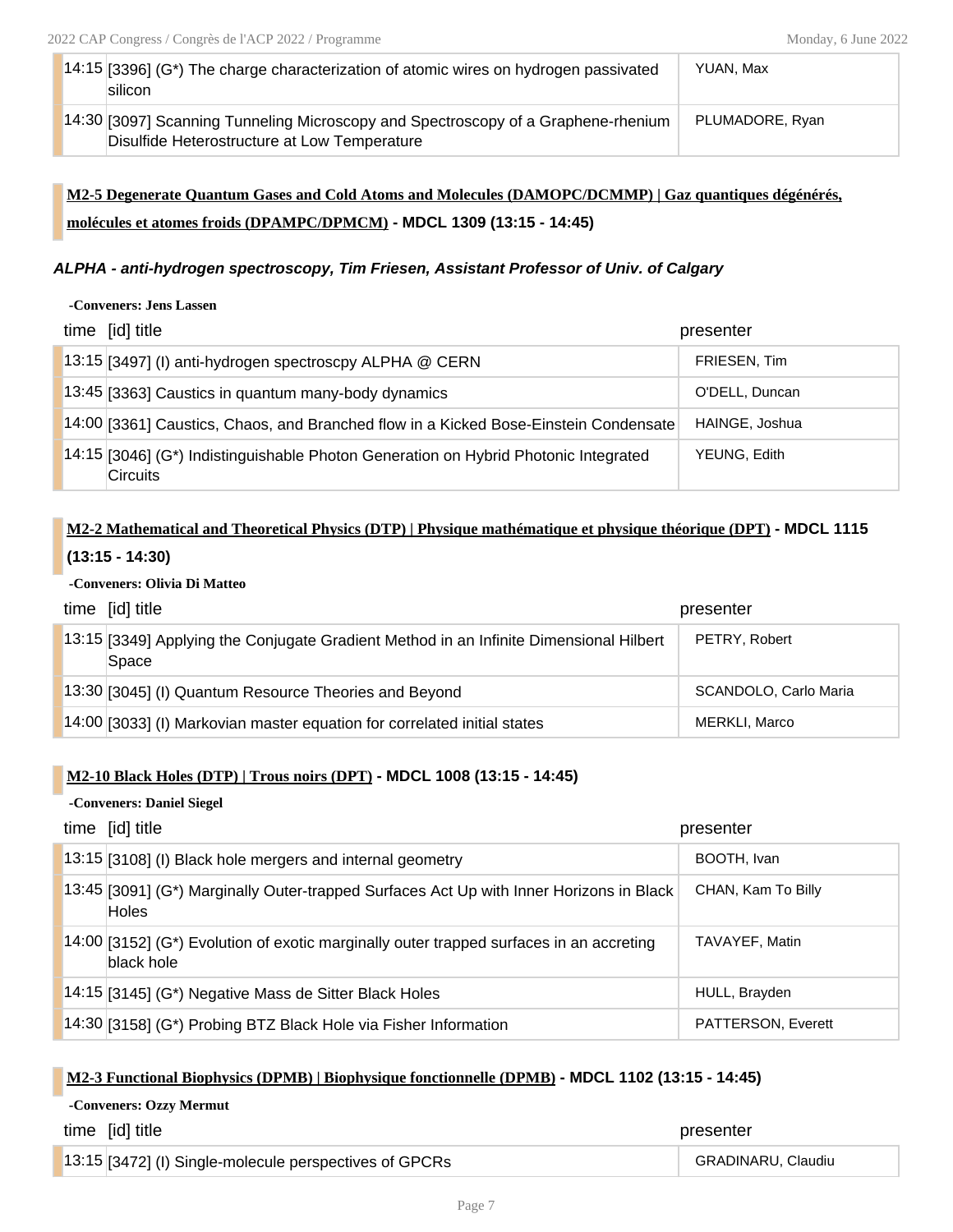| 13:45 [2992] The Effects of Dietary Ingestion of Nickel Recovery Slag as a Grit Source<br>on Avian Bone | GALIANO, Eduardo   |
|---------------------------------------------------------------------------------------------------------|--------------------|
| 14:00 [3372] (U*) Whispers from the active inner ear                                                    | KHADOUR, Zena      |
| 14:15 [3354] (G*) Title: To Emit or Not to Emit: Collective Dynamics of the Inner Ear                   | FEDORYK, Olha      |
| 14:30 [3265] FUNCTIONAL AND FUNCTIONALIZED RED BLOOD CELL MEMBRANES                                     | HIMBERT, Sebastian |

## **M2-8 Quantum and Strongly Interacting Electron Systems (DCMMP) | Systèmes quantiques d'électrons interagissant fortement (DPMCM) - MDCL 1016 (13:45 - 15:15)**

#### **-Conveners: Bill Atkinson**

| time [id] title                                                                                                             | presenter              |
|-----------------------------------------------------------------------------------------------------------------------------|------------------------|
| 14:15 [3065] Effect of Metallicity on Ferroelectric Thin Films                                                              | <b>ATKINSON, Bill</b>  |
| 14:30 [3232] (G) Intermediate Valence state in \$\mathrm{YbB_4}\$ revealed by RXES                                          | <b>FRONTINI, Felix</b> |
| 14:45 [3222] (G) Broken Sublattice Symmetry Effects and Phase Transitions in<br>Triangular Artificial Graphene Quantum Dots | SALEEM, Yasser         |
| $15:00$ [3204] (G*) Pushing the length and time scales of AIMD                                                              | ABARBANEL, Daniel      |

### **Break for Teachers' Workshop | Pause pour l'atelier des enseignants - Wilson Hallway (14:30 - 15:00)**

### **Health Break | Pause santé - MDCL Hallway (14:45 - 15:15)**

### **M-PLEN3 Plenary Session | Session plénière - Krishna Rajagopal - MDCL 1305/07 (15:15 - 16:00)**

| -Conveners: Daria Ahrensmeier |                                                                                                      |                    |  |
|-------------------------------|------------------------------------------------------------------------------------------------------|--------------------|--|
|                               | time [id] title                                                                                      | presenter          |  |
|                               | 15:15 3024] From MOOCs to Magic: Using Digital Tools to Enhance the On-Campus<br>Learning Experience | RAJAGOPAL. Krishna |  |

### **M3-1 Advances in Nuclear and Particle Theory (DTP/DNP/PPD) | Progrès en théorie des particules et des noyaux**

### **(DPT/DPN/PPD) - MDCL 1105 (16:00 - 17:30)**

### **-Conveners: Marco Merkli; Michael Gericke; Matthias Danninger**

| time [id] title                                                                                                   | presenter             |
|-------------------------------------------------------------------------------------------------------------------|-----------------------|
| $16:00$ [3334] (G*) The S-wave pairing gap in neutron matter                                                      | PALKANOGLOU, Georgios |
| 16:15 [3340] (G*) FeynArtsHelper- a Mathematica package for phenomenological<br>calculations                      | <b>RFFFAT</b>         |
| 16:30 [3154] (I) Neutrinos from the past, present and future: passage through compact<br>objects                  | CABALLERO, Liliana    |
| $17:00$ [3189] Plane-wave and wave-packet neutrino oscillations in GR, $f(R)$ and in<br>conformal coupling models | HAMMAD, Fayçal        |
| 17:15 [3291] Meson spectroscopy using holographic QCD plus 't Hooft equation                                      | AHMADY, Mohammad      |

## **M3-9 Atomic and Molecular Physics - Laser Spectroscopy (DAMOPC) | Physique atomique et moléculaire - spectroscope laser (DPAMPC) - MDCL 1008 (16:00 - 17:30)**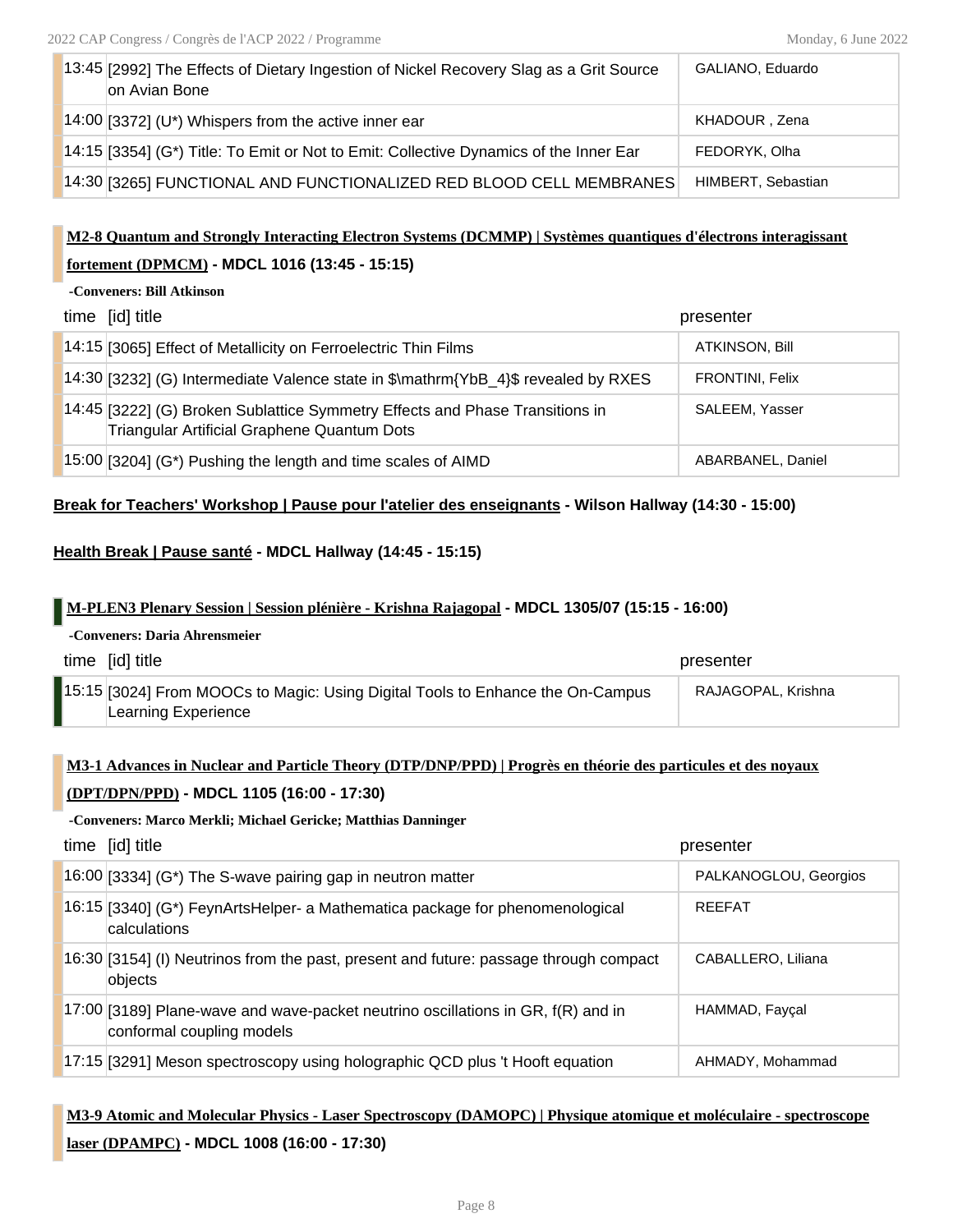| time [id] title                                                            | presenter            |
|----------------------------------------------------------------------------|----------------------|
| 16:00 [3233] Parametric Amplification of Few-cycle Laser Pulses            | HAMMOND, TJ          |
| 16:15 [3320] Rapid Ultrashort Pulse Characterization using Neural Networks | PARASRAM, Tristhal   |
| 16:30 [3270] (G*) Focal Cone High Harmonic Generation in a Gas Sheet       | GJEVRE, John Matthew |

### **M3-5 DPE III (DPE) | DEP III (DEP) - MDCL 1009 (16:00 - 17:30)**

### **-Conveners: Daria Ahrensmeier**

**-Conveners: Jens Lassen**

| time [id] title                                                                                                                                   | presenter           |
|---------------------------------------------------------------------------------------------------------------------------------------------------|---------------------|
| 16:00 [3047] (I) Physics Education Commission of the International Union of Pure and<br><b>Applied Physics</b>                                    | ANTIMIROVA, Tetyana |
| 16:30 [3513] Growing Your Undergraduate Physics Program - Insights from the Effective<br>Practices for Physics Programs Initiative                | CRAIG, David        |
| 16:45 [3514] (G*) Creating Positive Learning Experiences with Constructive and Active<br>Learning Approaches in Quantum Mechanics for Adolescents | KHODAEIFAAL, Solmaz |
| 17:00 [3489] Panel Discussion                                                                                                                     |                     |

## **M3-2 Unconventional superconductivity and topology (DCMMP) | Supraconductivité non conventionnelle et topologie (DPMCM) - MDCL 1010 (16:00 - 17:30)**

### **-Conveners: Robert Wickham**

| time [id] title                                                                                                                  | presenter         |
|----------------------------------------------------------------------------------------------------------------------------------|-------------------|
| 16:00 [3423] (I) Topological physics with light and matter: new horizons                                                         | ST-JEAN, Philippe |
| 16:30 [3019] Surface Bogoliubov-Dirac cones and helical Majorana hinge modes in<br>superconducting Dirac semimetals              | KHEIRKHAH, Majid  |
| 16:45 [3173] (G*) Transport of Majorana Zero Modes in 1D Topological Superconductors                                             | TRUONG, Bill      |
| 17:00 [3230] Charge Density Wave Order and Fluctuations above T_CDW and below<br>Superconducting T c in the Kagome Metal CsV3Sb5 | CHEN, Qiang       |
| 17:15 [3321] Muon Spin Rotation Study of Superconducting CsV3Sb5                                                                 | GAUTREAU, Jonah   |

### **M3-3 Molecular and Soft Matter Biophysics (DPMB/DCMMP) | Biophysique moléculaire et de la matière molle**

### **(DPMB/DPMCM) - MDCL 1102 (16:00 - 17:00)**

| -Conveners: Cornelia Hoehr |                                                                                                                                                  |                 |
|----------------------------|--------------------------------------------------------------------------------------------------------------------------------------------------|-----------------|
|                            | time [id] title                                                                                                                                  | presenter       |
|                            | 16:00 [3430] (I) Learning from Life: Understanding and Design of Complex Biophysical<br>Systems through Multiscale Modeling and Machine Learning | MANSBACH, Re    |
|                            | 16:30 [3135] The electrostatic gating of carbon nanotube field-effect biosensors<br>characterized at the molecular scale using simulations       | COTE, Sebastien |
|                            | 16:45 [3297] Bringing a Compact Accelerator-based Neutron Source (CANS) to Canada                                                                | MAROUARDT, Drew |

### **M3-8 Dark Matter Experiment II (PPD) | Experiences de matière sombre II (PPD) - MDCL 1309 (16:00 - 17:30)**

**-Conveners: Marie-Cécile Piro**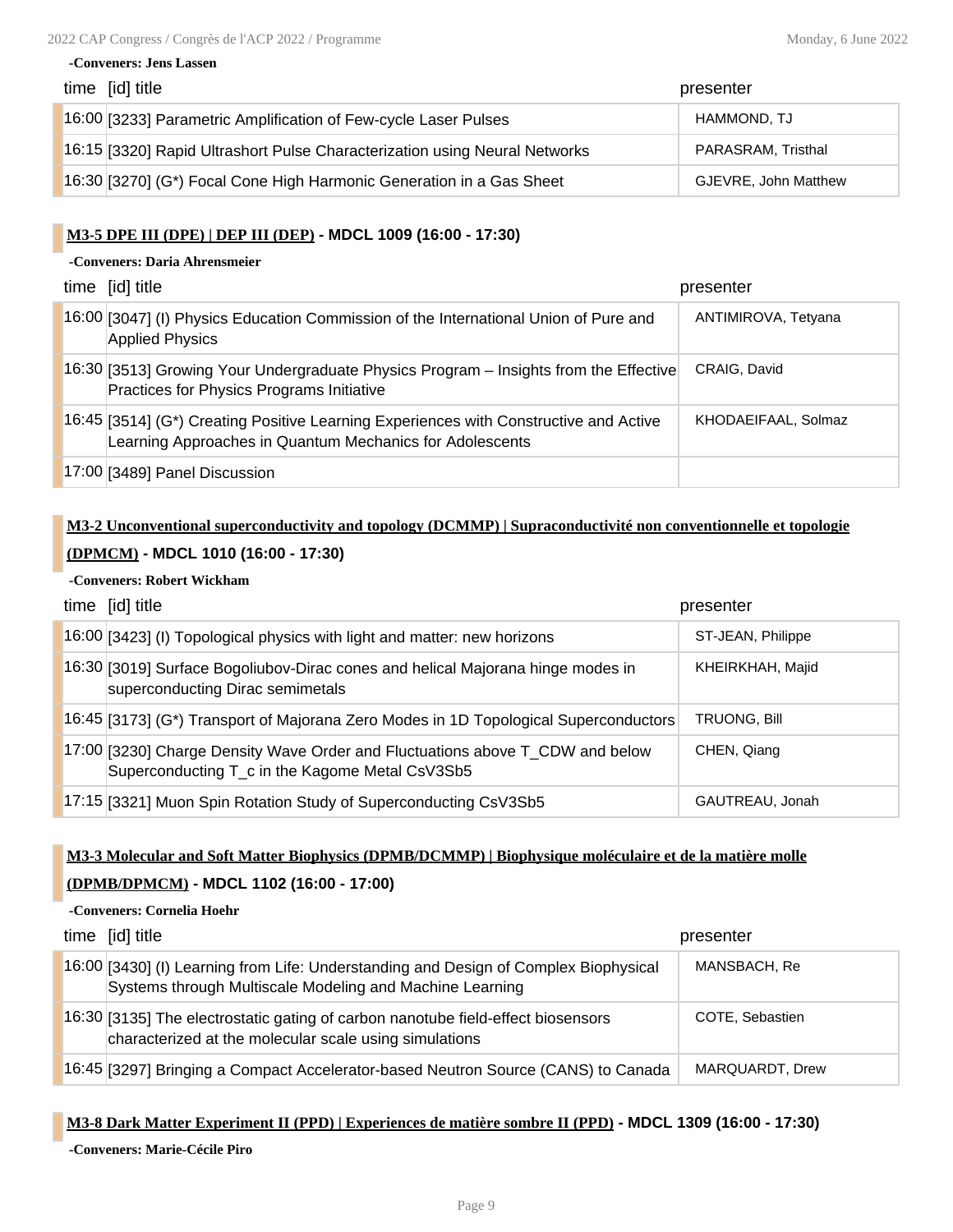| time [id] title                                                                                                              | presenter             |
|------------------------------------------------------------------------------------------------------------------------------|-----------------------|
| 16:00 [3068] (G*) The NEWS-G light Dark Matter search experiment: Current status and<br>preparation for experiment at SNOLAB | DURNFORD, Daniel      |
| 16:15 [3394] (G*) First direct detection constraints on Planck-scale mass dark matter<br>using DEAP-3600 detector            | GARG, Shivam          |
| 16:30 [3288] (G*) Measuring alpha quenching factors in liquid argon using Argon-1                                            | PERRY, Michael        |
| 16:45 [3185] (G*) Toward understanding the nuclear efficiency threshold of bubble<br>chamber detectors                       | LI, Xiang             |
| 17:00 [3168] (G*) detector response simulation for NEWS-G experiment                                                         | NOT SUPPLIED, Yugi    |
| 17:15 [3136] (G*) Laser Absorption Spectroscopy for Methane Sensing in SPCs for the<br><b>NEWS-G Experiment</b>              | <b>GARRAH, Carter</b> |

### **M3-4 Strong Gravity and Black Holes (DTP) | Gravité forte et trous noirs (DPT) - MDCL 1116 (16:00 - 17:30)**

### **-Conveners: Ivan Booth**

| time [id] title                                                                       | presenter             |
|---------------------------------------------------------------------------------------|-----------------------|
| 16:00 [3406] (I) Strong Gravity and the Synthesis of Heavy Elements in the Universe   | SIEGEL, Daniel        |
| 16:30 [3212] (G*) Marginally Outer Trapped (Open) Surfaces in Rotating 5D Black Holes | MUTH, Sarah           |
| 16:45 [3227] (G*) Evaporating Black Holes in 2D Models of Gravity                     | BARENBOIM, Jonathan   |
| 17:00 [3298] (U*) Extracting mutual information from a BTZ black hole spacetime       | <b>BUELEY, Kendra</b> |

### **M3-6 Accelerator Applications (DAPI) | Applications des accélérateurs (DPAI) - MDCL 1016 (16:00 - 17:30)**

### **-Conveners: Robert Edward Laxdal**

| time [id] title                                                                                                        | presenter          |
|------------------------------------------------------------------------------------------------------------------------|--------------------|
| 16:00 [3532] ACCELERATORS AND NUCLEAR FACILITIES AT MCMASTER<br><b>UNIVERSITY</b>                                      | HARPER, Ross       |
| 16:30 [3231] (G*) Design Considerations for a Proton Linac for a Compact Accelerator<br><b>Based Neutron Source</b>    | ABBASLOU, Mina     |
| $16:45$ [3307] (G*) Accelerator Mass Spectrometry measurements of chlorine-36 using<br>the Isobar Separator for Anions | FLANNIGAN, Erin L. |

### **M3-7 Fundamental Symmetries and New Physics at Low Energy I (DNP) | Symétries fondamentales et nouvelle physique à**

### **basse énergie (DPN) - MDCL 1110 (16:00 - 17:30)**

### **-Conveners: Gerald Gwinner**

| time [id] title                                                                                                                                         | presenter               |
|---------------------------------------------------------------------------------------------------------------------------------------------------------|-------------------------|
| 16:00 [3451] (I) The Nab experiment: A precise measurement of the neutron beta decay<br>parameters "little a" and "little b" at Oak Ridge National Lab. | MAMMEI, Russell         |
| 16:30 [3294] The TUCAN magnetics lab at TRIUMF - research and development<br>towards a neutron electric dipole moment search                            | <b>FRANKE, Beatrice</b> |
| 16:45 [3198] (G*) Mapping the Magnetically Shielded Room for the Neutron Electric<br>Dipole Moment Experiment at TRIUMF                                 | LAVVAF, Maedeh          |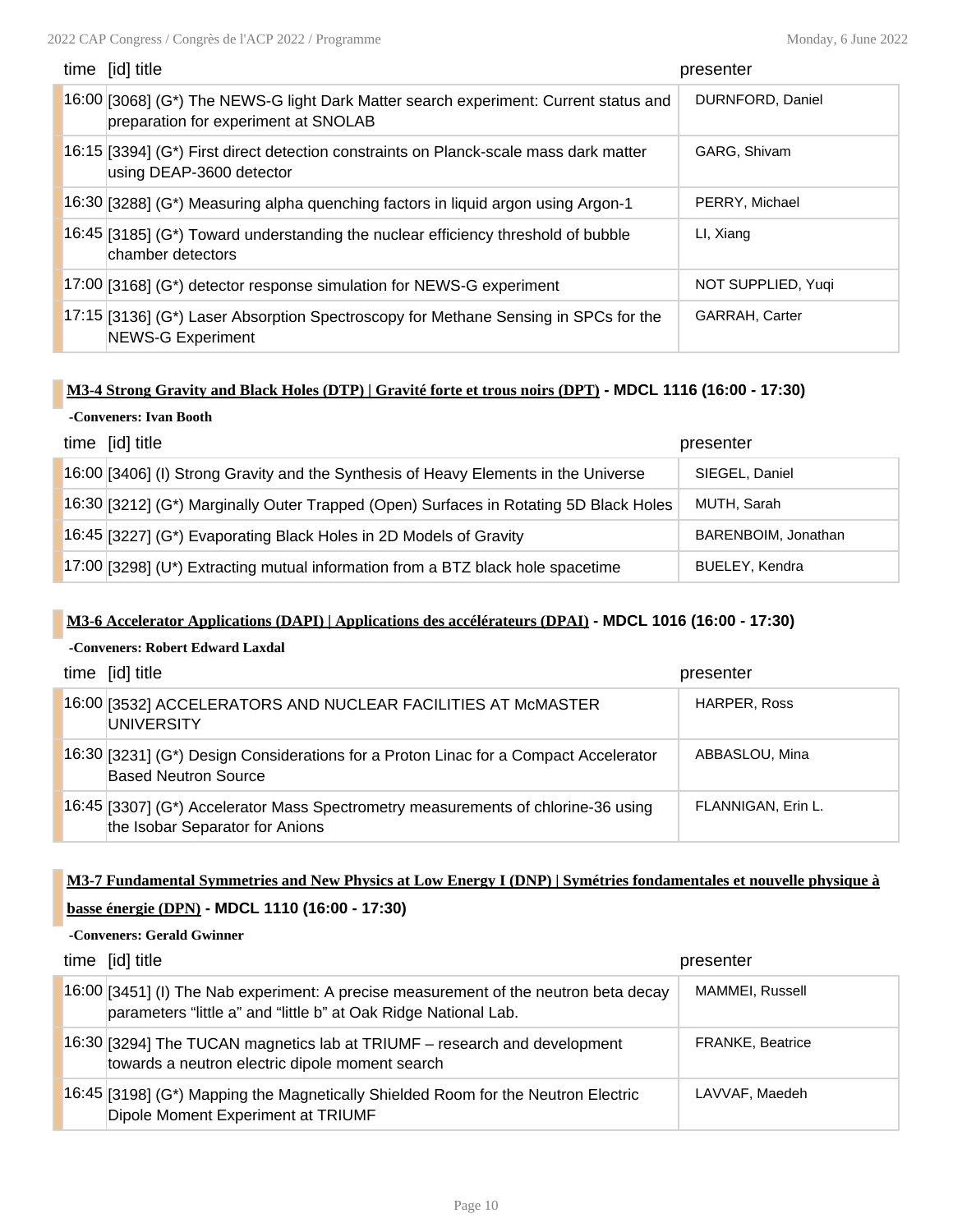| 17:00 [3203] Magnetic resonance requirements and shim coil design for the TUCAN<br><b>EDM</b> experiment | MARTIN. Jefferv         |
|----------------------------------------------------------------------------------------------------------|-------------------------|
| $17:15$ [3382] (G*) The Search for a Permanent Electric Dipole Moment                                    | SIMPSON, Rane Alexander |

### **High School Day Extra Workshop | Atelier supplémentaire de la journée du secondaire - LRW Building (16:15 - 17:15) -Conveners: Reza Nejat; Chris Meyer; Miranda Schmidt**

**High School Day Social | Activité sociale de la journée du secondaire - MUSC Marketplace (17:00 - 19:30) -Conveners: Reza Nejat; Miranda Schmidt; Chris Meyer**

### **Welcome Reception with BBQ | Réception d'accueil avec BBQ - MUSC Marketplace (17:30 - 19:15)**

**M-HERZ Herzberg Memorial Public Lecture | Conférence publique commémorative Herzberg - D. Strickland, U. Waterloo - MDCL 1305/07 (19:30 - 21:00)**

**-Conveners: Manu Paranjape**

| time [id] title                                                    | presenter         |
|--------------------------------------------------------------------|-------------------|
| 19:30 [3251] Generating High-Intensity, Ultra-short Optical Pulses | STRICKLAND, Donna |
| 20:30 Questions                                                    |                   |

**Lecture Hall Available for Mingling / Salle de conférence disponible pour échanges - MDCL 1305/07 (21:00 - 22:00)**

**Sidewalk Astronomy │Astronomie de trottoir - Meet in MDCL Lobby (21:00 - 22:00)**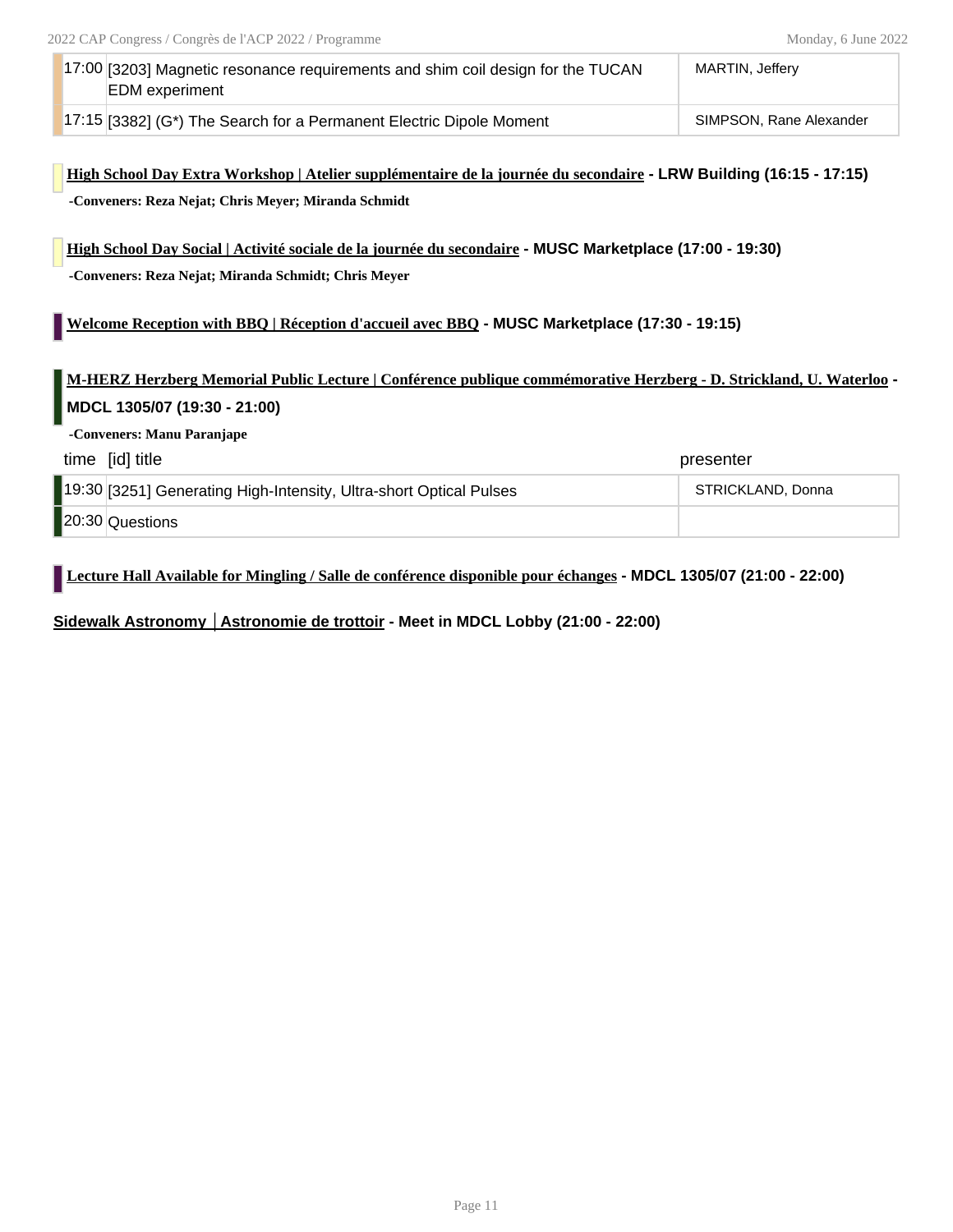# **Tuesday, 7 June 2022**

**Congress Registration and Information (07h30-17h00) | Inscription au congrès et information (07h30-17h00) - MDCL Lobby (07:30 - 07:55)**

**Exhibit Booths Open 08:30-16:00 | Salle d'exposition ouverte de 08h30 à 16h00 - MDCL Hallways (08:05 - 08:30)**

| T1-8 Precision Techniques in Spectroscopy (DAMOPC)   Techniques de précision en spectroscopie (DPAMPC) - MDCL 1016 |                                |           |
|--------------------------------------------------------------------------------------------------------------------|--------------------------------|-----------|
| $(08:30 - 10:15)$                                                                                                  |                                |           |
| -Conveners: Jens Lassen                                                                                            |                                |           |
| time [id] title                                                                                                    |                                | presenter |
|                                                                                                                    | 08:30 Detailed program to come |           |

## **T1-5 Private Sector Physicists - STARTS AT 10:45 (CAP-DAPI) | Physicien(ne)s dans le secteur privé - DÉBUT À 10h45 (ACP-DPAI) - MDCL 1009 (08:30 - 10:15)**

*This symposium is organized by the CAP's Director of Professional Affairs, Daniel Cluff, and Director of Private Sector Physics, Ian D'Souza, in collaboration with the Division of Applied Physics and Instrumentation (DAPI).*

**-Conveners: Daniel Cluff**

**T1-4 Hot Topics From Theory Made Accessible (DTP) | Sujets chauds de la théorie rendus accessibles (DPT) - MDCL 1102 (08:30 - 10:15)**

**-Conveners: Randy Lewis**

| time [id] title                                                   | presenter                     |
|-------------------------------------------------------------------|-------------------------------|
| 08:30 [3250] Werner Israel Memorial Session on Gravitation        | POISSON, Eric<br>LEHNER, Luis |
| 09:30 [3263] (I) Active Learning in a Quantum Field Theory Course | LEPAGE, Peter                 |

**T1-3 New Directions in Accelerator-Based Experiments: Future Collider Experiments - Energy Frontier (PPD) | Nouvelles voies fondées sur des accélérateurs: expériences futures avec collisionneurs - frontière d'énergie (PPD) - MDCL 1105 (08:30 - 10:15)**

#### **-Conveners: Matthias Danninger**

| time [id] title                                                                                     | presenter                 |
|-----------------------------------------------------------------------------------------------------|---------------------------|
| 08:30 [3446] (I) Future Collider Pheno talk (invited talk by David McKeen)                          | MCKEEN, David             |
| 08:55 [3309] (I) Physics in the High-Luminosity Era with the ATLAS Detector                         | SWIATLOWSKI, Maximilian J |
| 09:20 [3153] (I) The ATLAS Detector Phase-II Upgrades for the HL-LHC                                | KOFFAS, Thomas            |
| 09:45 [3096] (I) Instrumentation and Accelerator Technologies for ILC and Other Future<br>Colliders | <b>BELLERIVE, Alain</b>   |

**T1-2 Plasma Physics Symposium I (DPP) | Symposium de physique des plasmas I (DPP) - MDCL 1010 (08:30 - 10:15)**

**-Conveners: Ahmad Hamdan**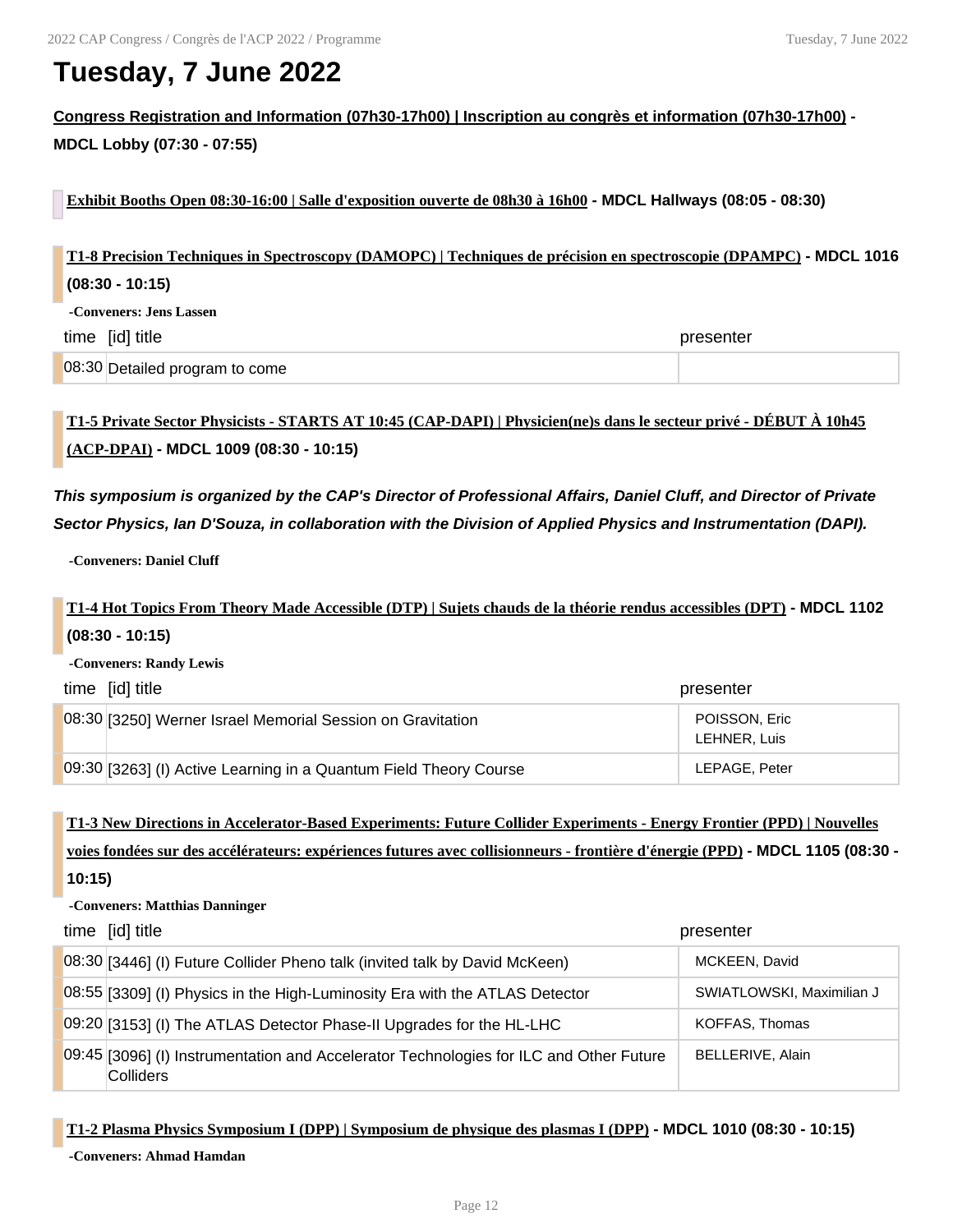| time [id] title                                                                                                                          | presenter         |
|------------------------------------------------------------------------------------------------------------------------------------------|-------------------|
| 08:30 [3039] (I) Plasma-catalysis: From catalyst synthesis to control of plasma chemistry                                                | COULOMBE, Sylvain |
| 09:00 [3029] (I) Investigation of the Pre-ionization Mechanisms in Atmospheric Pressure<br>Townsend Discharges Obtained in Various Gases | DAP, Simon        |
| 09:30 [3387] Hydrophobic Recovery of Plasma Modified Electro-spun versus Smooth<br><b>Polymer Surfaces</b>                               | PATTYN, Cédric    |
| $[09:45]$ [3405] (G*) Time-resolved optical emission spectroscopy of a nanosecond, pulsed<br>microwave plasma ignited by time reversal   | DRIOLLET, Amaia   |
| 10:00 [3385] (G*) Microscale electric field detection improvements: Steps toward tailoring<br>cold atmospheric pressure plasma           | HOGUE, Justin     |

## **T1-6 Physics at the EIC Symposium: Electron-Ion Collider, An Overview (DNP) | Symposium sur la physique à l'EIC: collisionneur électrons-ions, un survol (DPN) - MDCL 1008 (08:30 - 10:15)**

### **-Conveners: Garth Huber**

| time [id] title                                                           | presenter                 |
|---------------------------------------------------------------------------|---------------------------|
| 08:30 [3491] (I) Electron-Ion Collider: Project Overview                  | <b>FATEMI, Renee</b>      |
| 09:00 [3492] (I) The Complementary International EIC Experimental Program | ASCHENAUER, Elke-Caroline |
| 09:30 [3493] (I) Canadian Participation in the Electron-Ion Collider      | DECONINCK, Wouter         |

## **T1-7 Fluctuations and Disorder in Condensed Matter (DCMMP) | Fluctuations et désordre en matière condensée (DPMCM) - MDCL 1309 (08:30 - 10:15)**

### **-Conveners: Robert Wickham**

**-Conveners: Valerie Booth**

| time [id] title                                                                    | presenter                |
|------------------------------------------------------------------------------------|--------------------------|
| 08:30 [3408] (I) Physical mechanisms of regulating mitochondrial protein transport | BROWN, Aidan             |
| 09:00 [3409] (I) Bacterial condensates under stress                                | WEBER, Stephanie         |
| 09:30 [3433] (I) Prion propagation and loss dynamics in single cells               | POTVIN-TROTTIER, Laurent |

### **T1-1 Advances in Physics in Biology and Medicine Symp.: Protein system dynamics (DPMB) | Symposium sur les progrès en**

**physique dans la biologie et la médecine: dynamique des systèmes de protéines (DPMB) - MDCL 1110 (08:30 - 10:15)**

| time [id] title                                                                                                                  | presenter                |
|----------------------------------------------------------------------------------------------------------------------------------|--------------------------|
| 08:30 [3438] (I) Limiting noise in biochemical reaction networks                                                                 | HILFINGER, Andreas       |
| 09:00 [3365] (G*) Force Without Form: Delineating a Disordered Protein Complex with<br>Single-Molecule Fluorescence Spectroscopy | SMYTH, Spencer           |
| 09:15 [3004] Near-Infrared Photobiomodulation of Living Cells, Tubulin, and Microtubules<br>lin Vitro                            | STAELENS, Michael        |
| 09:30 [3050] (G*) Stochastic Simulations of Protein Clustering on Tubular Networks                                               | KISCHUCK, Liam           |
| 09:45 [3369] (U*) Finding Order in Disorder: Modelling the Disordered Protein 4E-BP2                                             | <b>TSANGARIS, Thomas</b> |
| $10:00$ [3166] (G*) Inferring gene regulation from static snapshots of gene expression<br>variability                            | JOLY-SMITH, Euan         |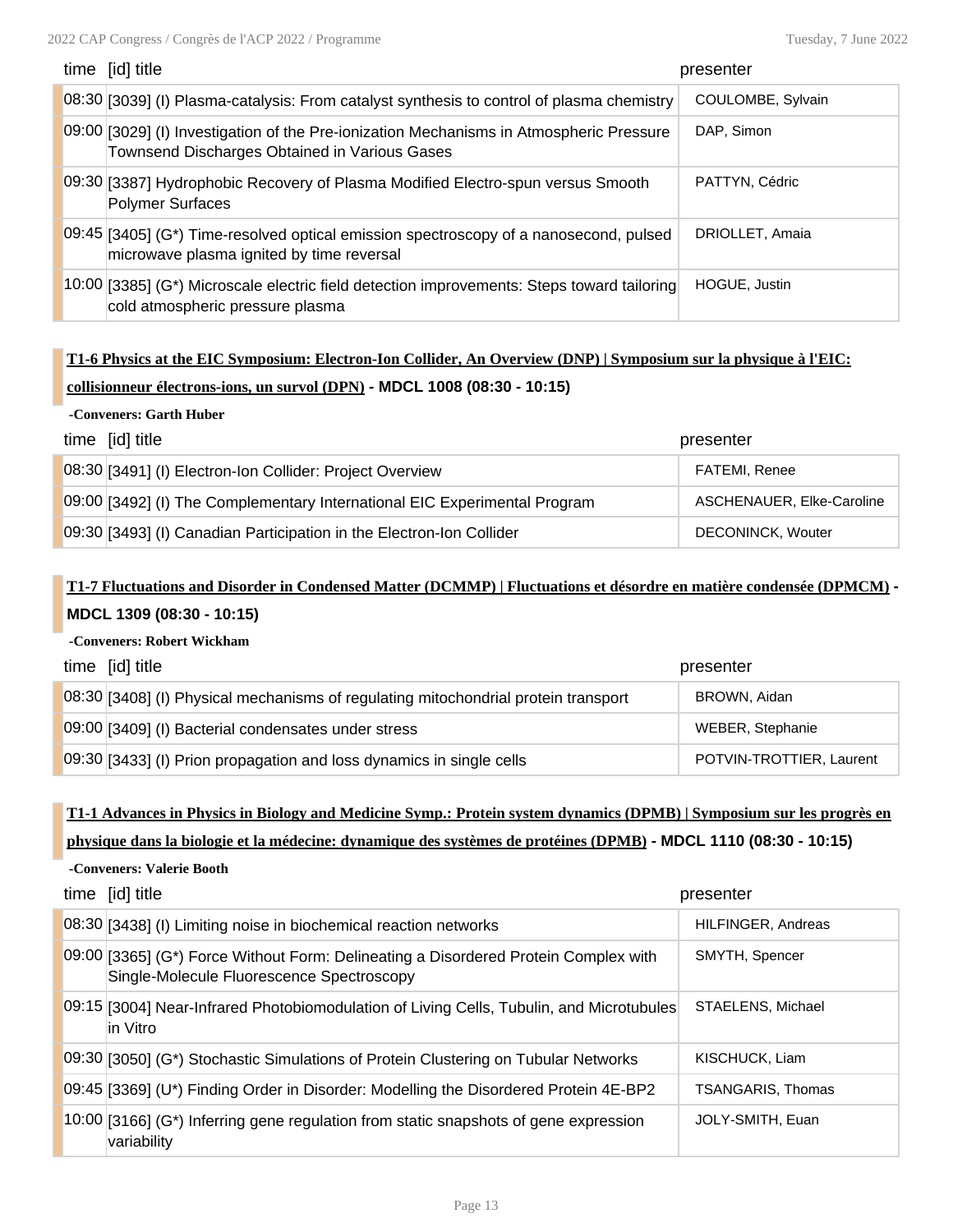### **Health Break with Exhibitors | Pause santé avec exposants - MDCL Hallways (10:15 - 10:45)**

**T2-3 New Directions in Accelerator-Based Experiments: Future Collider Experiments - Energy and Precision Frontier (PPD) | Nouvelles voies fondées sur des accélérateurs: expériences futures avec collisionneurs - frontière d'énergie et de précision**

### **(PPD) - MDCL 1105 (10:45 - 12:15)**

### **-Conveners: Marie-Cécile Piro**

| time [id] title                                                                                                                                                  | presenter         |
|------------------------------------------------------------------------------------------------------------------------------------------------------------------|-------------------|
| 10:45 [3216] (G*) Projection studies of non-resonant Higgs boson pair production in the<br>bb bb <sup>-</sup> final state at the HL-LHC using the ATLAS detector | SAM, Colm         |
| 11:00 [3008] (I) The MoEDAL-MAPP Experiment – The Upgrade of the LHC's 1st<br>Dedicated Search Experiment for LHC's Run-3 and Beyond                             | PINFOLD, James    |
| 11:25 [2997] (I) Prospects for Long Lived Particle searches with MATHUSLA                                                                                        | ROBERTSON, Steven |
| 11:50 [3360] (I) Chiral Belle: Upgrading SuperKEKB with a Polarized Electron Beam                                                                                | RONEY, Michael    |

# **T2 -1 Advances in Physics in Biology and Medicine Symp.: Protein design and diffusion (DPMB) | Symposium sur les progrès**

### **en physique dans la biologie et la médecine: conception de protéines et diffusion (DPMB) - MDCL 1110 (10:45 - 12:15)**

### **-Conveners: Ozzy Mermut**

| time [id] title                                                                                                | presenter       |
|----------------------------------------------------------------------------------------------------------------|-----------------|
| 10:45 [3442] (I) Fast and precise: How transcription factors find their targets                                | FRADIN, Cecile  |
| 11:15 [3395] Probing the Stochastic Properties of DNA Driven by Topology-relaxing<br><b>Enzyme Activity</b>    | KILFOIL, Maria  |
| 11:30 [3186] The lawnmower: an artificial protein-based burnt-bridge molecular motor                           | KOROSEC, Chapin |
| 11:45 [3020] (G*) Protein folding and fold switching of the C-terminal domain of<br>transcription factor RfaH. | SEIFI, Bahman   |
| 12:00 [3390] (G*) Tracking Diffusion and Oligomerization of M2 Receptors in Live Cells                         | ZHOU, Xiaohan   |

### **T2-5 Private Sector Physicists (CAP-DAPI) | Physicien(ne)s dans le secteur privé (ACP-DPAI) - MDCL 1009 (10:45 - 12:15)**

### **-Conveners: Daniel Cluff**

| time [id] title                                                                                                                       | presenter                        |
|---------------------------------------------------------------------------------------------------------------------------------------|----------------------------------|
| 10:45 [3539] (I) Career Opportunities in Physics - What to do Next? / Opportunités de<br>carrière en physique - Quel chemin prendre ? | DION-BERTRAND,<br>Laura-Isabelle |
| 11:15 [3484] (I) Optical Communication for Space Based Applications                                                                   | HUDSON, Danya                    |
| 11:45 [3538] (I) From Physics to Finance and Risk Management in Times of a Pandemic                                                   | STOCK, Rene                      |

## **T2-6 Physics at the EIC Symposium: Accelerator Developments at the EIC (DNP) | Symposium sur la physique à l'EIC: avancées d'accélérateurs à l'EIC (DPN) - MDCL 1008 (10:45 - 12:15)**

### **-Conveners: David Hornidge**

| time [id] title                                                | presenter      |
|----------------------------------------------------------------|----------------|
| 10:45 [3237] (I) Electron-Ion Collider Accelerator Development | SERYI, Andrei  |
| 11:15 [3184] (I) EIC Accelerator Technology Challenges         | KESTER, Oliver |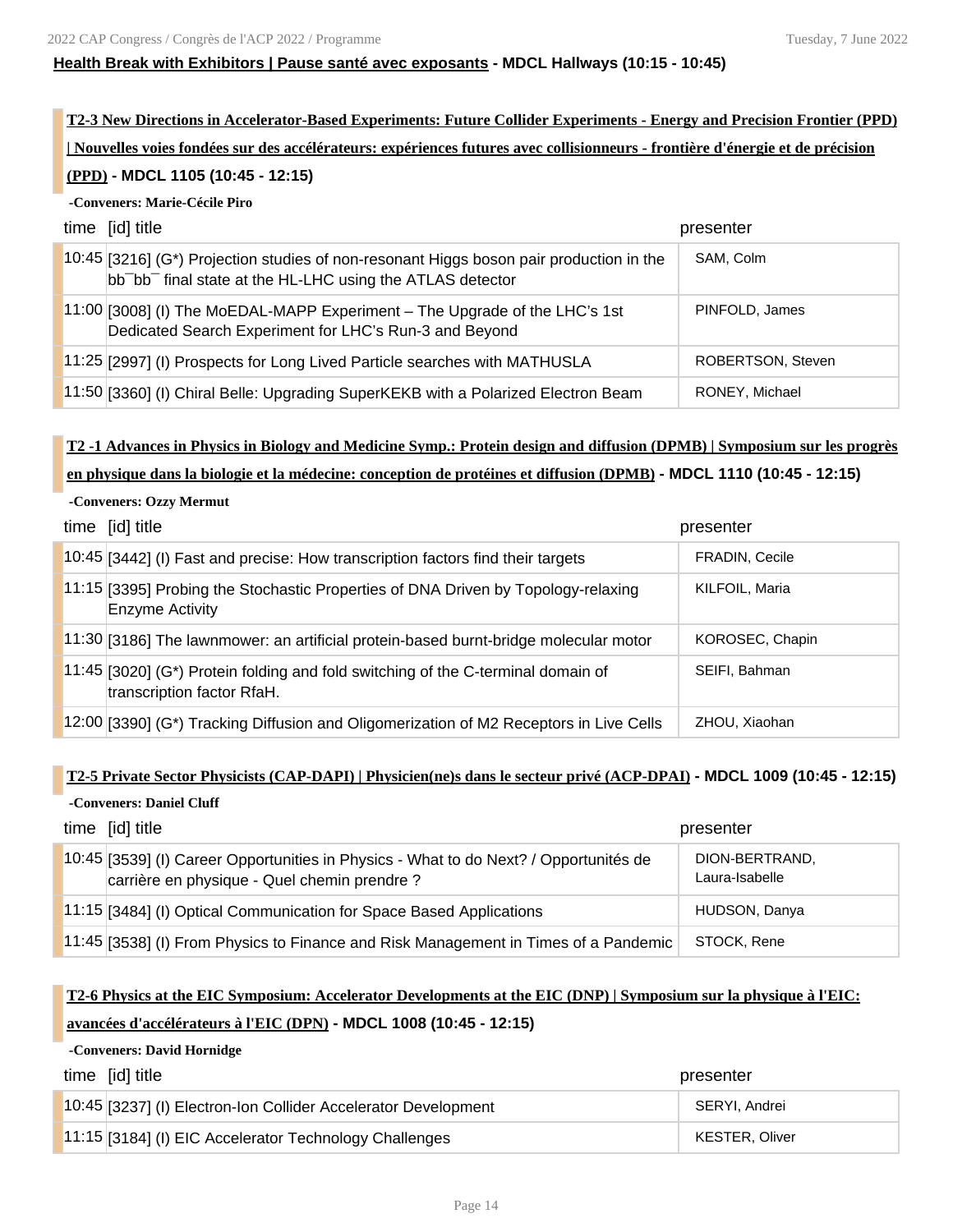# **T2-7 Fluctuations and Disorder in Condensed Matter (DCMMP) | Fluctuations et désordre en matière condensée (DPMCM) - MDCL 1309 (10:45 - 12:15) -Conveners: An-Chang Shi** time [id] title presenter

| 10:45 [3410] (I) Recent Advances on the Glass Problem                                                                                                             | CHARBONNEAU, Patrick |
|-------------------------------------------------------------------------------------------------------------------------------------------------------------------|----------------------|
| 11:15 [3411] (I) Linking placement of associating groups along polymer chains to phase<br>behavior of polymer blends using PRISM theory and molecular simulations | JAYARAMAN, Arthi     |
| [11:45 [3412] (I) Building blocks of soft matter crystals: Complex symmetries via frustrated<br>packing of 'mesoatomic' elements in block copolymer melts         | GRASON, Gregory      |

## **T2-8 Precision Techniques in Spectroscopy (DAMOPC) | Techniques de précision en spectroscopie (DPAMPC) - MDCL 1016 (10:45 - 12:15)**

### **-Conveners: Jens Lassen**

| time [id] title                                                                                 | presenter      |
|-------------------------------------------------------------------------------------------------|----------------|
| 10:45 [3525] (I) Probing a Structural Phase Transition of Trapped Ions in the Quantum<br>Regime | HALJAN, Paul C |
| 11:00 Detailed program to come                                                                  |                |

### **T2-2 Plasma Physics Symposium II (DPP) | Symposium de physique des plasmas II (DPP) - MDCL 1010 (10:45 - 12:15)**

### **-Conveners: Stephan Reuter**

| time [id] title                                                                                                                        | presenter         |
|----------------------------------------------------------------------------------------------------------------------------------------|-------------------|
| 10:45 [3146] (I) Influence of discharge parameters on the mode-coupling instability in<br>two-dimensional complex plasma crystals      | COUEDEL, Lenaic   |
| 11:15 [2994] (I) The century old Langmuir probe inference problem: Beyond analytic<br>approximations with machine learning techniques. | MARCHAND, Richard |
| $11:45$ [3084] (I) Extreme plasma heating and flows in Earth's ionosphere                                                              | KNUDSEN, David    |

## **T2-4 Hot Topics From Theory Made Accessible (DTP) | Sujets chauds de la théorie rendus accessibles (DPT) - MDCL 1102 (10:45 - 12:15)**

### **-Conveners: Mariana Frank**

| time [id] title                                                                                | presenter           |
|------------------------------------------------------------------------------------------------|---------------------|
| 10:45 [3139] (I) Teaching quantum computers to simulate gauge theories for particle<br>physics | MUSCHIK, Christine  |
| 11:15 [2995] (I) Faster-Than-Light Travel and Time Travel: Science or Science Fiction?         | SHOSHANY, Barak     |
| 11:45 [3397] (I) Novel Directions in the Search for New Physics                                | ARVANITAKI, Asimina |

### **CJP Editorial Board Meeting | Réunion du comité de rédaction de la RCP - MDCL 2230 (12:00 - 13:30)**

### **-Conveners: Robert Mann**

### **Break for Lunch (12h15-13h15) | Pause pour dîner (12h15-13h15) - MDCL Hallways (12:15 - 13:15)**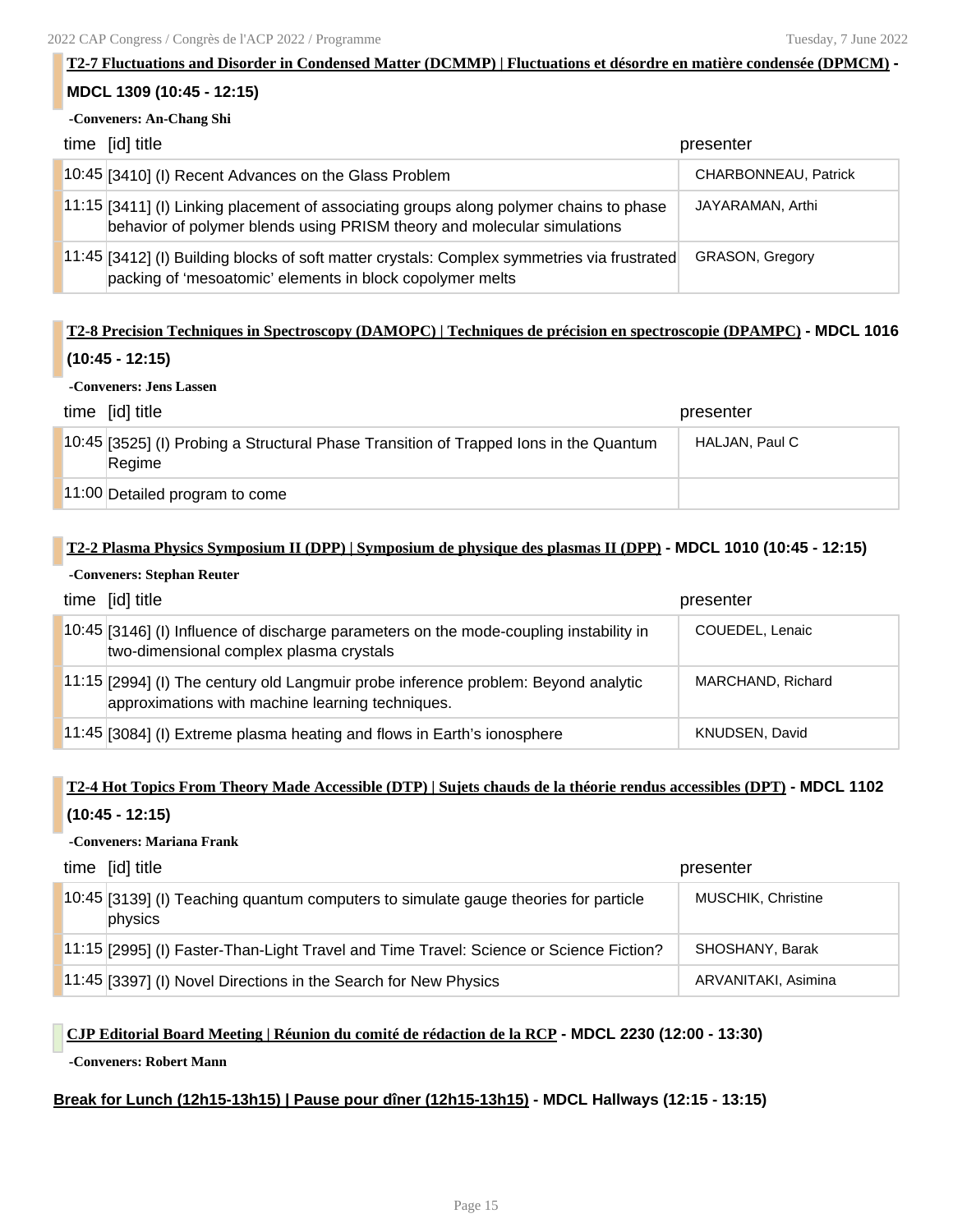### **T3-1 Advances in Physics in Biology and Medicine Symp.: Physics in Medicine (DPMB) | Symposium sur les progrès en**

### **physique dans la biologie et la médecine: la physique en médecine (DPMB) - MDCL 1110 (13:15 - 14:45)**

**-Conveners: Cornelia Hoehr**

| time [id] title                                                                                                                                                   | presenter           |
|-------------------------------------------------------------------------------------------------------------------------------------------------------------------|---------------------|
| 13:15 [3441] (I) Novel cancer treatment in a FLASH – development towards reducing<br>side effects of cancer therapy using X-rays, electrons and protons at TRIUMF | GOTTBERG, Alexander |
| 13:45 [3271] (G*) Analysis of cytotoxicity trends in breast cancer cells using total<br>reflection X-ray fluorescence (TXRF)                                      | HEDDEN, Natasha     |
| $14:00$ [3169] (U*) An augmented-reality setup to improve accuracy in surgical chronic<br>kidney mice model                                                       | RAM. Udbhay         |
| 14:15 [2990] Monte Carlo Simulation of FFF Photon Beam in Radiotherapy                                                                                            | CHOW, James         |
| 14:30 [2989] Creating a Chatbot for Radiation Safety Training in Radiotherapy                                                                                     | CHOW, James         |

## **T3-3 New Directions in Accelerator-Based Experiments: Future Experiments at TRIUMF and Brookhaven (PPD) | Nouvelles voies fondées sur des accélérateurs: expériences futures à TRIUMF et Brookhaven (PPD) - MDCL 1105 (13:15 - 14:45)**

### **-Conveners: Oliver Stelzer-Chilton**

| time [id] title                                                                                                           | presenter         |
|---------------------------------------------------------------------------------------------------------------------------|-------------------|
| 13:15 [3289] (I) Measurement of Beam Polarization at an \$e^+e^-\$ B-Factory with New<br>Tau Polarimetry Technique        | MILLER, Caleb     |
| 13:30 [2988] (I) Hunting for new particles at TRIUMF with the DarkLight experiment                                        | PACHAL, Katherine |
| 13:55 [3080] (I) The cyclotron based high-yield ultracold neutron source and neutron<br>electric dipole moment experiment | PICKER, Rüdiger   |
| 14:20 [3455] (I) The Electron-Ion Collider: A New Microscope for Nuclear Matter                                           | DECONINCK, Wouter |

### **T3-2 Plasma Physics Symposium III (DPP) | Symposium de physique des plasmas III (DPP) - MDCL 1010 (13:15 - 14:45)**

#### **-Conveners: Stephan Reuter; Ahmad Hamdan**

| time [id] title                                                                                                                             | presenter                |
|---------------------------------------------------------------------------------------------------------------------------------------------|--------------------------|
| 13:15 [3449] (I) Advances in Laser Induced Breakdown Spectroscopy Assisted with<br>Laser Induced Fluorescence                               | SABSABI, Mohamad         |
| 13:45 [3402] (G*) Production of emulsion by discharges at the interface of two immiscible<br>liquids                                        | DORVAL, Audren           |
| 14:00 [3122] (G*) Combined High-Voltage Pulse and Radiofrequency Excitation for<br>Large-Volume High-Pressure Non-Thermal Plasma Generation | FILICE, Dante            |
| 14:15 [3041] (G*) Streamer Propagation at Water Surface: Influence of Gap Distance<br>and Quantification of Injected Charge.                | <b>HERRMANN, Antoine</b> |
| 14:30 [3389] (G*) Plasma activated water treatment in hydroponic culture: from seedling<br>to mature growth                                 | WATSON, Sean             |

## **T3-8 Precision Techniques in Spectroscopy (DAMOPC) | Techniques de précision en spectroscopie (DPAMPC) - MDCL 1016 (13:15 - 14:45)**

**-Conveners: Jens Lassen**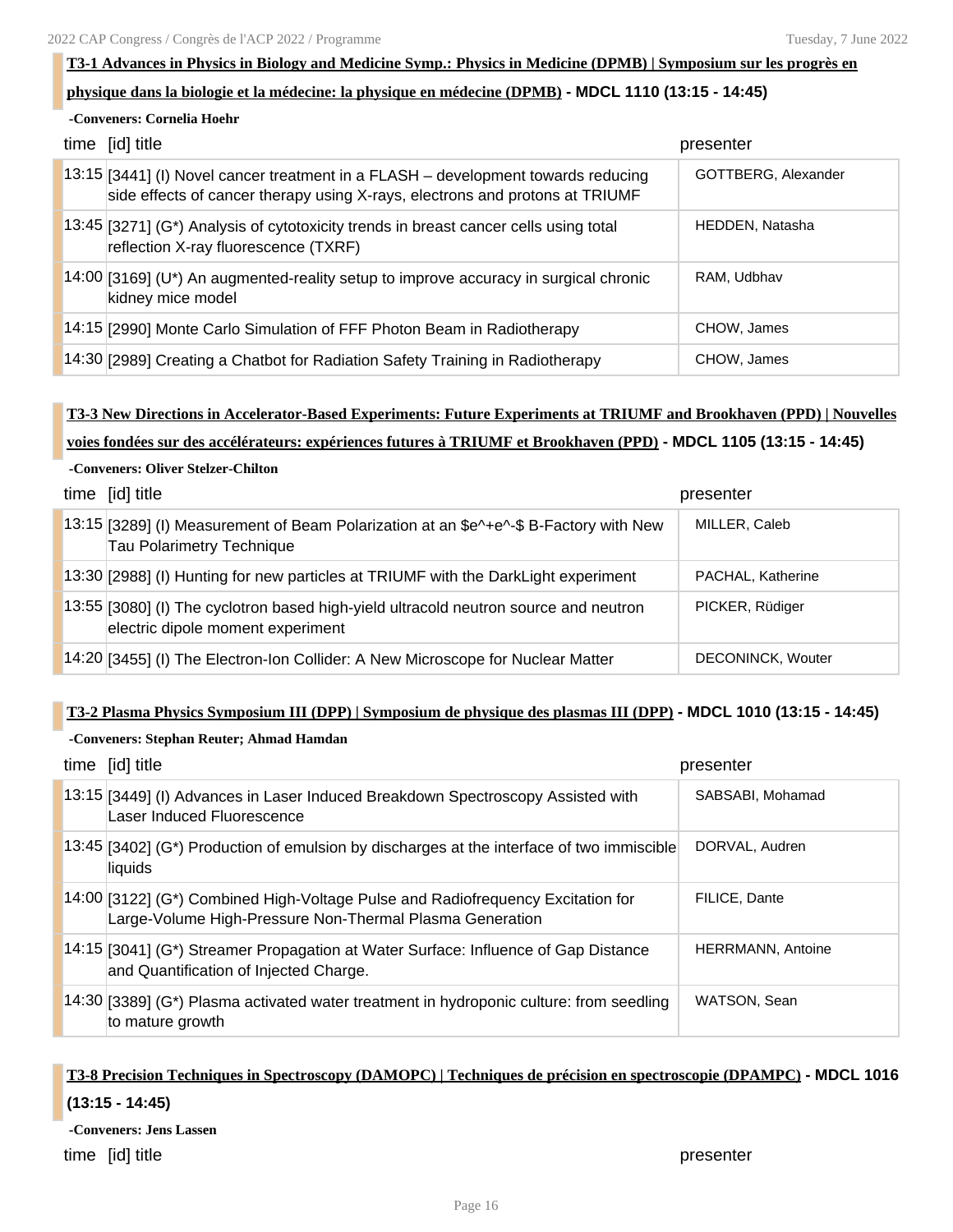#### 13:15 Detailed program to come

## **T3-7 Fluctuations and Disorder in Condensed Matter (DCMMP) | Fluctuations et désordre en matière condensée (DPMCM) -**

### **MDCL 1309 (13:15 - 14:45)**

### **-Conveners: Sung-Sik Lee**

| time [id] title                                                                                                                           | presenter       |
|-------------------------------------------------------------------------------------------------------------------------------------------|-----------------|
| 13:15 [3413] (I) Understanding the role of entropy in disordered crystalline materials                                                    | HALLAS, Alannah |
| 13:45 [3414] (I) Disordered Phases in quasi-1D models of Kitaev Materials                                                                 | SORENSEN, Erik  |
| 14:15 [3415] (I) Nuclear Magnetic Resonance as a Local Probe of the Disordered<br>Ground State of Proximate Quantum Spin Liquid Materials | IMAI, Takashi   |

## **T3-6 Physics at the EIC Symposium: Theoretical Physics at the EIC (DNP) | Symposium sur la physique à l'EIC: physique théorique à l'EIC (DPN) - MDCL 1008 (13:15 - 14:45)**

### **-Conveners: Stephen Kay**

| time [id] title                                                                                                    | presenter           |
|--------------------------------------------------------------------------------------------------------------------|---------------------|
| $13:15$ [3459] (I) Theoretical Opportunities at the EIC                                                            | RADICI, Marco       |
| 13:45 [3323] (I) Canadian Theory Community and the Electron-Ion Collider                                           | BARKANOVA, Svetlana |
| 14:15 [3319] Predicting pion and kaon EM form factors with spin-improved holographic<br>light-front wavefunctions. | AHMADY, Mohammad    |

### **T3-5 Private Sector Physicists (CAP-DAPI) | Physicien(ne)s dans le secteur privé (ACP-DPAI) - MDCL 1009 (13:15 - 14:45) -Conveners: Daniel Cluff**

| time [id] title<br>presenter                                   |                                  |
|----------------------------------------------------------------|----------------------------------|
| 13:15 [3504] Energy Management and Mine Cooling via Cryogenics | CLUFF, Daniel<br>SENGUPTA, Sujit |
| $13:45$ [3505] Panel Session                                   | D'SOUZA, Ian                     |

## **T3-4 Hot Topics From Theory Made Accessible (DTP) | Sujets chauds de la théorie rendus accessibles (DPT) - MDCL 1102 (13:15 - 14:45)**

### **-Conveners: Robert Petry**

| time [id] title                                                                                                                 | presenter                        |
|---------------------------------------------------------------------------------------------------------------------------------|----------------------------------|
| 13:15 [3386] (I) Entering a new, data-driven era for precision cosmology: opportunities<br>and challenges for machine learning. | PERREAULT LEVASSEUR,<br>Laurence |
| 13:45 [3069] (I) Formation and dynamics of extreme mass ratio inspirals with<br>environmental effects                           | YANG, Huan                       |
| $14:15$ [3040] (I) Planets Big and Small                                                                                        | LEE. Eve                         |

### **Health Break (with exhibitors) | Pause santé (avec exposants) - MDCL Hallways (14:45 - 15:15)**

## **T4-4 Hot Topics From Theory Made Accessible (DTP) | Sujets chauds de la théorie rendus accessibles (DPT) - MDCL 1102 (15:15 - 17:15)**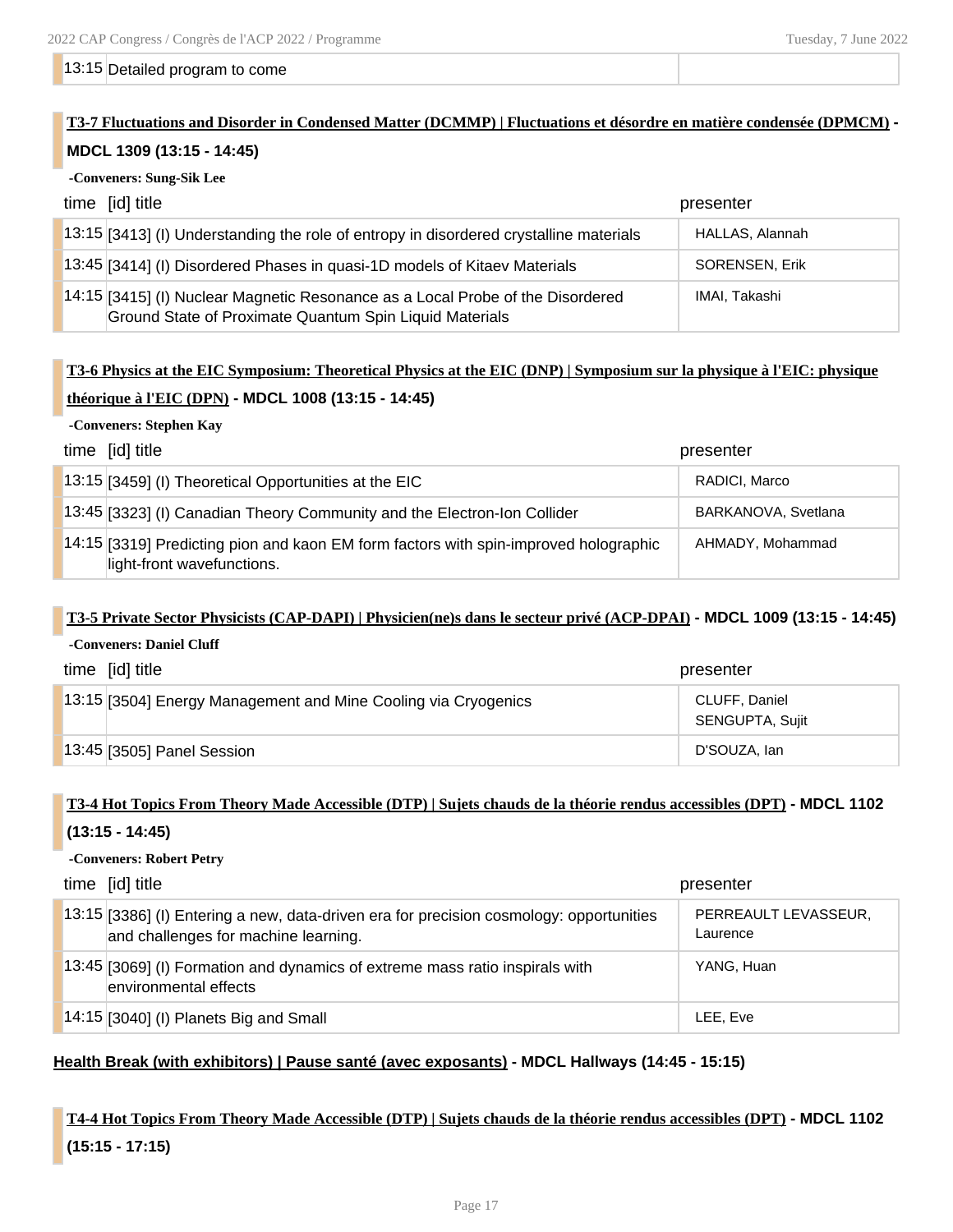### **-Conveners: Carlo Maria Scandolo**

| time [id] title                                             | presenter                |
|-------------------------------------------------------------|--------------------------|
| 15:15 [3099] (I) Hyperbolic Band Theory                     | MACIEJKO, Joseph         |
| 15:15 Break for DNP John D'Auria Memorial Talk              |                          |
| 15:45 [3006] (I) Electron Hydrodynamics                     | <b>SCAFFIDI. Thomas</b>  |
| 16:15 [3113] (I) The physics of aging: embracing complexity | <b>RUTENBERG, Andrew</b> |

### **T4-3 New Directions in Accelerator-Based Experiments: Future Experiments - From Collider to neutrinos (PPD) | Nouvelles**

### **voies fondées sur des accélérateurs: expériences futures - de collisionneur à neutrinos (PPD) - MDCL 1105 (15:15 - 17:15)**

| time [id] title                                                                                       | presenter                  |
|-------------------------------------------------------------------------------------------------------|----------------------------|
| $15:15$ [3439] (I) The MOLLER experiment                                                              | ARMSTRONG, David           |
| 15:40 [3220] (I) Proton Driven Plasma Wakefield Acceleration Experiment at CERN                       | <b>VERZILOV, Victor</b>    |
| 16:05 [3454] (I) DUNE and PIP-II                                                                      | MERMINGA, Lia              |
| 16:30 [3217] (I) Neutrino Physics and Beyond at T2K and Hyper-Kamiokande                              | <b>HARTZ, Mark Patrick</b> |
| 16:55 [3267] (I) Photogrammetry Calibration of the Super-Kamiokande and<br>Hyper-Kamiokande Detectors | GAUR, Rhea                 |

## **T4-1 Advances in Physics in Biology and Medicine Symp.: Novel diagnosis and therapy (DPMB) | Symposium sur les progrès en physique dans la biologie et la médecine: nouveaux diagnostics et thérapies (DPMB) - MDCL 1110 (15:15 - 17:15)**

### **-Conveners: Valerie Booth**

| time [id] title                                                                                                                                                 | presenter             |
|-----------------------------------------------------------------------------------------------------------------------------------------------------------------|-----------------------|
| [15:15] [3436] (I) Stemless Plastic Scintillation Detectors - A Novel Radiation Dosimeter<br>with a Bright Future                                               | HUPMAN, Allan         |
| 15:45 [3311] (U*) Retinal Image quality decreases in those with diabetes with increasing<br>duration of disease and inversely with the level of disease control | DHALLA, Rahim         |
| $16:00$ [3105] (G*) Dosimetric characterization of modified radiochromic materials:<br>Comparison of photon to proton beam irradiation                          | KAIYUM, Rohith        |
| 16:15 [3115] Optical Coherence Tomography as a Screening Tool for Oral Cancers                                                                                  | SCHRUDER, Christopher |
| 16:30 [3280] Iron Microparticle Cluster Quantification In Vitro Using Pure Phase<br>Encoding Magnetic Resonance Imaging                                         | BAZZI, Layale         |

## **T4-2 Plasma Physics Symposium VI : Networking (DPP) | Symposium de physique des plasmas VI: Réseautage (DPP) -**

### **MDCL 1010 (15:15 - 17:15)**

**-Conveners: Stephan Reuter; Ahmad Hamdan**

## **T4-8 Precision Techniques in Spectroscopy (DAMOPC) | Techniques de précision en spectroscopie (DPAMPC) - MDCL 1016 (15:15 - 17:15)**

### **-Conveners: Jens Lassen**

time [id] title presenter

15:15 Detailed program to come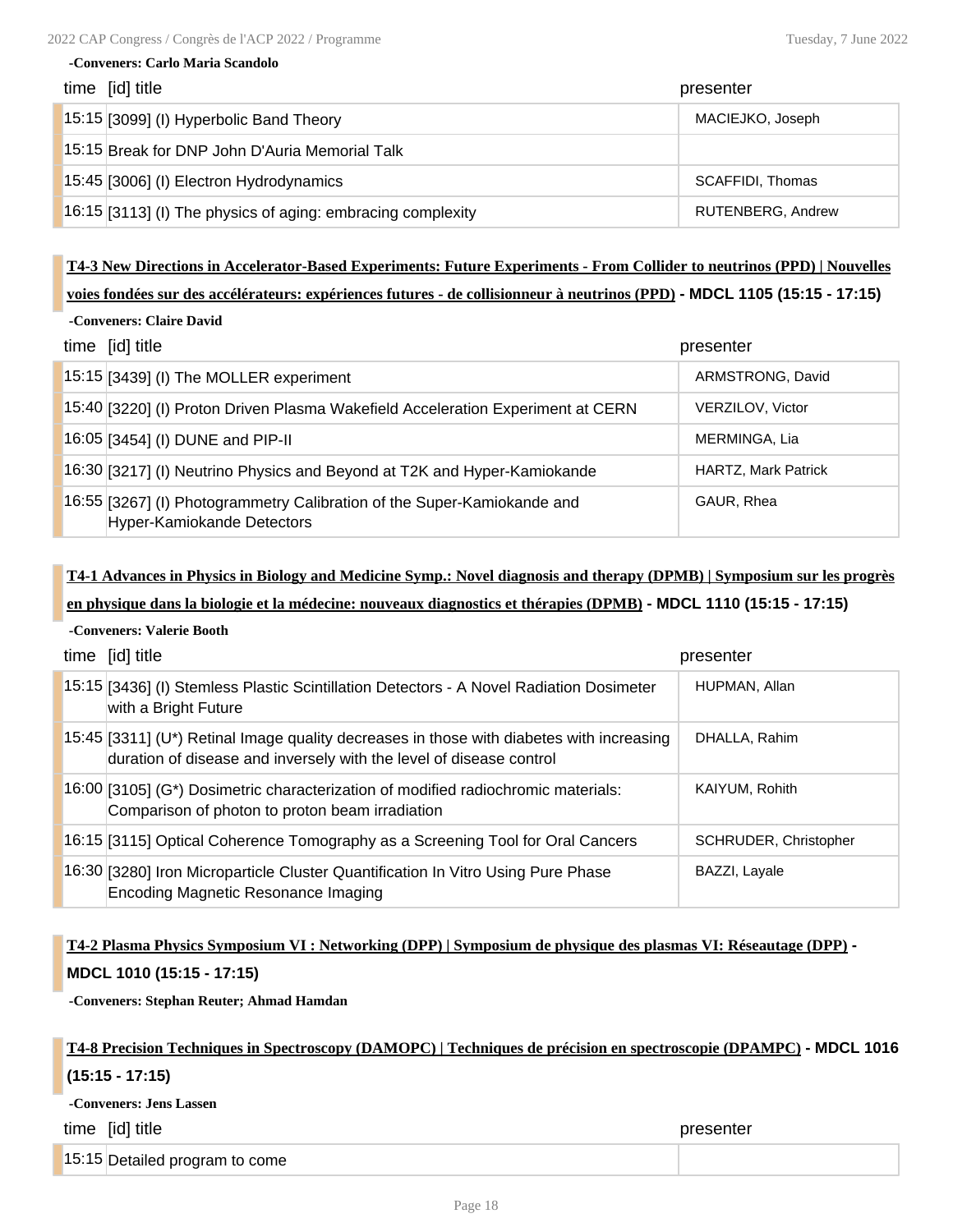### **T4-5 Private Sector Physicists (CAP-DAPI) | Physicien(ne)s dans le secteur privé (ACP-DPAI) - MDCL 1009 (15:15 - 17:15)**

**-Conveners: Daniel Cluff**

| time [id] title                                                   | presenter         |
|-------------------------------------------------------------------|-------------------|
| 15:15 [3537] (I) Transitioning Quantum Technologies to a Business | JENNEWEIN, Thomas |
| 15:45 [3507] Professional Development / P Phys                    | CLUFF, Daniel     |

## **T4-7 Fluctuations and Disorder in Condensed Matter (DCMMP) | Fluctuations et désordre en matière condensée (DPMCM) - MDCL 1309 (15:15 - 17:15)**

### **-Conveners: Erik Sorensen**

| time [id] title                                                                          | presenter                |
|------------------------------------------------------------------------------------------|--------------------------|
| 15:15 [3416] (I) The quest for quantum spin liquids in frustrated rare-earth pyrochlores | <b>GAUTHIER, Nicolas</b> |
| 15:45 [3417] (I) Disorder and spin fluctuations: the case of electron-doped cuprates     | GAUVIN-NDIAYE, Chloé     |
| 16:15 [3418] (I) Emergence of discrete relative ordering in coupled XY models            | DROUIN-TOUCHETTE, Victor |

## **T4-6 Physics at the EIC Symposium: Experimental Opportunities at the EIC (DNP) | Symposium sur la physique à l'EIC: opportunités expérimentales à l'EIC (DPN) - MDCL 1008 (15:15 - 17:15)**

### **-Conveners: Zisis Papandreou**

| time [id] title                                                                                  | presenter                 |
|--------------------------------------------------------------------------------------------------|---------------------------|
| 15:15 [3464] (I) Al-assisted design of the EIC Detector                                          | <b>FANELLI, Cristiano</b> |
| 15:45 [3129] (I) Pion and Kaon Form Factor Measurements at the EIC                               | KAY, Stephen              |
| 16:15 [3474] (G*) Al-Assisted Design of the ECCE Tracking System at the Electron Ion<br>Collider | SURESH, Karthik           |

**NOTE re Poster session programming: The 2 min time allotted to each poster is SIMPLY used to have each poster display more conveniently in the schedule. There is NO specific presentation time for posters. All presenters should be at their posters for the duration of the poster session. (17:15 - 17:30)**

## **DPP Poster Session & Student Poster Competition (5) | Session d'affiches DPP et concours d'affiches étudiantes (5) - MUSC Marketplace (17:30 - 19:00)**

| time [id] title                                                                                                       | presenter                     |
|-----------------------------------------------------------------------------------------------------------------------|-------------------------------|
| [17:30 [3229] (POS-22) 2D fluid modelling of a magnetron discharge                                                    | MUN, Jong Hern                |
| 17:32 [3523] (POS-66) Experimental investigation of 1 inch End-Hall Ion Source for<br>surface processing applications | <b>OUDINI, Noureddine</b>     |
| 17:34 [3512] (POS-67) Disinfection of Bacteria Contaminated Water Using Plasma Jet of<br>Argon and Oxygen             | <b>BOUSBA, Houssem Eddine</b> |
| [17:36 [3357] (G*) (POS-68) Pulsed spark discharges in deionized water: influence of the<br>magnetic field            | GÉRAUD, Korentin              |

## **DAPI Poster Session & Student Poster Competition (4) | Session d'affiches DPIA et concours d'affiches étudiantes (4) - MUSC Marketplace (17:30 - 19:00)**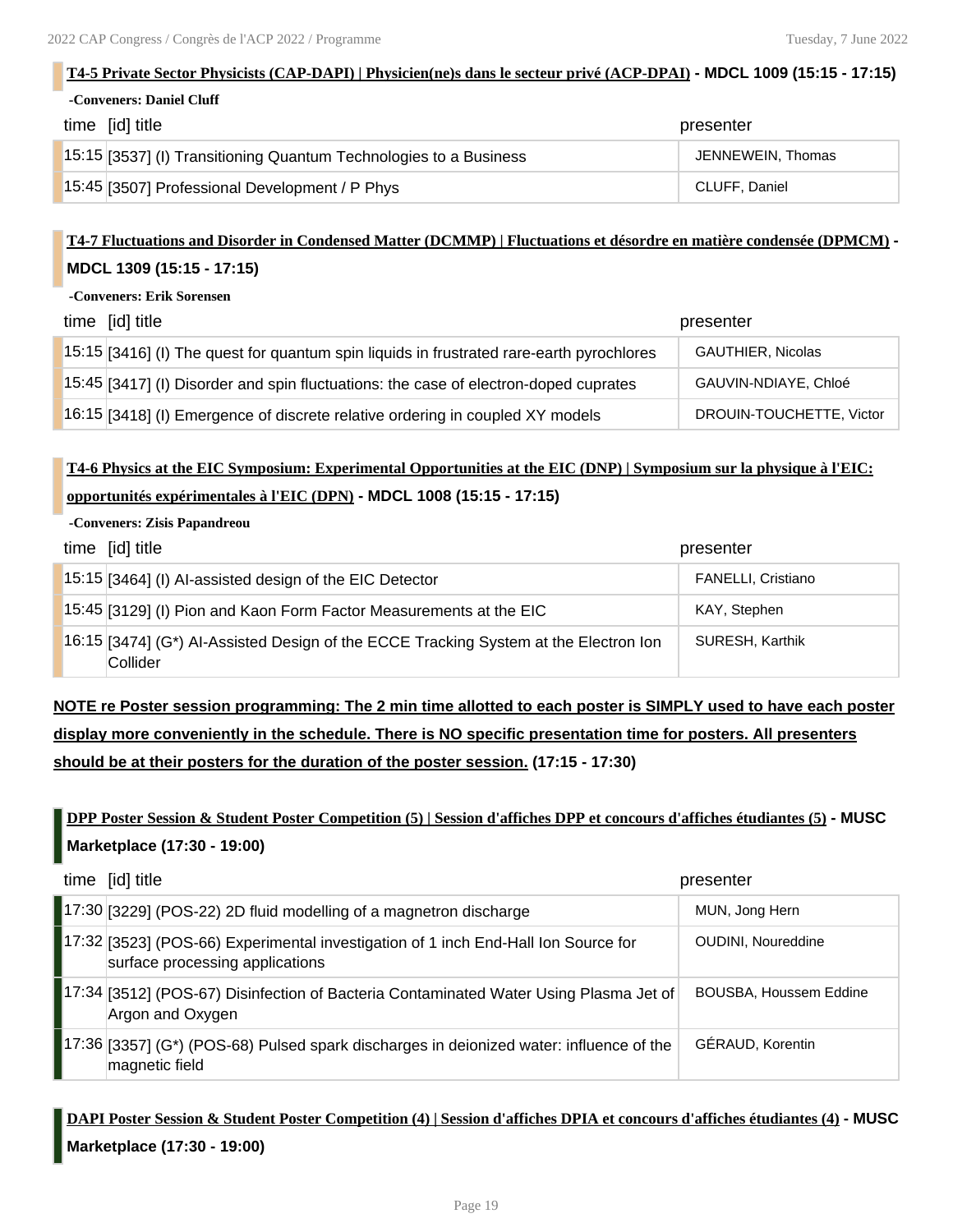| time [id] title                                                                                                                | presenter      |
|--------------------------------------------------------------------------------------------------------------------------------|----------------|
| 17:30 [3178] (POS-17) PET Image Denoising and Enhancement Based on Partial<br>Differential Equation                            | WANG, Xue      |
| 17:32 [3444] (G*) (POS-18) Dynamic Mechanical Analysis with Portable NMR                                                       | SELBY, Will    |
| 17:34 [3494] (POS-19) Evaluating high-velocity particle motion with dynamic magnetic<br>resonance scattering                   | OSMOND, Duncan |
| [17:36 [3511] (G*) (POS-65) A Monte Carlo simulation of the feasibility of detecting bone<br>tungsten using X-ray fluorescence | MCHEIK, Sajed  |

## **DCMMP Poster Session & Student Poster Competition (8) | Session d'affiches DPMCM et concours d'affiches étudiantes (8) - MUSC Marketplace (17:30 - 19:00)**

|       | time [id] title                                                                                                                                        | presenter              |
|-------|--------------------------------------------------------------------------------------------------------------------------------------------------------|------------------------|
|       | 17:30 [3445] (G*) (POS-10) Angle-Resolved Photoemission (ARPES) on the<br>Current-Induced Metallic State of Ca2RuO4                                    | SUEN, Cissy            |
|       | [17:32 [3022] (POS-11) Spin Ice Spectrum with Finite Temperature in Pyrochlores                                                                        | WEI, Chen              |
|       | [17:34 [3200] (G*) (POS-12) The Piezoelectric Contribution in the Catalytic Activities of<br><b>BaTiO3 Nanoparticles</b>                               | KALHORI, Hossein       |
|       | 17:36 [3457] (POS-13) Ultrasound and Transport Measurements in the Weyl Semimetal<br><b>NbP</b>                                                        | WARD, Marianne         |
|       | [17:38 [3259] (G*) (POS-14) Triangular Pair-Density Wave in Confined Superfluid 3-He                                                                   | SENARATH YAPA, Pramodh |
|       | 17:40 [3181] (POS-15) 19F NMR investigation of barlowite kagome lattice Heisenberg<br>antiferromagnet Zn1-xCu3+x(OD)6FBr ( $x \sim 0.05$ , 0.5, and 1) | YUAN, Weishi           |
|       | 17:42 [3486] (POS-16) Lattice Dynamical Study of High-Entropy Oxides                                                                                   | WILSON, Connor         |
| 17:44 | [3518] (POS-64) Revival of Neutron Scattering Capabilities at the McMaster<br>Nuclear Reactor                                                          | <b>BEARE, James</b>    |

## **DHP Poster Session & Student Poster Competition (0) | Session d'affiches DHP et concours d'affiches étudiantes (0) - MUSC Marketplace (17:30 - 19:00)**

## **DAMOPC Poster Session & Student Poster Competition (9) | Session d'affiches DPAMPC et concours d'affiches étudiantes (9) - MUSC Marketplace (17:30 - 19:00)**

| time [id] title                                                                                                              | presenter          |
|------------------------------------------------------------------------------------------------------------------------------|--------------------|
| 17:30 [3101] (G*) (POS-1) Femtosecond Pulse Compression Using Liquid Alcohols                                                | STEPHEN, Jake      |
| 17:32 [3150] (G*) (POS-2) High-Harmonic Sidebands for Time-Resolved Spectroscopy                                             | DROUILLARD, Nathan |
| 17:34 [3261] (G*) (POS-3) Quantum catastrophes in a rotating Bose-Einstein condensate                                        | KAMP, Denise       |
| 17:36 [3367] (G*) (POS-4) Wavelength-multiplexed entanglement-based quantum key<br>distribution                              | VINET, Stephane    |
| [17:38 [3378] (G*) (POS-5) Transmission of near-infrared time bin encoded entangled<br>photons through a 3.5km telecom fiber | VINET, Stephane    |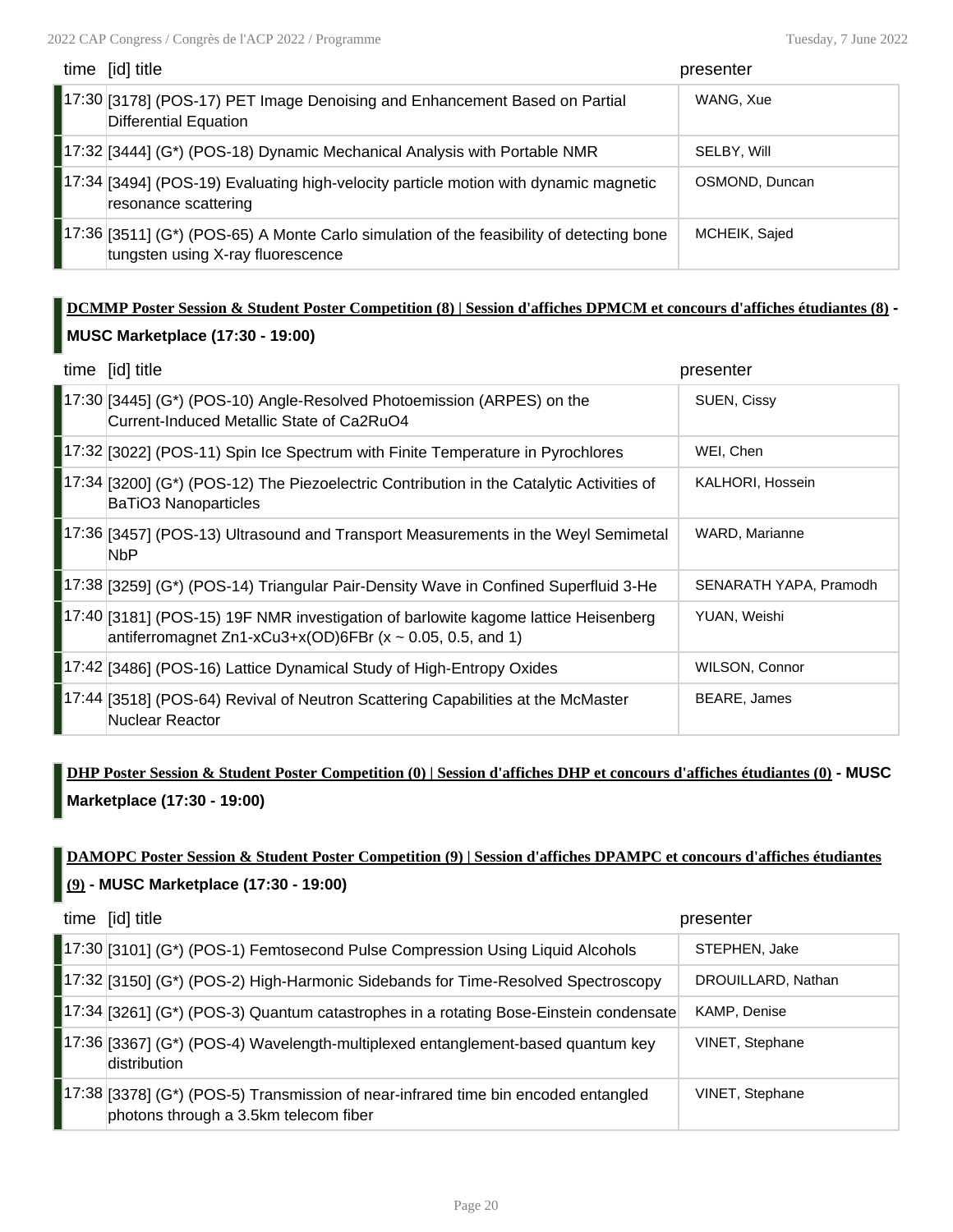| [17:40 [3393] (G*) (POS-6) Active Phase Compensation of Polarization Encoded Photons<br>in Quantum Key Distribution | WU, Wilson<br>MOHAMMADI, Kimia    |
|---------------------------------------------------------------------------------------------------------------------|-----------------------------------|
| $17:42$ [3456] (G*) (POS-7) Search for Light Bosons with King and Super-King Plots<br>Optimized for Li\$^+\$.       | DHINDSA, Harvir<br>MARTON, Victor |
| 17:44 [3476] (G*) (POS-8) Quantum Control of Trapped Ions Using Krotov's Algorithm                                  | MANSON, Zachary                   |
| 17:46 [3521] (G*) (POS-9) Demonstrating Novel Quantum Control With Ultracold Atoms                                  | COOKE, Logan                      |

**DGEP Poster Session & Student Poster Competition (0) | Session d'affiches DEGP et concours d'affiches étudiantes (0) - MUSC Marketplace (17:30 - 19:00)**

**DSS Poster Session & Student Poster Competition (0) | Session d'affiches DSS et concours d'affiches étudiantes (0) - MUSC Marketplace (17:30 - 19:00)**

## **DNP Poster Session & Student Poster Competition (4) | Session d'affiches DPN et concours d'affiches étudiantes (4) - MUSC Marketplace (17:30 - 19:00)**

| time [id] title                                                                                                                                                                     | presenter                   |
|-------------------------------------------------------------------------------------------------------------------------------------------------------------------------------------|-----------------------------|
| 17:30 [3260] (G*) (POS-20) High-precision experimental nuclear physics with the<br>upgraded TITAN Penning trap                                                                      | KAKKAR, S.                  |
| 17:32 [3336] (POS-21) Development of an In-Gas Laser Ablation source                                                                                                                | GONZALEZ ESCUDERO,<br>Laura |
| [17:34 [3503] (G*) (POS-62) A comprehensive Monte Carlo simulation of the neutron<br>response of multi-element microdosimetric detectors based on thick gas electron<br>multiplier. | SINGH, Rachna               |
| 17:36 [3509] (G*) (POS-63) Optimization and Characterization of Bi-Detector<br>Coincidence Beta-Ray Spectrometry System                                                             | SUN, Ruoyu                  |

**DASP Poster Session & Student Poster Competition (0) | Session d'affiches DPAE et concours d'affiches étudiantes (0) - MUSC Marketplace (17:30 - 19:00)**

**DPE Poster Session & Student Poster Competition (0) | Session d'affiches DEP et concours d'affiches étudiantes (0) - MUSC Marketplace (17:30 - 19:00)**

**DPMB Poster Session & Student Poster Competition (16) | Session d'affiches DPMB et concours d'affiches étudiantes (16) - MUSC Marketplace (17:30 - 19:00)**

| time [id] title                                                                                                                 | presenter               |
|---------------------------------------------------------------------------------------------------------------------------------|-------------------------|
| 17:32 [3044] (U*) (POS-45) Measuring Axon Diameters in Mice Using Oscillating<br><b>Gradient Spin Echo MRI Sequences</b>        | CHISHOLM, Madison       |
| 17:34 [3060] (G*) (POS-46) Inferring axon diameters in white matter tracts of the live<br>mouse brain                           | ANDERSON, Melissa       |
| [17:36 [3100] (POS-48) Developments in the Rapid Diagnosis of Bacterial Pathogens<br>Using Laser-Induced Breakdown Spectroscopy | <b>BLANCHETTE, Emma</b> |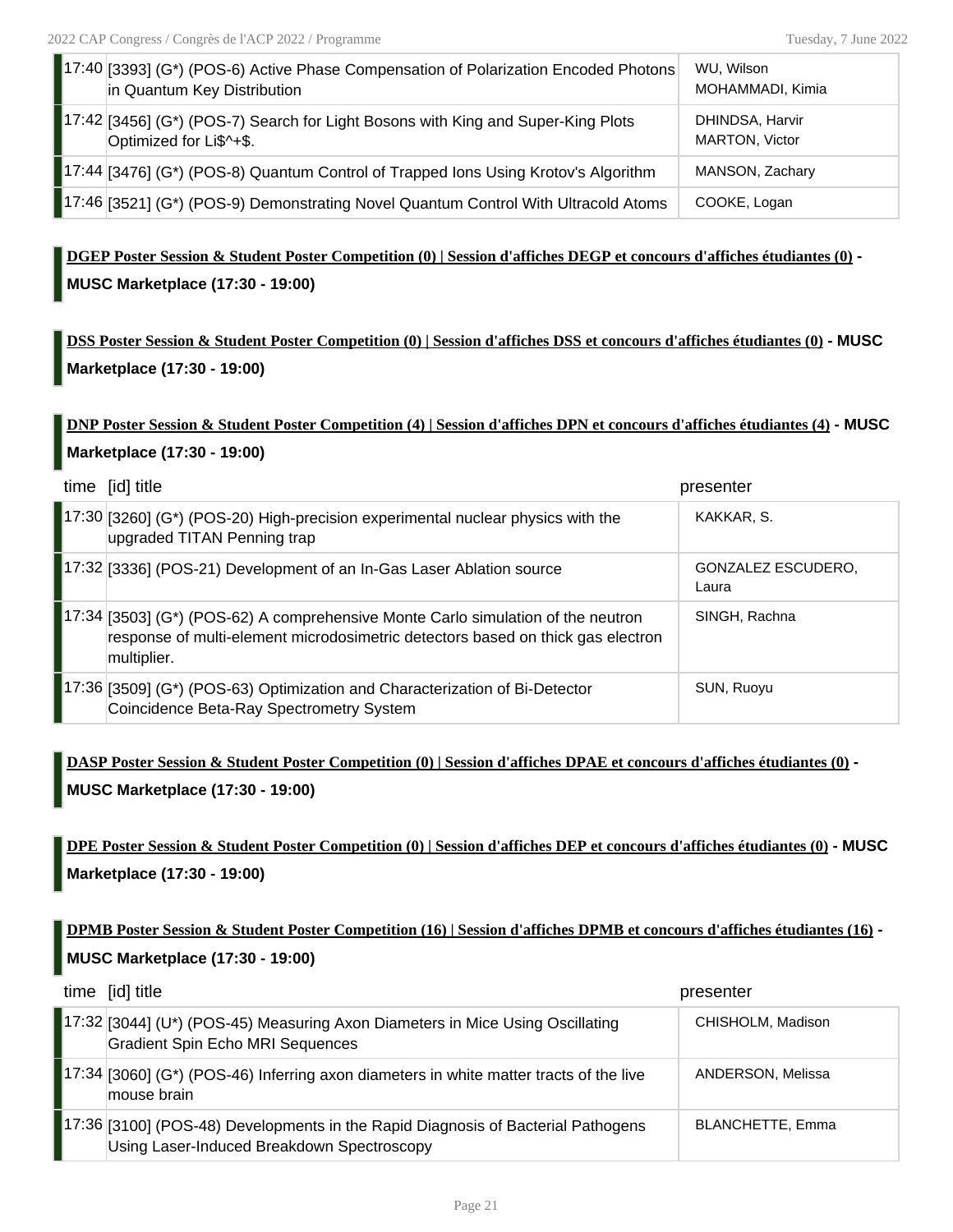| 17:38 [3109] (G*) (POS-49) Segmentation in Quantitative Dynamic Nuclear Medicine:<br>The Insufficiency of the TG-211 of the AAPM                                                   | LAPORTE, Philippe      |
|------------------------------------------------------------------------------------------------------------------------------------------------------------------------------------|------------------------|
| 17:40 [3128] (U*) (POS-50) Laser-Induced Breakdown Spectroscopy Emission<br>Enhancement from Bacteria on a Silver Thin Film                                                        | TRACEY, Emily          |
| 17:42 [3130] (G*) (POS-51) Achieving robust perfect adaptation while suppressing<br>stochastic fluctuations in biochemical reaction networks                                       | KELL, Brayden          |
| 17:44 [3183] (G*) (POS-52) Atomic Force Microscopy and Molecular Dynamics to Study<br>the Structure of Nanodomains of Model Lipid Membranes in Relation to<br>Alzheimer's Disease. | MEI, Nangin            |
| 17:46 [3205] (G*) (POS-53) Protective Effect of Trehalose Sugar Against Amyloid β<br><b>Toxicity in Model Lipid Membranes</b>                                                      | XU, Yue                |
| 17:48 [3287] (G*) (POS-54) The Feasibility of the Xenon Ventilatory ADC Approach<br>Using 129Xe MRI                                                                                | PARNIYANY, Elnaz       |
| 17:50 [3434] (U*) (POS-55) HEDGEHOG: a ridge filter design for FLASH proton therapy                                                                                                | RODDY, David           |
| [17:52 [3264] (G*) (POS-56) Comparing perturbation responses of complex biological<br>processes to their stochastic correlations                                                   | IYENGAR, Seshu         |
| 17:54 3275] (POS-57) MSCDNet:A Multi-Scale and Cross-Dimension Feature Fusion<br>Attention Network for Alzheimer's Disease Prediction With Structural MRI                          | LIU, Fei               |
| 17:56 [2996] (POS-58) Needle Tip Identification in Clinical Power Doppler Ultrasound<br>Using Induced Vibrations by an Innovative Mechanical Oscillator                            | TESSIER, David         |
| 17:58 [3490] (U*) (POS-59) Using Ultrasound Imaging for Quantifying Kidney Fibrosis                                                                                                | MELINO, Helen          |
| 18:00 [3495] (U*) (POS-60) Sex Differences in Airway Metrics & Chronic Obstructive<br><b>Pulmonary Disease</b>                                                                     | NASIR, Neha            |
| $\vert$ 18:02 [3510] (G*) (POS-61) Drug design of small molecules implementing a deep<br>learning model.                                                                           | NAIR, Vrinda           |
| 18:04 [3536] Effect of cuff-induced occlusion on muscle oxygenation                                                                                                                | <b>BURTON, Timothy</b> |

## **PPD Poster Session & Student Poster Competition (19) | Session d'affiches PPD et concours d'affiches étudiantes (19) - MUSC Marketplace (17:30 - 19:00)**

| time [id] title                                                                                                              | presenter                               |
|------------------------------------------------------------------------------------------------------------------------------|-----------------------------------------|
| 17:30 [3058] (G*) (POS-27) The KDK Experiment: A Measurement of 40K Relevant for<br>Rare-Event Searches                      | HARIASZ, Lilianna<br>DI STEFANO, P.C.F. |
| 17:32 [3062] (POS-28) Systematic Investigation of the TRIUMF Electron Cyclotron<br>Resonance Ion Source Charge State Booster | ADEGUN, Joseph                          |
| [17:34 [3435] (G*) (POS-29) Triggering on Atmospheric Muons in STRAW                                                         | VEENSTRA, Braeden                       |
| [17:36 [3324] (G*) (POS-30) Muon Veto System for Mini-HALO Neutrino Detector                                                 | SAJID, Shayaan                          |
| $ 17:38 $ [3187] (U*) (POS-31) Toward understanding the nuclear efficiency threshold of<br>bubble chamber detectors          | LI, Xiang                               |
| $[17:40]$ [3174] (G*) (POS-32) A mirror study in an ARICH detector for a hadron production<br>experiment                     | FERRAZZI, Bruno                         |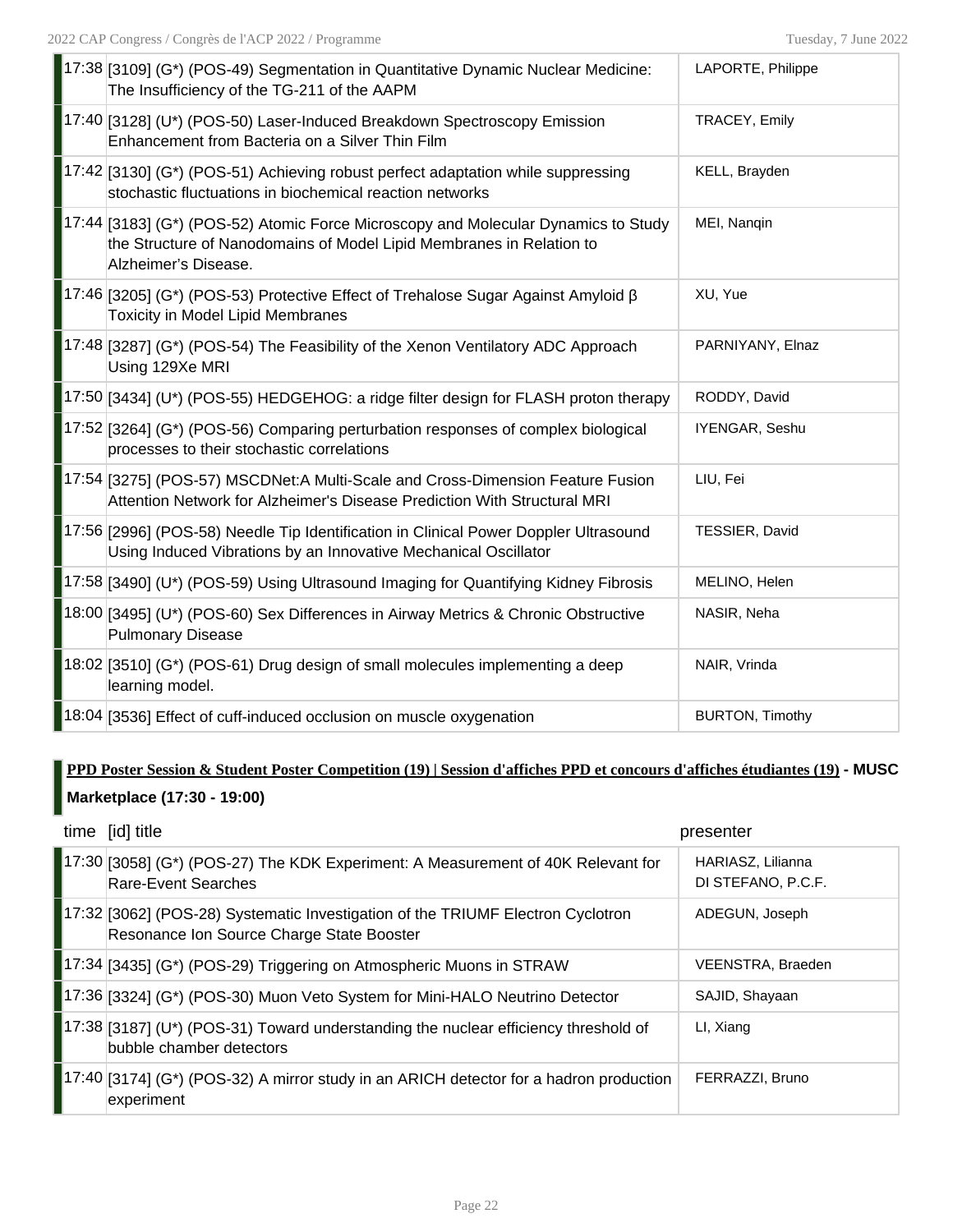| $\blacksquare$ 17:42 [3172] (G*) (POS-33) Optical Calibration of the SNO+ Detector using Internal<br><b>Backgrounds</b>                       | RICCETTO, Serena<br>DEHGHANI, Rayhaneh<br>ALLEGA, Anthony |
|-----------------------------------------------------------------------------------------------------------------------------------------------|-----------------------------------------------------------|
| 17:44 [3077] (POS-34) Optimizing IWCD's Outer Detector using optical simulations                                                              | TIWARI, Deepak                                            |
| 17:46 [3527] (U*) (POS-35) C14 in SNO+                                                                                                        | PALESHI, Keegan                                           |
| 17:48 [3134] (U*) (POS-36) Commissioning and Calibration of a High Purity Germanium<br>(HPGe) Detector at SNOLAB                              | SUBHI, Hassan                                             |
| $17:50$ [3102] (G*) (POS-37) Toward a Veto Mechanism to Reduce Background for the<br>Hyper-Kamiokande's Intermediate Water Cherenkov Detector | KOERICH, Luan                                             |
| 17:52 [3067] (POS-38) Analysis on A Large HPGe PPC Detector with Machine Learning                                                             | YE, Tianai                                                |
| 17:54 [3337] (U*) (POS-39) PMT Response Simulation and Long-Term Reliability<br>Studies for nEXO's Muon Veto                                  | RETTY, Liam                                               |
| 17:56 [3332] (U*) (POS-40) Cosmogenic Muon Background Characterization for nEXO                                                               | ROSS, Regan                                               |
| 17:58 [3132] (G*) (POS-41) SNO+ backgrounds: Po210 on the acrylic vessel surface and<br>Rn222 in cavity water                                 | YU, Shengzhao                                             |
| [18:00 [3104] (G*) (POS-42) Simulating nEXO's Outer Detector with Chroma                                                                      | AL KHARUSI, Soud                                          |
| $\blacksquare$ 18:02 [3500] (G*) (POS-43) Searches for double beta decay of Xe-134 with EXO-200                                               | PERNA, Allan                                              |
| 18:04 [3526] (U*) (POS-44) Simulating an Active Target Time Projection Chamber                                                                | POSTUMA, Alicia                                           |
| 18:06 [3121] (POS-70) Upgrading the radiopurity org materials database                                                                        | SCORZA, Silvia                                            |

## **DTP Poster Session & Student Poster Competition (4) | Session d'affiches DPT et concours d'affiches étudiantes (4) - MUSC Marketplace (17:30 - 19:00)**

| time [id] title                                                                                                  | presenter             |
|------------------------------------------------------------------------------------------------------------------|-----------------------|
| 17:30 [3051] (G*) (POS-23) Logarithmic Wave Catastrophes: Hawking Radiation, Tidal<br>Bores, and Radio Astronomy | FARRELL, Liam         |
| $\left[17:32\right]$ [3197] (G*) (POS-24) Emergent cosmology from matrix theory                                  | LALIBERTÉ, Samuel     |
| $17:34$ [3483] (G*) (POS-25) Quantum signatures of black hole mass superpositions                                | ARABACI, Cemile Senem |
| 17:36 [3502] (U*) (POS-26) Gravitational Stability of Black Hole Mimickers                                       | CADOGAN, Joshua       |

## **Departmental Leaders Meeting / Réunion des directeurs(directrices) de département - Off campus venue - McMaster Innovation Park (across main street) (19:00 - 22:00)**

**-Conveners: Chitra Rangan**

**CJP Editorial Board Dinner | Souper du comité de rédaction de la RCP - Off campus venue (19:00 - 21:00) -Conveners: Robert Mann**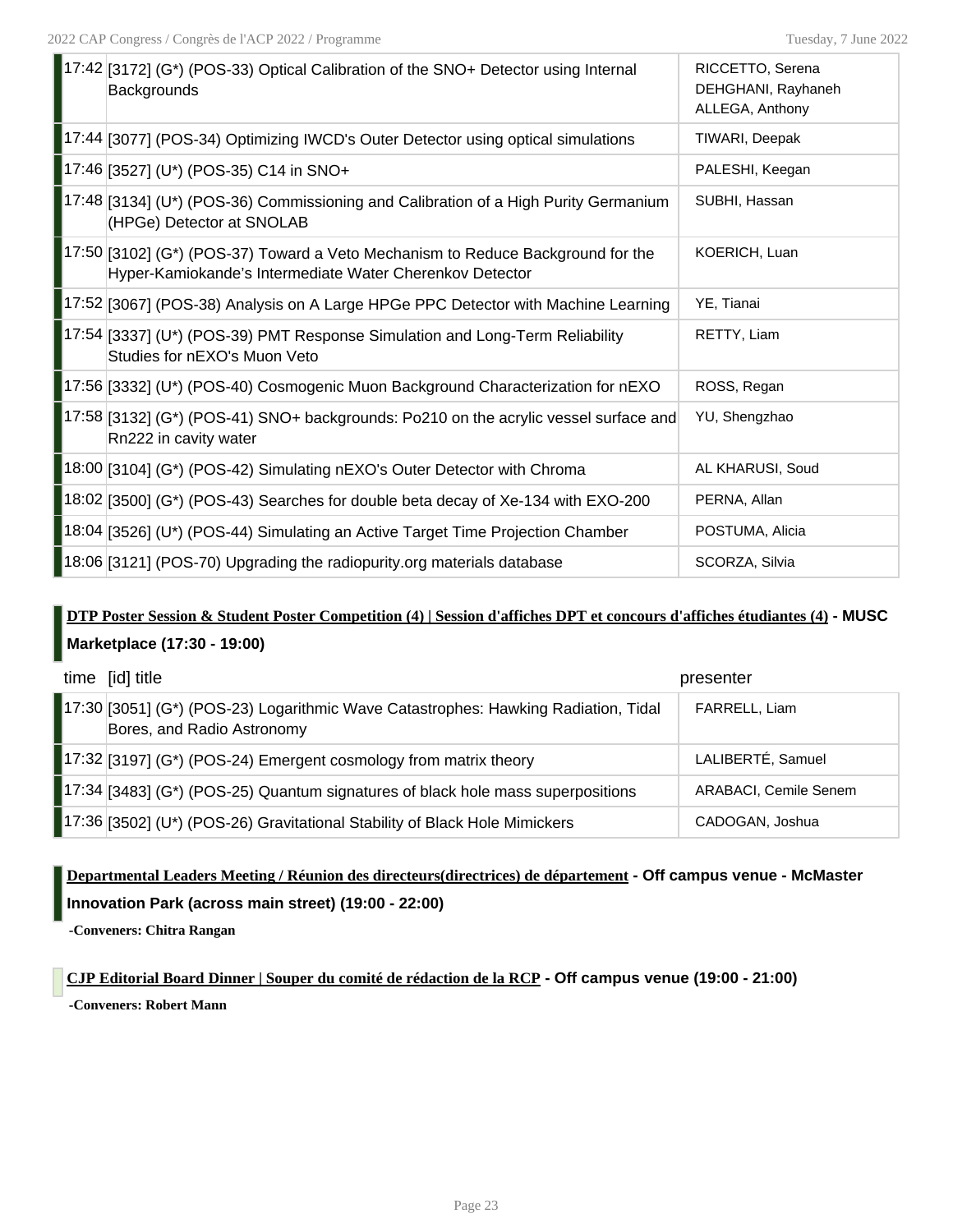# **Wednesday, 8 June 2022**

## **Congress Registration and Information (7h30 - 17h00) | Inscription au congrès et information (7h30 - 17h00) - MDCL Lobby (07:05 - 07:30)**

**NSERC Liaison Committee Meeting | Réunion du comité de liaison avec le CRSNG - MDCL 2230 (07:30 - 08:45) -Conveners: Rituparna Kanungo**

**Exhibit Booths Open (08h30-16h00) | Salle d'exposition ouverte de 08h30 à 16h00 - MDCL Hallways (08:05 - 08:30)**

### **W-PLEN1 Plenary Session | Session plénière - Shohini Ghose - MDCL 1305/07 (08:45 - 09:30)**

| time [id] title                                                              | presenter      |
|------------------------------------------------------------------------------|----------------|
| 08:45 [3010] The NSERC Chairs for Women in Science and Engineering in Canada | GHOSE, Shohini |

### **W-PLEN2 Plenary Session | Session plénière - Chris Polly - MDCL 1305/07 (09:30 - 10:15)**

### **-Conveners: Matthias Danninger**

**-Conveners: Barbara Frisken**

| time [id] title                                                                   | presenter    |
|-----------------------------------------------------------------------------------|--------------|
| 09:30 [3240] First Results from the Muon g-2 Experiment at Fermilab's Muon Campus | POLLY, Chris |

### **Health Break with Exhibitors | Pause santé avec exposants - MDCL Hallways (10:15 - 10:45)**

# **W1-10 Building Stronger Physics Departments (CAP) | Construire des départements de physique plus forts (ACP) - MDCL**

### **1009 (10:45 - 12:15)**

| -Conveners: Chitra Rangan |                                                                                                     |                  |
|---------------------------|-----------------------------------------------------------------------------------------------------|------------------|
|                           | time [id] title                                                                                     | presenter        |
|                           | 10:45 [2991] (I) The Ruination of a University: The Sad Tale of the Laurentian University<br>Fiasco | GALIANO, Eduardo |
|                           | [11:15 [3496] (I) Effective Practices for Physics Programs (EP3)                                    | CRAIG, David     |
|                           | 11:45 Discussion                                                                                    |                  |

## **W1-5 Advances in Instrument Design (DAPI) | Progrès dans la conception d'instruments (DPAI) - MDCL 1016 (10:45 - 12:15)**

### **-Conveners: Silvia Scorza**

| time [id] title                                                                                               | presenter        |
|---------------------------------------------------------------------------------------------------------------|------------------|
| 10:45 [3328] A Parallel-Transmit Halbach Magnet TRASE MRI System                                              | SHARP, Jonathan  |
| 11:00 [3009] Field Deployable Mass Spectrometer for Rapid Analysis of CBRNE Threats                           | MACDONALD, Emma  |
| $11:15$ [3141] (G*) Characterization of Laser-Driven Photon Emission in Silicon<br>Photomultipliers at TRIUMF | MARTIN, Juliette |
| 11:30 [3075] (G*) Fluorescence of optical materials down to 4 K - acrylic, TPB, pyrene                        | ELLINGWOOD, Emma |
| 11:45 [3277] (G*) Single Photon Air Analyzer                                                                  | PATEL, Mayur     |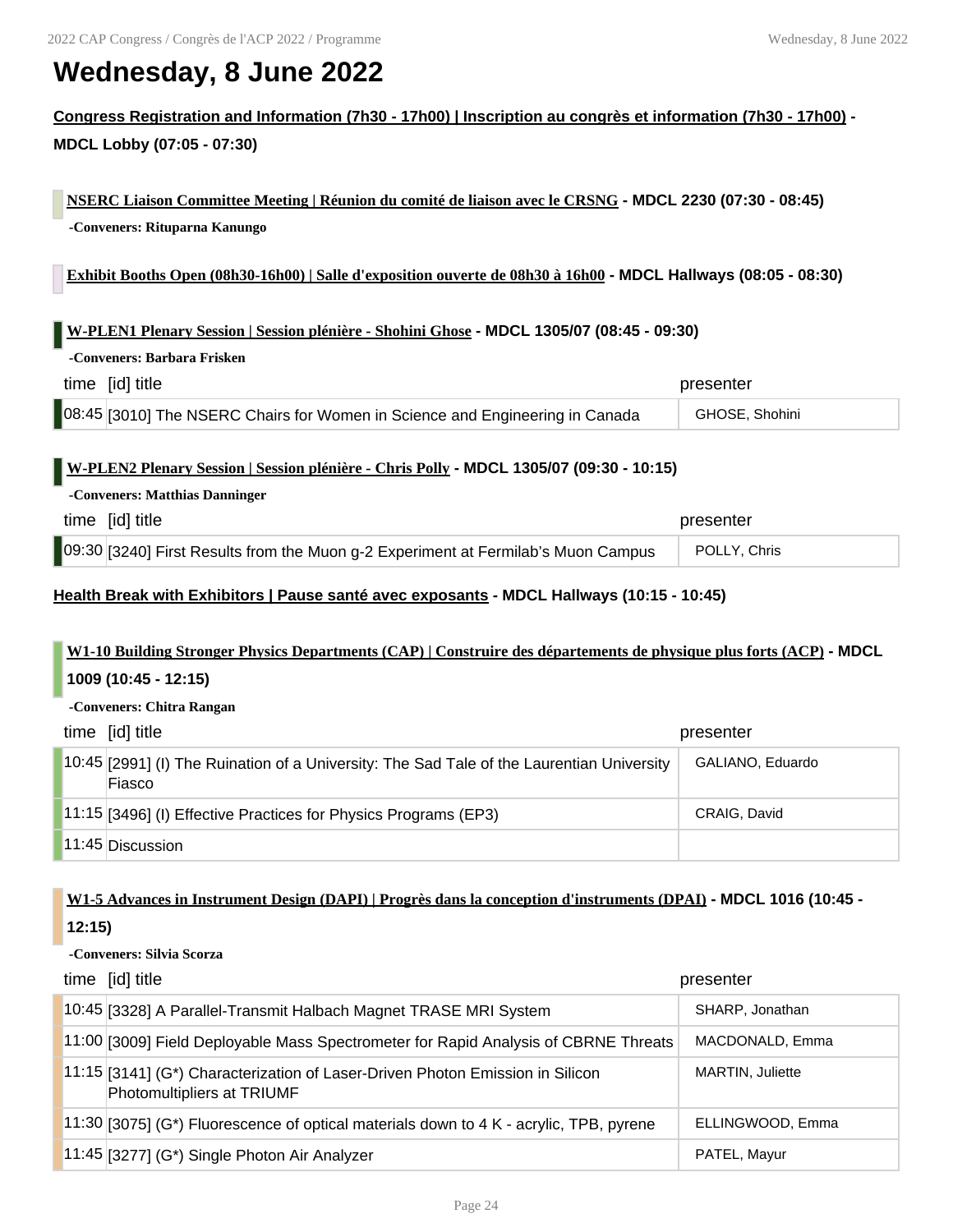### **W1-6 Nuclei and Neutrinos (DNP) | Noyaux et neutrinos (DPN) - MDCL 1116 (10:45 - 12:15)**

### **-Conveners: Michael Gericke**

| time [id] title                                                                                                 | presenter             |
|-----------------------------------------------------------------------------------------------------------------|-----------------------|
| 10:45 [3466] (I) BSM neutrino physics in weak nuclear decay                                                     | LEACH, Kyle           |
| 11:15 [3322] Barium Tagging from Xe Gas as an Upgrade to the nEXO Experiment                                    | CHAMBERS, Christopher |
| $11:30$ [3356] (G*) Ba-ion mobility simulations in LXe for Ba-tagging at TRIUMF                                 | CVITAN, Megan         |
| 11:45 [3326] ( $G^*$ ) Commissioning of a linear Paul ion trap for Ba-tagging                                   | RASIWALA, Hussain     |
| 12:00 [3305] (G*) Commissioning of a Multiple-Reflection Time-of-Flight<br>Mass-Spectrometer for Barium-tagging | MURRAY, Kevin         |

### **W1-1 Neutrino Experiments (PPD) | Expériences de neutrinos (PPD) - MDCL 1105 (10:45 - 12:15)**

### **-Conveners: Mark Hartz**

| time [id] title                                                                                                                           | presenter        |
|-------------------------------------------------------------------------------------------------------------------------------------------|------------------|
| 10:45 [3123] (I) Probing the hadronic Universe with high-energy neutrino observations:<br>present and future                              | PARK, Nahee      |
| 11:15 [3059] Constraints on electron neutrino and antineutrino cross sections for the<br>leptonic CP violation search at Hyper-Kamiokande | AKUTSU, Ryosuke  |
| 11:30 [3070] (G*) Implementation of Cherenkov Physics in Chroma for nEXO's Muon<br>Veto                                                   | KLEMETS, Emma    |
| $11:45$ [3086] (G*) The SNO+ Scintillator Fill                                                                                            | TAM, Benjamin    |
| 12:00 [3224] Measuring inelasticity distribution of neutrino interactions between $E$ \nu\$<br>100 GeV and 1 TeV with IceCube DeepCore    | LIUBARSKA, Maria |

### **W1-4 Nuclear Structure (DNP) | Structure nucléaire (DPN) - MDCL 1110 (10:45 - 12:15)**

### **-Conveners: Krzysztof Starosta**

| time [id] title                                                                                                                                                | presenter             |
|----------------------------------------------------------------------------------------------------------------------------------------------------------------|-----------------------|
| 10:45 [3473] (I) First Evidence of Axial Shape Asymmetry and Shape Coexistence in<br>74Zn: Suggestion for a Northern Extension of the N=40 Island of Inversion | ROCCHINI, Marco       |
| 11:15 [3342] (G*) Investigation of States Populated in the $102Ru(p,t)$ Two Neutron<br><b>Transfer Reaction</b>                                                | <b>BUCK, Samantha</b> |
| 11:30 [2987] Electromagnetic Transition Rate Studies in 28Mg                                                                                                   | STAROSTA, Krzysztof   |
| $ 11.45 $ [3028] (G*) Direct Population and Lifetime Measurement of the \$2^+ 1\$ State in<br>\$^{40}\$Ca via an Alpha-transfer Reaction                       | WU, Frank (Tongan)    |
| $12:00$ [3221] (G*) Beam Development and Composition at TRIUMF with the TITAN<br><b>MR-TOF Mass Spectrometer</b>                                               | <b>WALLS, Coulter</b> |

### **W1-7 Non-Thermal Plasmas (DPP) | Plasmas non thermiques (DPP) - MDCL 1115 (10:45 - 12:15)**

### **-Conveners: Stephan Reuter; Ahmad Hamdan**

| time [id] title                                                                           | presenter       |
|-------------------------------------------------------------------------------------------|-----------------|
| 10:45 [3107] (I) Plasma assisted oxidation of H\$ 2\$ mixtures: from physics to chemistry | SNOECKX. Ramses |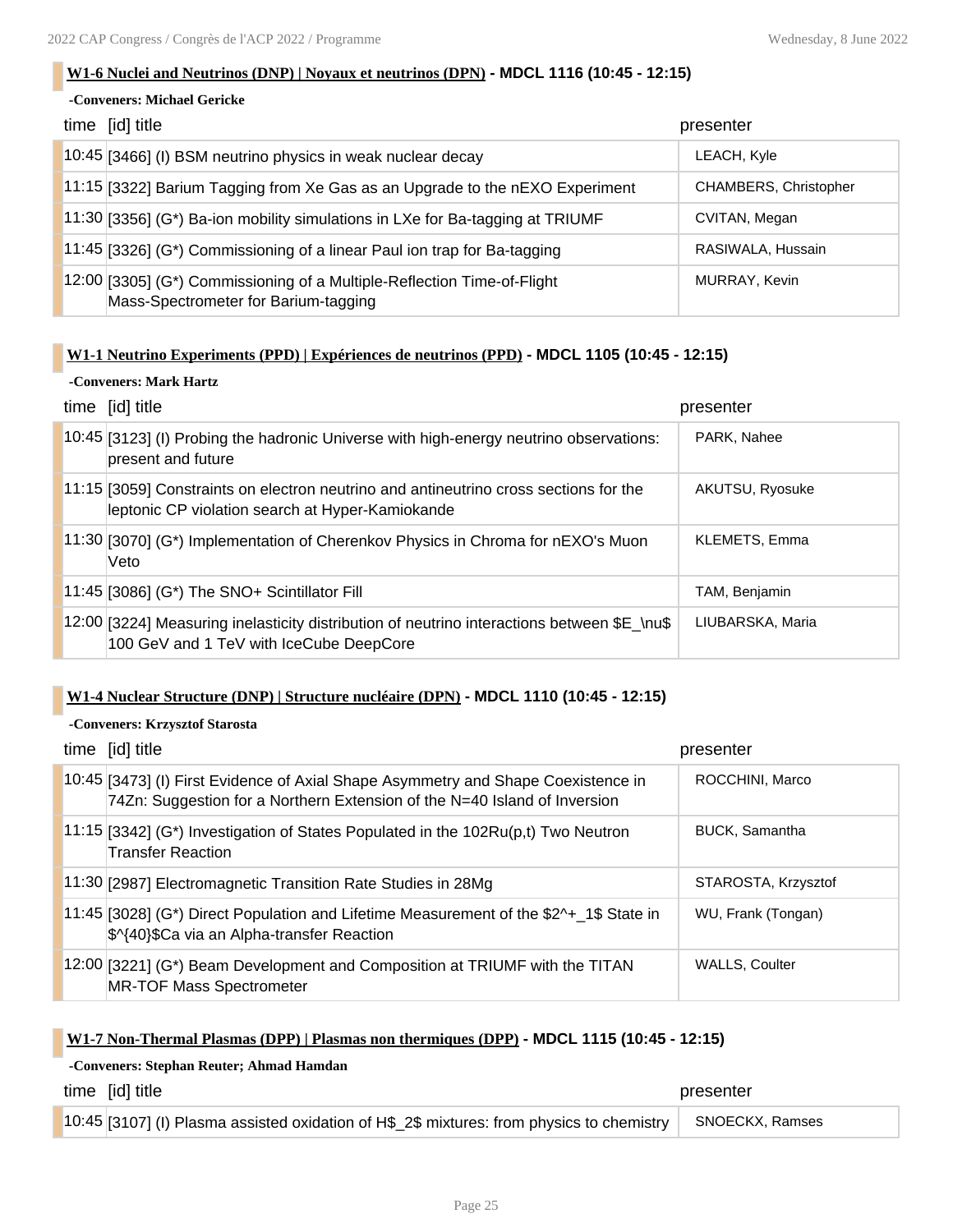| $11:15$ [3381] (I) Advanced plasma deposition of organosilicon thin films at atmospheric<br>pressure for innovative eco-friendly devices: tuning the physical mode for different<br>applications | PROFILI, Jacopo  |
|--------------------------------------------------------------------------------------------------------------------------------------------------------------------------------------------------|------------------|
| $11:45$ [3404] (G*) Charaterization of aerosol-assisted low pressure plasma deposition<br>processes                                                                                              | SIMONNET, Claire |
| $12:00$ [3403] (G*) Impact of NH3 consumption in a low frequency Ar-NH3 atmospheric<br>pressure DBD                                                                                              | ROBERT, Raphael  |

### **W1-9 Quantum Magnetism (DCMMP) | Magnétisme quantique (DPMCM) - MDCL 1010 (10:45 - 12:15)**

## **-Conveners: Takashi Imai**

| time [id] title                                                                                                                                                                     | presenter                       |
|-------------------------------------------------------------------------------------------------------------------------------------------------------------------------------------|---------------------------------|
| $10:45$ [3211] (G*) Inverse Laplace transform of NMR spin-lattice relaxation data                                                                                                   | WANG, Jiaming                   |
| $11:00$ [3111] (G*) Dynamic and frozen quantum magnetism in the ground states of<br>triangular lattice magnets YbMgGaO4, ErMgGaO4 and YbCoGaO4 from inelastic<br>neutron scattering | HUANG, Symphony<br>(Hsiao-Yuan) |
| $11:15$ [3175] (G*) The case for a U(1)π Quantum Spin Liquid Ground State in the<br>Dipole-Octupole Pyrochlore Ce2Zr2O7                                                             | SMITH, Evan                     |
| $\vert$ 11:30 [3228] (G*) IDMRG study of the J-Gamma Ladder: Shy of a Bakers Dozen                                                                                                  | AVAKIAN, Sebastien              |
| 11:45 [3194] (U*) Electrical Control of Magnetism in Kitaev Materials                                                                                                               | HOWSON, Griffin                 |

# **W1-8 Condensed Matter Theory I (DCMMP/DTP) | Théorie de la matière condensée I (DPMCM/DPT) - MDCL 1309 (10:45**

### **- 12:15)**

### **-Conveners: Olivia Di Matteo**

| time [id] title                                                                                                  | presenter         |
|------------------------------------------------------------------------------------------------------------------|-------------------|
| 10:45 [3085] Eigenstate entanglement in integrable collective spin models                                        | KUMARI, Meenu     |
| 11:00 [3106] Quantum computing fidelity susceptibility using automatic differentiation                           | DI MATTEO, Olivia |
| 11:15 [3114] Hyperbolic Matter in Electrical Circuits with Tunable Complex Phases                                | BOETTCHER, Igor   |
| 11:30 [3144] Computing excitations in a matrix product state with block Lanczos                                  | BAKER, Thomas     |
| $11:45$ [3007] (G*) Relaxation of non-integrable systems and correlation functions                               | RIDDELL, Jonathon |
| $\vert$ 12:00 [3112] (G*) Atomic insights into the lattice dynamics driving the relaxation of<br>charged defects | YUAN, Shuaishuai  |

### **W1-2 Quantum Theory (DTP) | Théorie quantique (DPT) - MDCL 1008 (10:45 - 12:15)**

#### **-Conveners: Randy Lewis**

| time [id] title                                                                                    | presenter                            |
|----------------------------------------------------------------------------------------------------|--------------------------------------|
| 10:45 [3118] (I) Quantum Foundations Meets Causal Inference                                        | <b>SPEKKENS, Robert</b>              |
| 11:15 [3226] (G*) Locality in quasi-Hermitian quantum theory                                       | BARNETT, Jacob                       |
| $11:30$ [3303] (U*) Non-perturbative Extraction of Tripartite Vacuum Entanglement                  | MENDEZ AVALOS, Diana                 |
| 11:45 [3338] (G*) Channel capacity of relativistic quantum communication with rapid<br>interaction | <b>GALLOCK YOSHIMURA,</b><br>Kensuke |
| 12:00 [3314] (G*) Variationally Scheduled Quantum Simulation                                       | <b>BUCK, Samantha</b>                |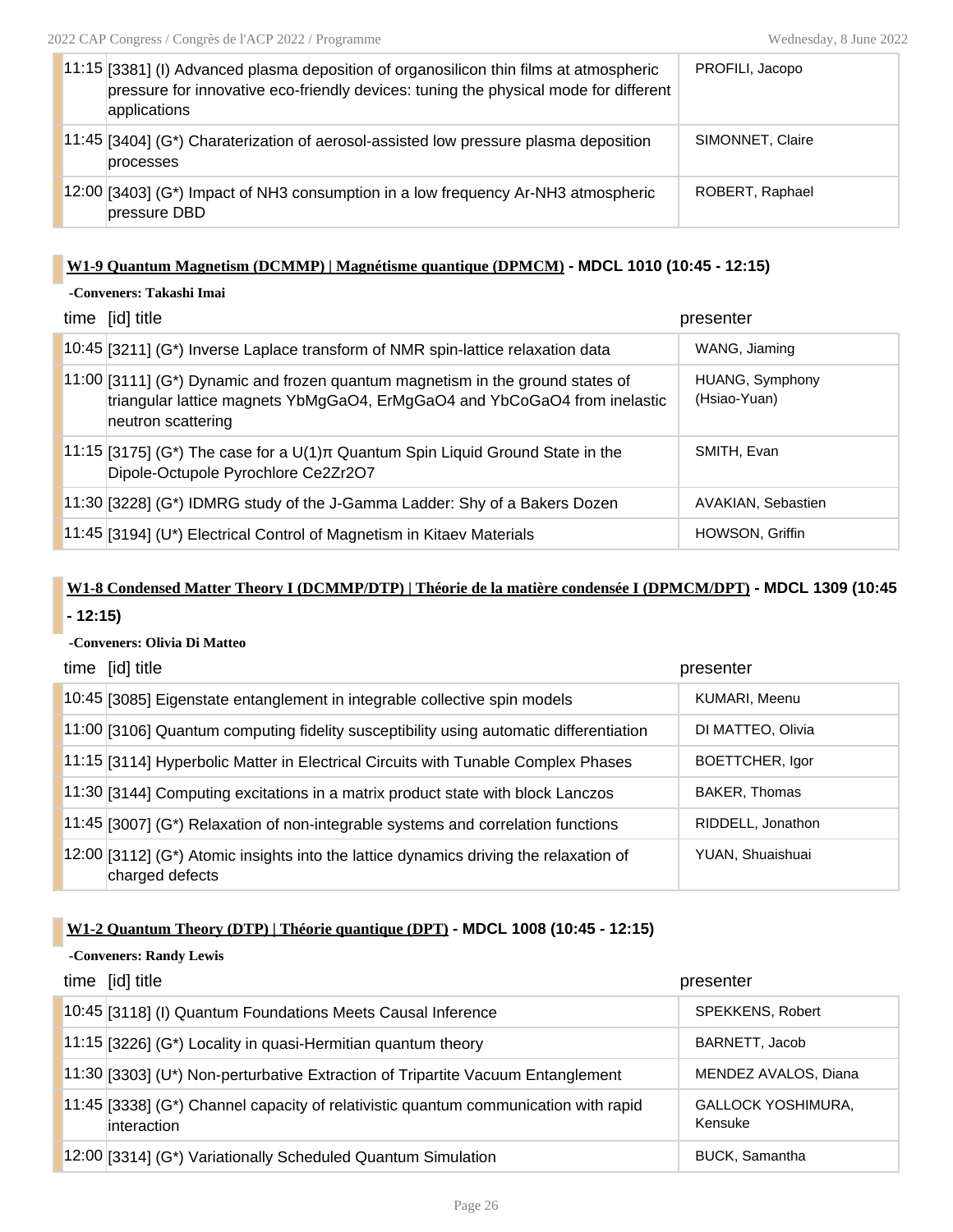### **W1-3 Optical Tools (DAMOPC/DPMB) | Outils optiques (DAMOPC/DPMB) - MDCL 1102 (10:45 - 12:15)**

### **-Conveners: Ozzy Mermut; Jens Lassen**

| time [id] title                                                                                                                          | presenter               |
|------------------------------------------------------------------------------------------------------------------------------------------|-------------------------|
| [10:45 [3377] (I) Monitoring Humulone Isomerization Using Raman Spectroscopy: A Bitter<br>Problem in the Microbrewing Industry           | WHELAN, William M.      |
| $11:15$ [3078] (G*) Rapid Detection of Bacterial Pathogens in Water and Clinical<br>Specimens Using Laser-Induced Breakdown Spectroscopy | <b>BLANCHETTE, Emma</b> |
| $11:30$ [3351] (G*) A novel optical filter-based Raman system operating in strong ambient<br>light for in vivo clinical applications     | GUO, Hao                |
| $11.45$ [3316] (G*) Using synchrotron radiation techniques as a tool in invertebrate<br>paleontology                                     | MITCHELL, Jerit         |
| 12:00 discussion & speaker Q&A                                                                                                           |                         |

### **Student Lunch Session │ Dîner-rencontre des étudiants - MDCL 1305/07 (12:15 - 13:15)**

### **Break for Lunch (12h15-13h15) | Pause pour dîner (12h15-13h15) - MDCL Hallways (12:15 - 13:15)**

## **New Faculty Lunch Meeting with NSERC | Dîner rencontre des nouveaux professeurs avec le CRSNG - MDCL 2230 (12:15 - 13:15)**

**-Conveners: Chitra Rangan**

### **W2-6 Neutrino Experiment and Related Calibrations II (PPD) | Expériences de neutrinos et calibration reliée II (PPD) -**

### **MDCL 1105 (13:15 - 14:45)**

**-Conveners: Nahee Park**

| time [id] title                                                                                                                                      | presenter              |
|------------------------------------------------------------------------------------------------------------------------------------------------------|------------------------|
| $13:15$ [3362] (G*) Spatially resolved laser scanning for the performance characterization<br>of silicon photomultipliers                            | GINGRAS, Chloe         |
| $\left 13:30\right $ (3331) (G*) Characterization of VUV sensitive silicon photomultipliers                                                          | CHANA, Bindiya         |
| 13:45 [3236] (G*) Improving the Super-Kamiokande systematics uncertainties by<br>characterizing single PMT response at the photosensor test facility | GOUSY-LEBLANC, Vincent |
| 14:00 [3116] (G*) Cryogenic Distillation for Xe Isotopic Enrichment                                                                                  | EMARA, Abo-bakr        |
| 14:30 [3273] Measuring light distribution of LED sources for Hyper-Kamiokande detector<br>calibration                                                | <b>BOOTH, Nicholas</b> |

### **W2-9 Fluids and Granular Matter (DCMMP) | Fluides et matière granulaire (DPMCM) - MDCL 1010 (13:15 - 14:45)**

#### **-Conveners: Colin Denniston**

| time [id] title                                                                                                                           | presenter             |
|-------------------------------------------------------------------------------------------------------------------------------------------|-----------------------|
| 13:15 [3421] (I) The hydrodynamics of active matter in inhomogeneous environments                                                         | ELFRING, Gwynn        |
| 13:45 [3208] (G*) Colloidal suspensions near the fluid phase interface of coupled<br>Lattice-Boltzmann and molecular-dynamics simulations | CRESTA, Daniel        |
| 14:00 [3003] (G*) The Pendant Drop Experiment for Aggregates of Adhesive Granular<br><b>Particles</b>                                     | HESHMATZADEH, Yasaman |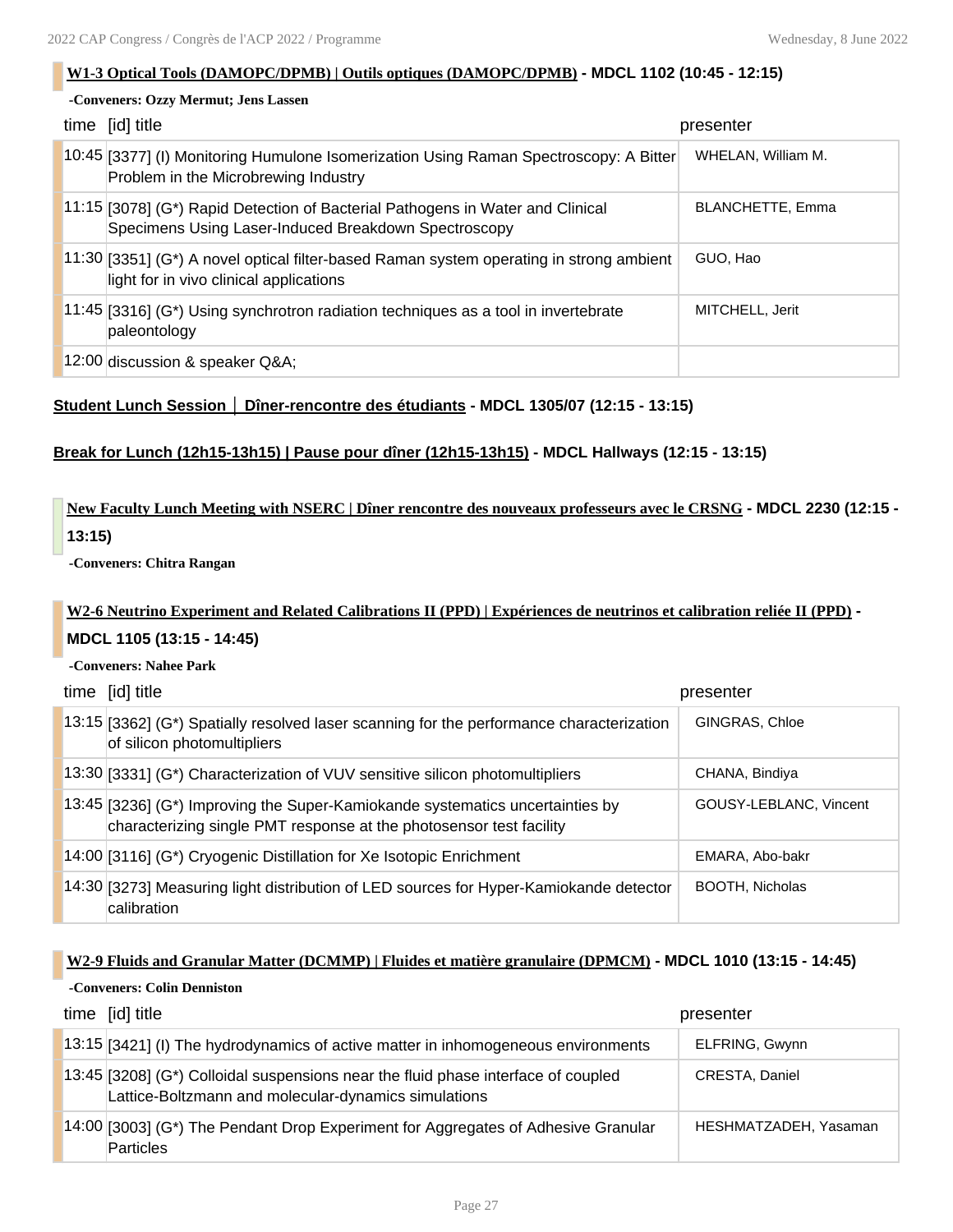| 14:15 [3018] ( $G^*$ ) Coiling and Buckling Instabilities in Moving Chains of Droplets | LEE. Carmen         |
|----------------------------------------------------------------------------------------|---------------------|
| 14:30 [3302] (G*) Dynamic properties of a 2D granular analogue of a liquid puddle      | HOGGARTH, Johnathan |
| predicted through a 'granular capillary length'                                        |                     |

## **W2-8 Condensed matter theory II (DCMMP/DTP) | Théorie de la matière condensée II (DPMCM/DPT) - MDCL 1309 (13:15 - 14:45)**

### **-Conveners: Tamar Pereg-Barnea**

| time [id] title                                                                                                       | presenter     |
|-----------------------------------------------------------------------------------------------------------------------|---------------|
| $13:15$ [3160] (G*) Artificial electric field and electron hydrodynamics                                              | TAVAKOL, Omid |
| 13:30 [3339] Fractonic quantum phases in breathing pyrochlore lattice                                                 | HAN, SangEun  |
| 13:45 [3057] Thermal Conductivity of Square Ice                                                                       | RAU, Jeffrey  |
| 14:00 [3292] Self-consistent study of topological superconductivity in quasicrystals                                  | TANAKA, K.    |
| 14:15 [3049] Magnetic-field Induced Topological Transitions and Thermal Conductivity in<br>a Generalized Kitaev Model | LI, Hegiu     |

### **W2-7 Plasma-Matter interactions (DPP) | Interactions plasma-matière (DPP) - MDCL 1115 (13:15 - 14:45)**

### **-Conveners: Stephan Reuter; Ahmad Hamdan**

| time [id] title                                                                                                                                           | presenter               |
|-----------------------------------------------------------------------------------------------------------------------------------------------------------|-------------------------|
| 13:15 [3450] (I) Plasma Immersion Ion Implantation: Physics & Applications                                                                                | <b>BRADLEY, Michael</b> |
| 13:45 [3196] (I) Homogeneous, Micron-scale High Energy Density Matter Generated by<br>Relativistic Laser-solid Interactions                               | <b>BEIER, Nicholas</b>  |
| 14:15 [3341] (G*) High-Fluence Plasma Immersion Ion Implantation (PIII) for Fusion PFC<br><b>Materials Testing</b>                                        | YOUSAF, tahreem         |
| 14:30 [3042] (G*) Nanosecond Pulsed Discharge in Air with the Presence of Micrometre<br>Particles: Investigation of the Electrical and Optical Properties | DIAMOND, James          |

### **W2-5 DPE IV (DPE) | DEP IV (DEP) - MDCL 1116 (13:15 - 14:45)**

### **-Conveners: Daria Ahrensmeier**

| time [id] title                                                                                                     | presenter                                        |
|---------------------------------------------------------------------------------------------------------------------|--------------------------------------------------|
| 13:15 [3479] (I) Engaging diverse student interests through independent projects                                    | FORDE, Nancy                                     |
| 13:45 [3481] (I) Development of hybrid assessments for a electricity and magnetism<br>service courses               | HARLICK, Ania<br>ADAMS, Elijah<br>BOOTH, Rebecca |
| 14:15 [3103] Bringing physics to life with experiential learning                                                    | TERRANA, Alexandra                               |
| 14:30 [3048] Case Studies for Small-Group Student Collaboration in Large-Enrollment<br>Introductory Physics Classes | ANTIMIROVA, Tetyana                              |

### **W2-10 DAMOPC I (DAMOPC) | DPAMPC I (DPAMPC) - MDCL 1008 (13:15 - 14:45)**

### **-Conveners: Jens Lassen**

time [id] title **presenter**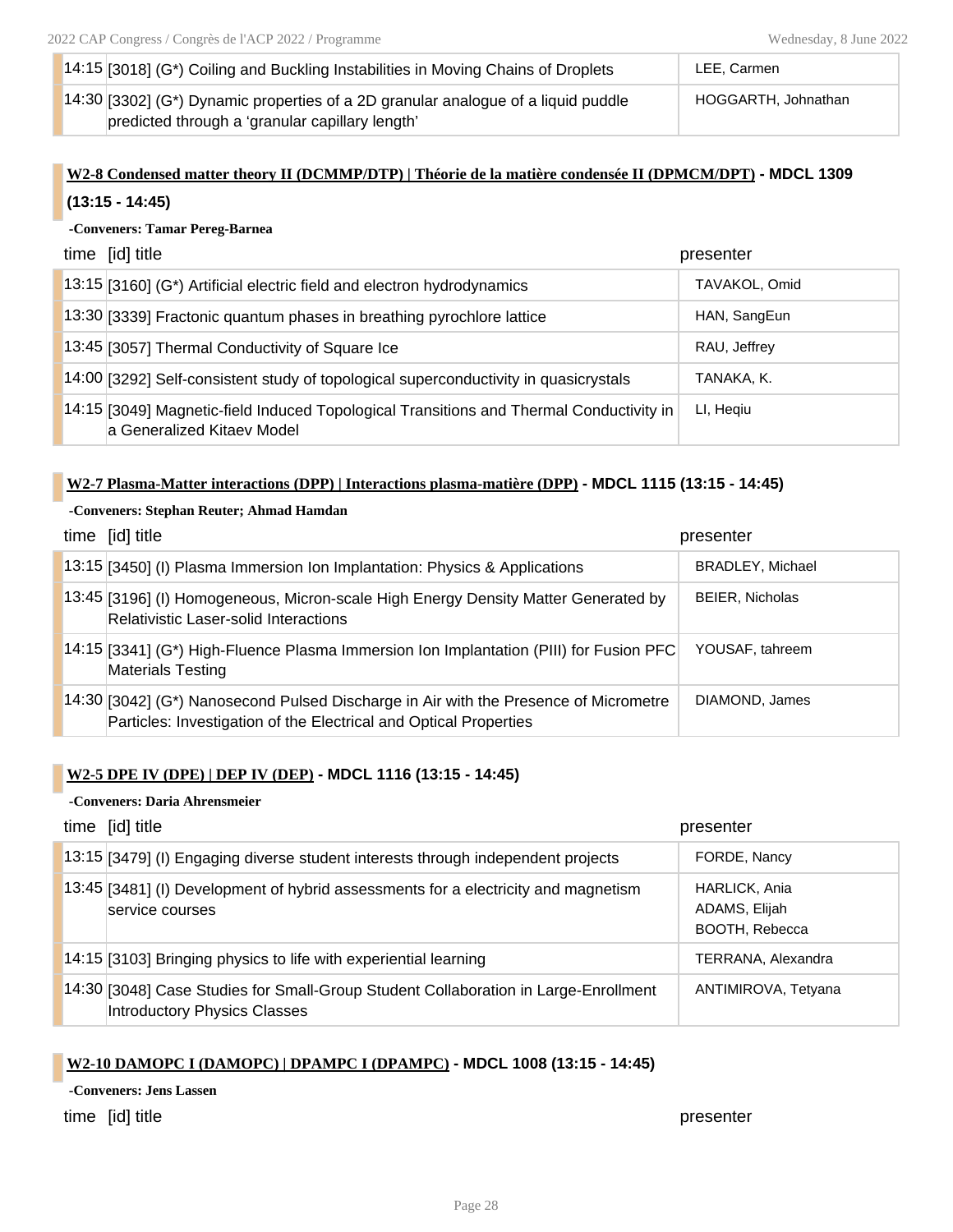| 13:15 [3056] (G*) Atomic Shell Structure of the Entire Periodic Table Using an Alternative<br>Approach to Orbital-Free Density-Functional Theory | LEMAITRE, Phil             |
|--------------------------------------------------------------------------------------------------------------------------------------------------|----------------------------|
| [13:30 [3142] (G*) A Projection Operator Approach to Charge-State Distributions following<br>the beta-Decay of \$^6\$He                          | BONDY, Aaron               |
| $13:45$ [3140] Relativistic corrections to helium two-photon decay rates                                                                         | BONDY, Aaron               |
| $14:00$ [3066] (U*) Diagnostic technique to identify collision site in an ion trap                                                               | DE URIOSTE TERRAZAS, Itzal |
| 14:15 [3522] Suppression of Raman Interaction due to destructive interference in Alkali<br>Atoms                                                 | TASHCHILINA, Arina         |
| 14:30 session end discussion, Q&A                                                                                                                |                            |

## **W2-4 Fundamental Symmetries and new physics at low energy II (DNP) | Symétries fondamentales et nouvelle physique à basse énergie II (DPN) - MDCL 1009 (13:15 - 14:45)**

### **-Conveners: Russell Mammei**

| time [id] title                                                                                                                           | presenter       |
|-------------------------------------------------------------------------------------------------------------------------------------------|-----------------|
| 13:15 [3469] (I) Progress towards atomic parity violation measurements in francium                                                        | GWINNER, Gerald |
| $13:45$ [3352] (G*) First Measurement of the 7s-8s M1 Transition in Francium                                                              | HUCKO, Timothy  |
| [14:00 [3373] (G) Optical pumping of francium atoms for the measurement of the 7S-8S<br>scalar to vector transition polarizability ratio. | SHARMA, Anima   |
| 14:15 [3073] Advances in the Spectroscopy of the 1S-2S Transition in Antihydrogen                                                         | OLIN, Art       |
| 14:30 [3210] (G*) Precision Antihydrogen Annihilation Reconstructions using the<br>ALPHA-g Detector                                       | WOOSAREE, Pooja |

### **W2-3 Biophysics Outside the Box (DPMB) | Biophysique hors de la boîte (DPMB) - MDCL 1102 (13:15 - 14:45)**

### **-Conveners: Melanie Campbell**

| time [id] title                                                                                                                   | presenter                |
|-----------------------------------------------------------------------------------------------------------------------------------|--------------------------|
| 13:15 [3148] (I) Functional and Functionalized Membranes                                                                          | RHEINSTADTER, Maikel     |
| 13:45 [3239] (G) Diversity-generating host-disease coevolution with CRISPR adaptive<br>immunity                                   | BONSMA-FISHER, Madeleine |
| $[14:00]$ [3030] (G*) The role of ammonium ions in prebiotic RNA polymerization in hot-cold<br>and hydration-dehydration cycles   | DUJARDIN, Alix           |
| $14:15$ [3296] (G*) The roles of secondary metabolite production in sustaining microbial<br>diversity                             | LUI, Ga Ching            |
| $\vert$ 14:30 $\vert$ 3238] (G*) Using Phytoglycogen as an Agent to Improve the Water Solubility of<br><b>Bioactive Compounds</b> | VAN HEIJST, Nicholas     |

### **W2-2 Fields, Particles, and Strings II (DTP) | Champs, particules et cordes II (DPT) - MDCL 1016 (13:15 - 14:45)**

### **-Conveners: Arundhati Dasgupta**

| time [id] title                                                   | presenter       |
|-------------------------------------------------------------------|-----------------|
| $13:15$ [3327] (I) Quantum finite elements                        | SEAHRA, Sanjeev |
| $\left[3.45\right]$ [3432] (G*) One problem in a 'melon' (milion) | GIROUX, Mathieu |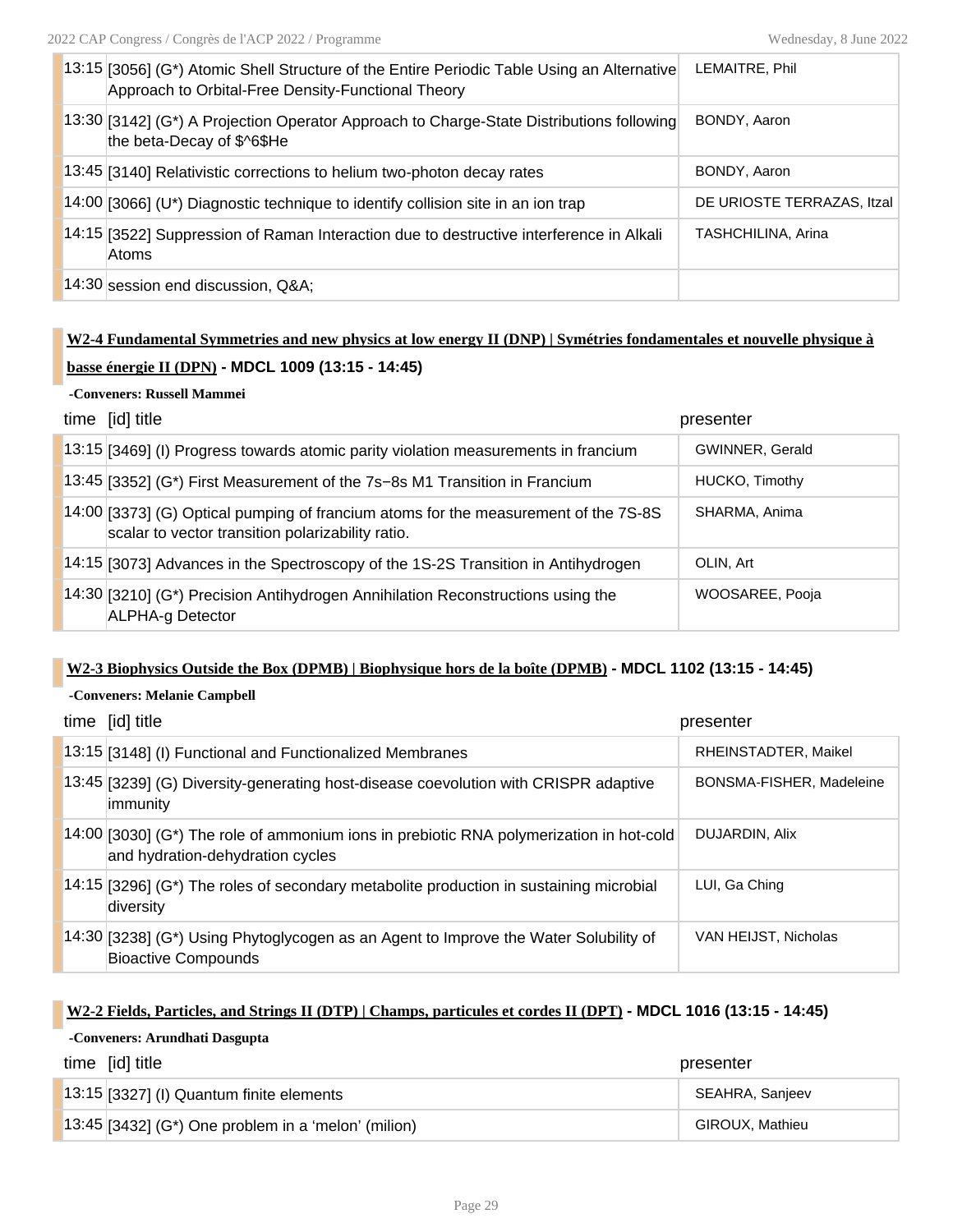| $14:00$ [3383] (G*) The complex symmetron: global strings in non-minimally coupled<br>scalar-tensor theories | NEZHADSAFAVI, Ali |
|--------------------------------------------------------------------------------------------------------------|-------------------|
| $14:15$ [3401] (G*) Interaction of Gravitational waves with Yang-Mills waves                                 | GOSALA, Narasimha |
| 14:30 [3306] (G*) Sorkin-Johnston Effective Field Theory                                                     | SHAWOI, Shafayat  |

## **W2-1 Machine Learning in HEP and Novel Reconstruction Tools (PPD) | Apprentissage automatique en PHE et nouveaux outils de reconstruction (PPD) - MDCL 1110 (13:15 - 14:45)**

### **-Conveners: Max Swiatlowski**

| time [id] title                                                                                                                                             | presenter                  |
|-------------------------------------------------------------------------------------------------------------------------------------------------------------|----------------------------|
| 13:15 [3161] Machine learning techniques to enhance event reconstruction in water<br>Cherenkov detectors                                                    | PROUSE, Nick               |
| 13:45 [3195] (G*) New background discrimination methods for the NEWS-G dark matter<br>search experiment                                                     | COQUILLAT, Jean-Marie      |
| 14:00 [3343] (G*) Improving Muon-Pion & Electron-Pion Separation at Belle II with<br>Machine Learning Using the Novel Pulse Shape Discrimination in CsI(TI) | <b>BEAUBIEN, Alexandre</b> |
| $14:15$ [3370] (G*) Machine learning to denoise pulses from a p-type point contact<br>germanium detector                                                    | ANDERSON, Mark             |
| 14:30 [3262] (G*) Machine Learning for Noise Removal in NEWS-G                                                                                              | ROWE, Noah                 |

### **Health Break with Exhibitors | Pause santé avec exposants - MDCL Hallways (14:45 - 15:15)**

## **W3-6 ML in HEP and Rare Background Searches (PPD) | Apprentissage automatique en PHE et recherche d'interférences rares (PPD) - MDCL 1110 (15:15 - 16:30)**

#### **-Conveners: Matthias Danninger**

| time [id] title                                                                                     | presenter                              |
|-----------------------------------------------------------------------------------------------------|----------------------------------------|
| 15:15 [3214] (G*) A method to understand the effects of pileup in the DEAP-3600<br>detector         | <b>BINA, Catherine</b>                 |
| 15:30 [3043] Ex-situ Measurement of Radon Emanation for Ultralow-background<br><b>Experiments</b>   | ADHIKARI, Pushparaj                    |
| 15:45 [3093] Alpha Quenching Factor in Liquid Argon                                                 | <b>SETH, Susnata</b>                   |
| 16:00 [3117] Calibrating eV-Sensitive Detectors at the Université de Montréal Tandem<br>Accelerator | MICHAUD, Emile<br>DE BRIENNE, Francois |
| 16:15 [3191] Developing a simulation for estimation of SiPM optical crosstalk levels                | MINCHENKO, Dmytro                      |

### **W3-10 Applied Physics I (DAPI) | Physique appliquée I (DPAI) - MDCL 1016 (15:15 - 16:30)**

### **-Conveners: Louis Poirier**

| time [id] title                                                                                              | presenter            |
|--------------------------------------------------------------------------------------------------------------|----------------------|
| 15:15 [3330] (G*) Universality in Prediction Markets                                                         | ROCK, Keanu Mason    |
| 15:30 [3017] (U*) Earth-Like Stratospheric Clouds Do Not Impede Transit Spectroscopy<br>with JWST            | DOSHI, Dhvani Chetan |
| 15:45 [3190] (G*) Quantifying radiolysis effects for in-situ Rutherford Backscattering<br>Spectrometry (RBS) | FELTHAM, Hunter      |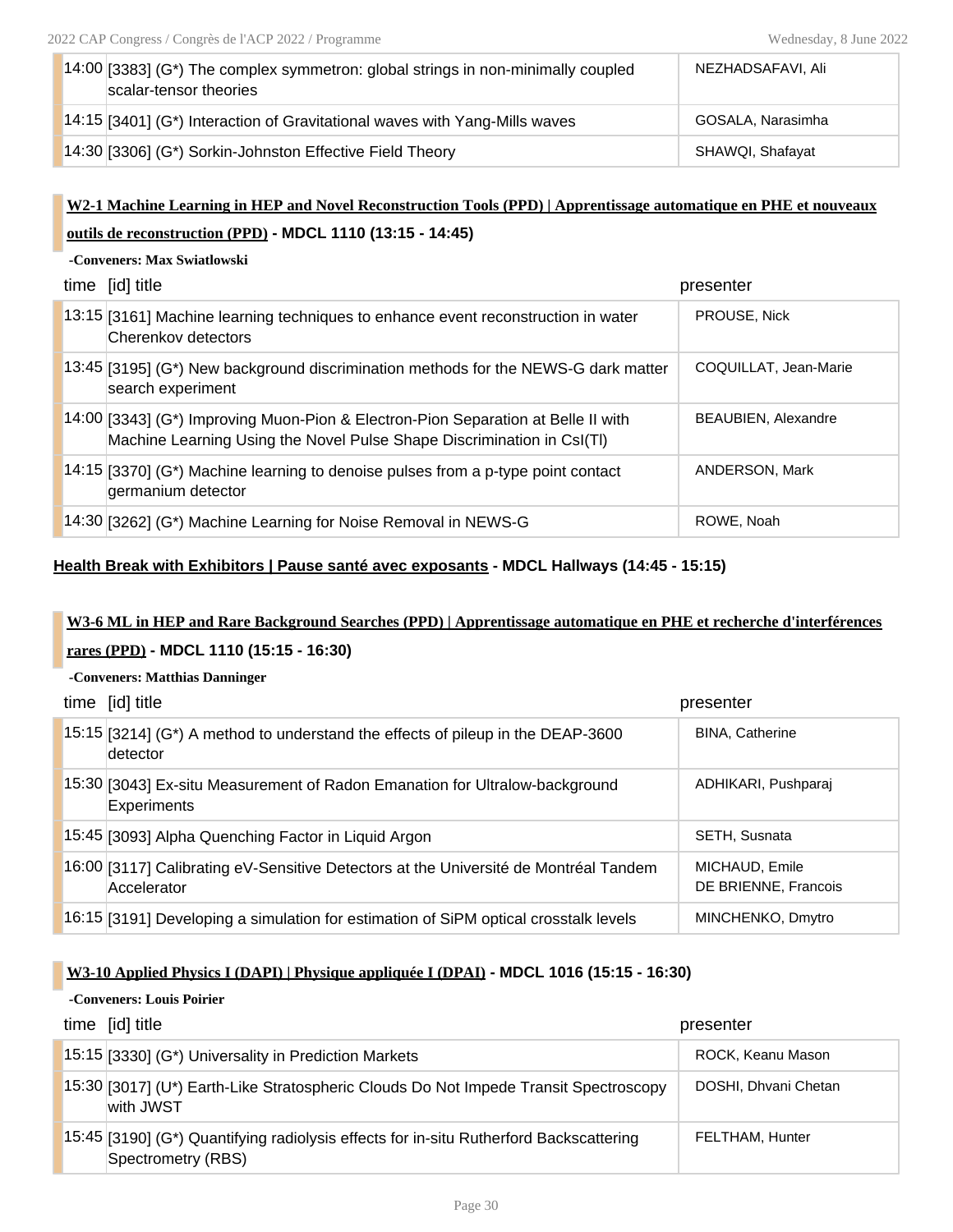| $16:00$ [3005] (U*) A Joint Chirp-Rate-Time-Frequency Transform for Non-templated BBH    | LI, Xiyuan         |
|------------------------------------------------------------------------------------------|--------------------|
| Merger Gravitational-Wave Signal Detection Using Spectrograms                            |                    |
| 16:15 [3508] An investigation of power loss in a thickness-mode piezoelectric transducer | RODRÍGUEZ, Orlando |

### **W3-9 Laser Development (DAMOPC) | Progrès dans les lasers (DPAMPC) - MDCL 1008 (15:15 - 16:30)**

| -Conveners: Jens Lassen |  |  |
|-------------------------|--|--|
|-------------------------|--|--|

| time [id] title                                                                        | presenter      |
|----------------------------------------------------------------------------------------|----------------|
| 15:30 [3358] Metamaterials and the Lambert W functio                                   | JISRAWI, Najeh |
| 15:45 [3034] Coherence, nonclassicality and entanglement of continuous-variable states | HERTZ, Anaelle |
| 16:00 [3348] (G*) Stellar representation of extremal Wigner-negative spin states       | DAVIS, Jack    |
| 16:15 session discussion, Q&A                                                          |                |

## **W3-1 New Physics and Dark Sector (DTP/PPD) | Nouvelle physique et secteur sombre (DPT/PPD) - MDCL 1105 (15:15 -**

### **16:45)**

### **-Conveners: Evan McDonough; Matthias Danninger**

| time [id] title                                                                                                             | presenter              |
|-----------------------------------------------------------------------------------------------------------------------------|------------------------|
| $15:15$ [3188] (G*) Dark Matter-neutrino interactions through one-loop diagrams                                             | MACÍAS CÁRDENAS, Karen |
| 15:30 [3171] Spin-dependent dark matter-electron interactions                                                               | WU, Chih-Pan           |
| 15:45 [3011] (I) Z' Bosons in Supersymmetry: Mass Limits, Dark Matter, Anomalous<br>Magnetic Moments, and Flavour Anomalies | FRANK, Mariana         |
| 16:15 [3398] Dark Sector Production via Proton Bremsstrahlung                                                               | FOROUGHI-ABARI, Saeid  |
| 16:30 [3002] Searching for Minicharged Particles at the LHC's Run-3 with the Phase-I<br>MoEDAL-MAPP Detector                | STAELENS, Michael      |

### **W3-2 Frontiers in Theoretical Physics I (DTP) | Frontières en physique théorique I (DPT) - MDCL 1115 (15:15 - 16:30)**

## **-Conveners: Robert Spekkens** time [id] title presenter 15:15 [3001] (I) Causality and modifications to Einstein's gravity Fig. 2015 [CARON-HUOT, Simon 15:45 [3359] (G\*) Quantum Corrections to Hawking Radiation SCHNEIDER, Mathew 16:00 [3529] Gravitational time dilation, free fall, and matter waves CZARNECKI, Andrzej

### **W3-8 Soft Condensed Matter II (DCMMP) | Matière condensée molle II (DPMCM) - MDCL 1116 (15:15 - 16:30)**

#### **-Conveners: John Dutcher**

| time [id] title                                                                                           | presenter                   |
|-----------------------------------------------------------------------------------------------------------|-----------------------------|
| $\vert$ 15:15 [3295] (G*) Bending a floating film using capillary forces                                  | DUTCHER, Lauren             |
| 15:30 [3223] (G*) Measuring elastocapillary dissipation in droplets moving along soft<br>lelastomer films | KHATTAK, Hamza              |
| 15:45 [3063] (G*) Dispersion and Orientation Patterns in Nanorod-infused Polymer Melts                    | AFRASIABIAN, Navid          |
| 16:00 [3125] (G*) Lifshitz Critical Point in Diblock Copolymer Blends                                     | <b>WILLIS, James Daniel</b> |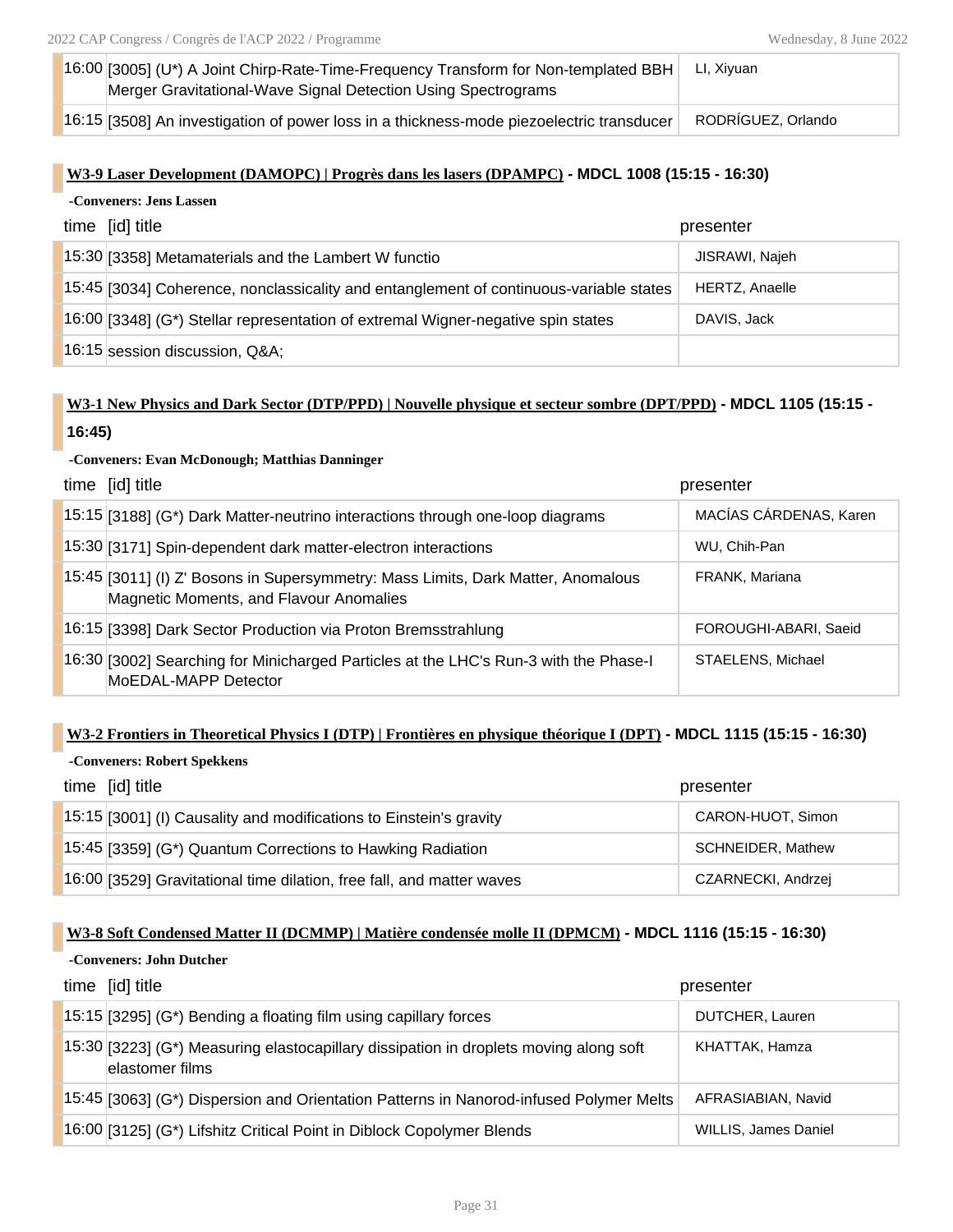MORLING, Benjamin

### 16:15 [3312] (G\*) Dynamical self-consistent field theory simulation of dendritic phytoglycogen nanoparticles

### **W3-7 Light and Matter (DCMMP) | Lumière et matière (DPMCM) - MDCL 1010 (15:15 - 16:30)**

| -Conveners: Michael Bradley |                                                                                       |                           |
|-----------------------------|---------------------------------------------------------------------------------------|---------------------------|
|                             | time [id] title                                                                       | presenter                 |
|                             | 15:15 [3388] (G*) Towards an on-demand, all electrical single-photon source           | <b>HARRIGAN, Stephen</b>  |
|                             | 15:30 [3290] Optical Properties of SiGeSn Alloys Fabricated by Ion Implantation       | <b>EKERUCHE, Chinenye</b> |
|                             | 15:45 [3424] (I) Simulating the dynamics of photo-excitations in disordered materials | SIMINE, Lena              |

## **W3-3 Cell and Membrane Biophysics (DPMB) | Biophysique de la cellule et des membranes (DMPB) - MDCL 1102 (15:15 - 16:30)**

### **-Conveners: Melanie Campbell**

| time [id] title                                                                                                                                                           | presenter                          |
|---------------------------------------------------------------------------------------------------------------------------------------------------------------------------|------------------------------------|
| 15:15 [3344] (G*) Vesicle Viewer: Online visualization and analysis of small-angle<br>scattering from lipid vesicles                                                      | LAURENT, Aislyn                    |
| 15:30 [3266] (U*) MEMBRANE BASED BIOSENSOR FOR THE DETECTION OF<br><b>ANTIBIOTICS</b>                                                                                     | MICHAL, Feigis                     |
| 15:45 [3384] (U*) Can Confocal Microscopes Detect Transcriptional Condensates?                                                                                            | <b>HODGINS, Lydia</b>              |
| 16:00 [3012] (G*) Erythro-PmBs: A Novel Polymyxin B Delivery System Using<br>Antibody-Conjugated Hybrid Erythrocyte Liposomes                                             | KRIVIC, Hannah                     |
| $16:15$ [2985] (G*) Dynamic behaviour of microtubules around the critical temperature and<br>effect of the electric field produced by these vibrations on its environment | <b>NGANFO YIFOUE, Willy Aniset</b> |

### **W3-4 DPE V (DPE) | DEP V (DEP) - MDCL 1009 (15:15 - 16:30)**

### **-Conveners: Daria Ahrensmeier**

| time [id] title                                                                                                | presenter         |
|----------------------------------------------------------------------------------------------------------------|-------------------|
| 15:15 [3448] (I) Teaching quantum computing through quantum software                                           | DI MATTEO, Olivia |
| 15:45 [3286] Fully Immersive VR in Teaching and Science Outreach                                               | BARRETT, Jonathan |
| $16:00$ [3274] (G*) Virtual Learning Resources for Education and Training in Neutron<br>Scattering             | ZI, Yijia         |
| 16:15 [3478] (U*) Novel methods to model the spread of COVID-19 in Kingston and<br>inform public health policy | MICUDA, Ashley    |

### **W3-5 Panel Report on ICWiP Mtg + DGEP Networking Session (DGEP) | Rapport sur la réunion CIFEP et session de**

### **réseautage DGEP (DGEP) - MDCL 1309 (15:15 - 16:30)**

### **-Conveners: Svetlana Barkanova**

| time [id] title                                                                                      | presenter                           |
|------------------------------------------------------------------------------------------------------|-------------------------------------|
| 15:15 [3501] (I) Panel Report from 7th IUPAP International Conference for Women in<br><b>Physics</b> | CAMPBELL, Melanie<br>RANGAN, Chitra |
| 15:45 DGEP Networking Session                                                                        |                                     |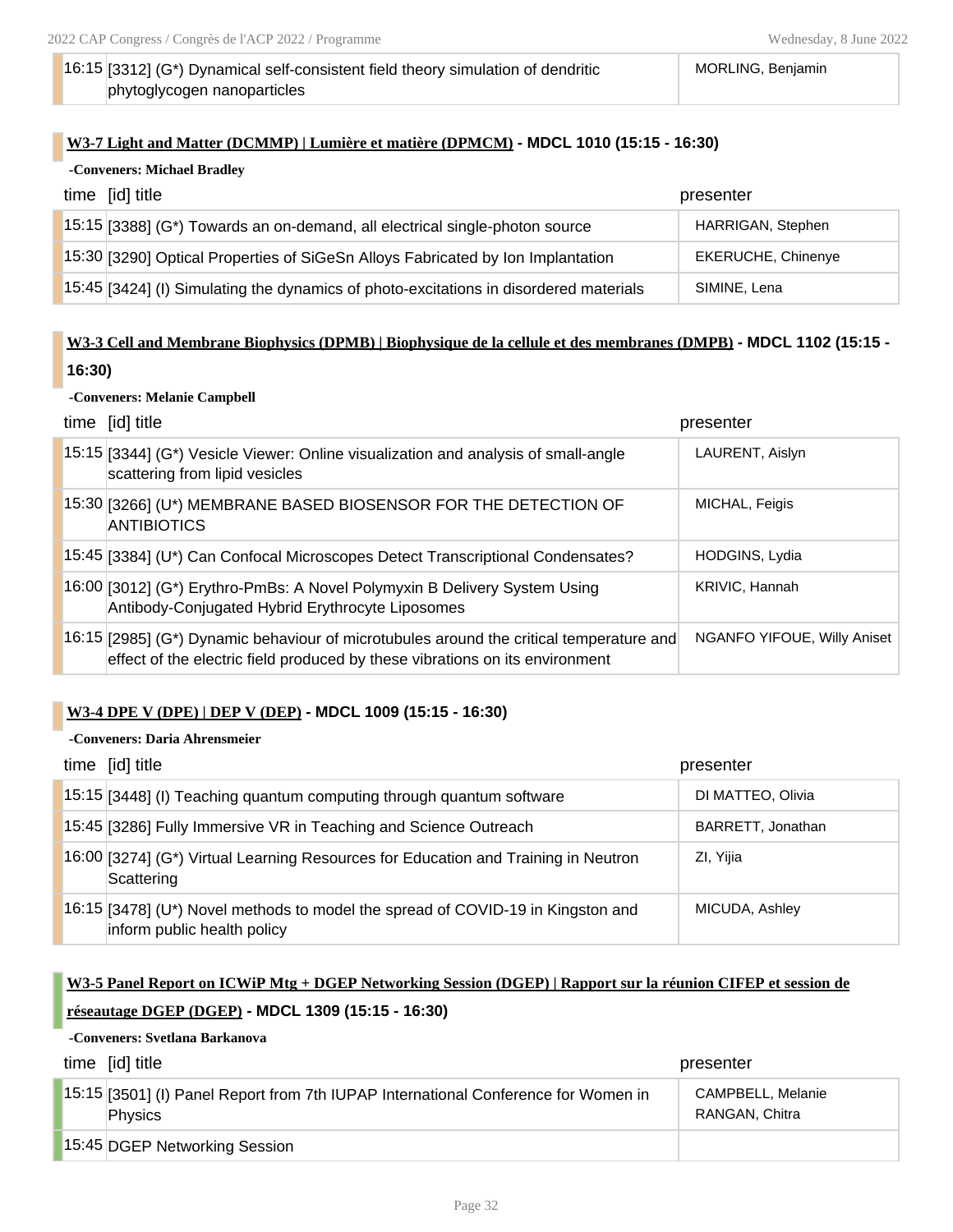**Division Judges Meeting - Oral and Poster Competition | Rencontre des juges des divisions - compétition orale et compétition affiche - MDCL 2230 (16:30 - 17:30)**

*Decide Competitors for Thurs. PM.*

**-Conveners: William Whelan**

**Student Session : Industry Meet & Mingle | Session étudiante : Rencontre avec l'industrie - MDCL 1110 (16:45 - 18:00) -Conveners: Ian D'Souza; Daniel Cluff**

**CAP President's Report | Rapport du président de l'ACP - Manu Paranjape - MDCL 1305/07 (16:45 - 17:45) -Conveners: Robert Thompson**

**CAP-level BSOC and BSPC Judges Meeting | Réunion des juges (niveau ACP) pour MCOE et MCAE - MDCL 2230 (17:30 - 17:45)**

**-Conveners: William Whelan**

**Break: (for those who purchased tickets) Take Rented Bus, or personal car, to Banquet Dinner (18h00-19h10) | Pause: (pour ceux qui ont acheté des billets) prendre le bus loué, ou une voiture personnelle vers le banquet (18h00-19h10) - Front of MDCL (18:00 - 18:30)**

**Break for Dinner (18h00-20h00) | Pause pour souper (18h00-20h00) (18:00 - 20:00)**

**CAP Banquet + Fellows Recognition Dinner - Limited seating. Tickets will not be sold at the door | Banquet et reconnaissance des Fellows de l'ACP - Sièges limités; aucun billet vendu à l'entrée - Off campus venue - Royal Botannical Gardens (18:30 - 21:30)**

**-Conveners: Manu Paranjape**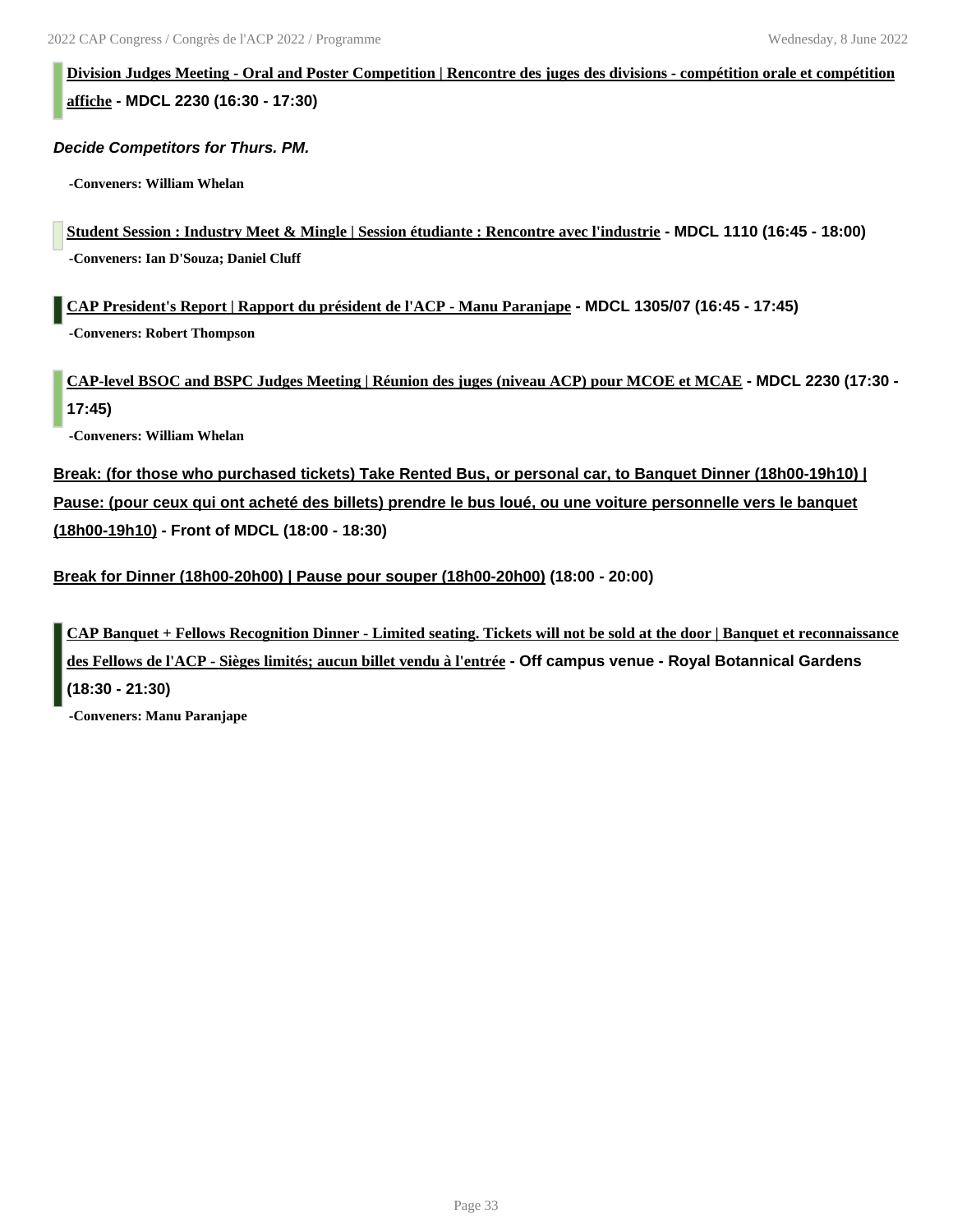# **Thursday, 9 June 2022**

**Visit CAP Congress website (https://www.cap.ca/congress/2022) for information about meetings scheduled outside of Congress week, eg AGM, NSERC Community Update, Division business meetings (07:00 - 07:05)**

**Congress Registration and Information (7h30-13h30) | Inscription au congrès et information (7h30-13h30) - MDCL Lobby (07:05 - 07:30)**

**CINP Board Meeting | Réunion du conseil de l'ICPN - MDCL 2230 (07:30 - 08:45)**

### *CINP Board meeting*

**-Conveners: Garth Huber**

### **R1-7 Materials for Energy Applications (DCMMP) | Matériaux pour applications en énergie (DPMCM) - MDCL 1010 (08:45**

**- 10:15)**

**-Conveners: Patrick Clancy**

| time [id] title                                                                                                                 | presenter     |
|---------------------------------------------------------------------------------------------------------------------------------|---------------|
| 09:15 [3428] (I) The asymmetric charge-discharge kinetics in<br>Li\$ $\{1-x\}$ \$Ni\$ $\{1+x\}$ \$O\$ 2\$ from first principles | XIAO, Penghao |
| 09:45 [3427] (I) High Performance Nano-Engineered Ion-Exchange Membranes for<br>Clean Energy Systems                            | KAUR, Jasneet |

## **R1-1 Precision and Dark Matter Experiments (PPD) | Expériences de précision et sur la matière sombre (PPD) - MDCL 1105 (08:45 - 10:15)**

**-Conveners: Rainer Dick**

| time [id] title                                                                                                                           | presenter                 |
|-------------------------------------------------------------------------------------------------------------------------------------------|---------------------------|
| 08:45 [3399] Magnetic Holding Field Requirements for UCN Precession in the TUCAN<br><b>EDM Experiment</b>                                 | MCCREA, Mark              |
| 09:00 [3120] Radioactive Background Characterization of the Cryogenic Underground<br><b>TEst Facility (CUTE)</b>                          | SCORZA, Silvia            |
| 09:15 [3094] DEAP-3600 Hardware Upgrades                                                                                                  | DAUGHERTY, Sean           |
| 09:30 [3131] Searching for Dark Matter with Liquid Argon: DEAP-3600, DarkSide-20k,<br>and Argo                                            | <b>JILLINGS, Chris</b>    |
| 09:45 [3219] Calibration and characterisation of an "achinos" multi-anode sensor for the<br>SNOLAB commissioning of the NEWS-G experiment | SAVVIDIS, George          |
| 10:00 [3293] Light-only Liquid Xenon (LoLX) Experiment for Cherenkov and Scintillation<br>Light                                           | REBEIRO, Bernadette Maria |

### **Best Student Poster Competition Finals Judging (Closed to delegates) | Jugement des finales de la compétition d'affiches**

**étudiantes (session fermée) - MDCL 1305/07 (08:45 - 10:45)**

**-Conveners: William Whelan**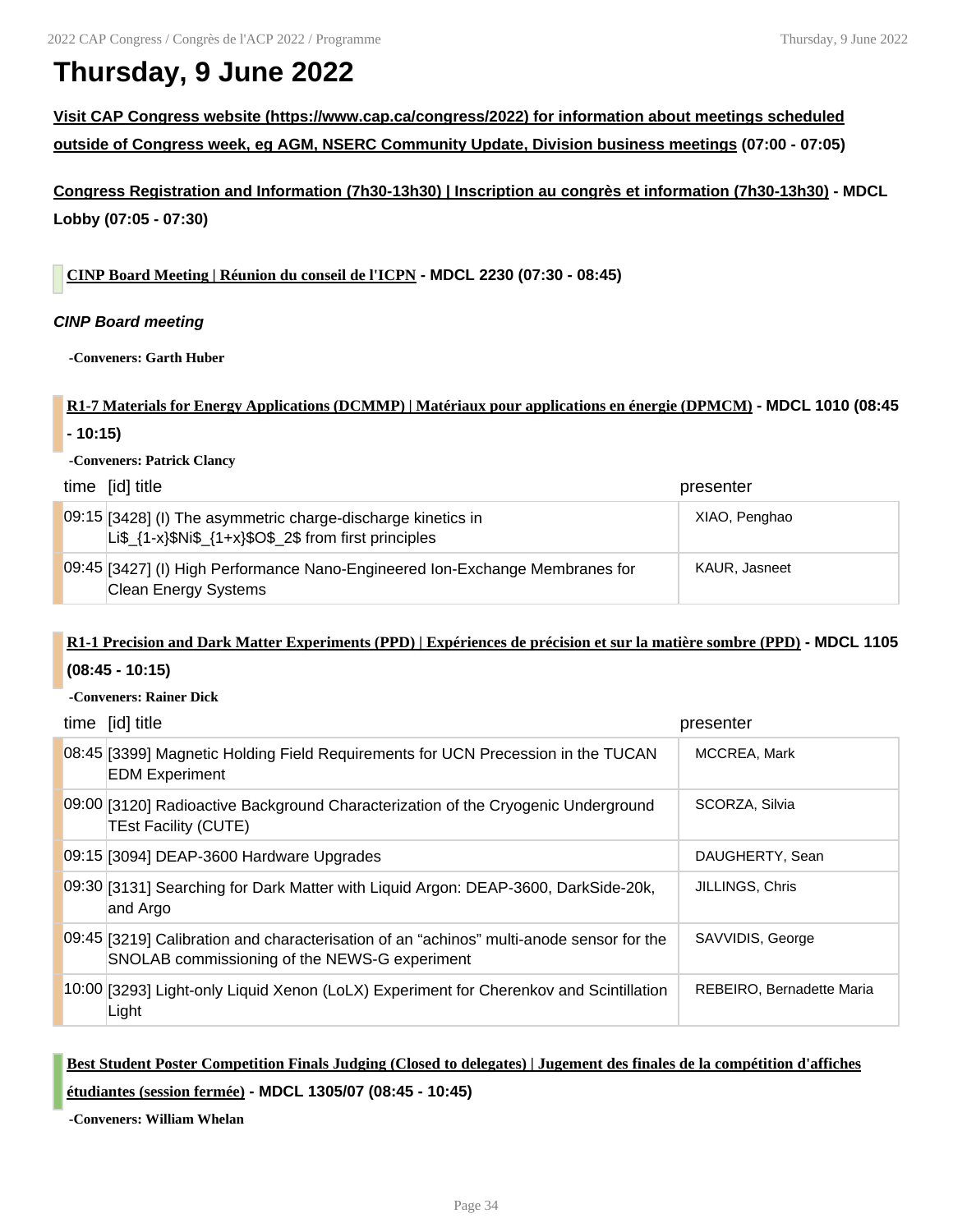### **R1-6 Testing the Standard Model and Searches for New Physics at Intermediate Energies (DNP) | Tests du modèle standard**

### **et recherche de nouvelle physique aux énergies intermédiaires (DPN) - MDCL 1008 (08:45 - 10:15)**

### **-Conveners: Wouter Deconinck**

| time [id] title                                                                                                                                                               | presenter         |
|-------------------------------------------------------------------------------------------------------------------------------------------------------------------------------|-------------------|
| 08:45 [3021] (I) Deep Exclusive \$\mathrm\pi^-\$ Production using a Transversely<br>Polarized \$\mathrm{^{3}He}\$ Target and the Solenoidal Large Intensity Device<br>(SoLID) | HUBER, Garth      |
| 09:15 [3335] (I) Beyond-Standard-Model Physics using Rare Eta and Eta-prime Neutral<br>Decays                                                                                 | PAPANDREOU, Zisis |
| 09:45 [3465] (I) Global Extraction of Nucleon Generalized Parton Distributions from<br>Deeply Virtual Compton scattering                                                      | SHIELLS, Kyle     |

### **R1-5 Polymer Physics Theory (DCMMP) | Théorie physique des polymères (DPMCM) - MDCL 1016 (08:45 - 10:15)**

### **-Conveners: Robert Wickham**

| time [id] title                                                                                             | presenter                        |
|-------------------------------------------------------------------------------------------------------------|----------------------------------|
| 09:00 [3032] Stabilizing Binary Mesocrystals via Block Copolymer Blends                                     | XIE, Jiayu                       |
| 09:15 [3209] Multiphase Transitions Involving Confined Polymers in Solution                                 | CHANGIZREZAEI.<br>Setarehalsadat |
| 09:30 [3089] Formation of Complex Spherical Packing Phases in Binary Blends of<br><b>Diblock Copolymers</b> | LI, Yu                           |
| 09:45 [3127] Fluctuation Effects on Diblock Copolymer Melts using Field-Theoretic<br>Simulations            | BEARDSLEY, Tom                   |
| 10:00 [3055] Memory effect in simulations of asymmetric diblock copolymers under<br>thermal processing      | YANG, Yang                       |

# **R1-4 Precision Nuclear Processes and Beyond (DNP) | Processus nucléaires de précision et au delà (DPN) - MDCL 1110**

### **(08:45 - 10:15)**

### **-Conveners: Svetlana Barkanova**

| time [id] title                                                                                                                    | presenter           |
|------------------------------------------------------------------------------------------------------------------------------------|---------------------|
| 08:45 [3468] (I) Using statistical methods to determine the astrophysical origins of heavy<br>nuclei                               | VASSH, Nicole       |
| 09:15 [3157] Cluster recognition using Machine Learning applied to Neutron star crusts                                             | BOHOROUEZ, Jaime    |
| 09:30 [3149] Study of cross-shell excitations near the 'island of inversion' using<br>fusion-evaporation and Doppler shift methods | STAROSTA, Krzysztof |
| 09:45 [3235] A Capillary Probe for Ion Extraction from Liquid Xenon                                                                | COLLISTER, Robert   |

### **R1-3 DPMB 101 Lectures (DPMB) | Conférences DPMB 101 (DPMB) - MDCL 1102 (08:45 - 10:15)**

### **-Conveners: Cornelia Hoehr**

| time [id] title                                                                                  | presenter     |
|--------------------------------------------------------------------------------------------------|---------------|
| 08:45 [3470] (I) Advanced Near Infrared Spectroscopy Techniques for Biophotonics<br>Applications | DIOP, Mamadou |
| 09:30 [3471] (I) Single-molecule mechanical studies of unstable protein building blocks          | FORDE, Nancy  |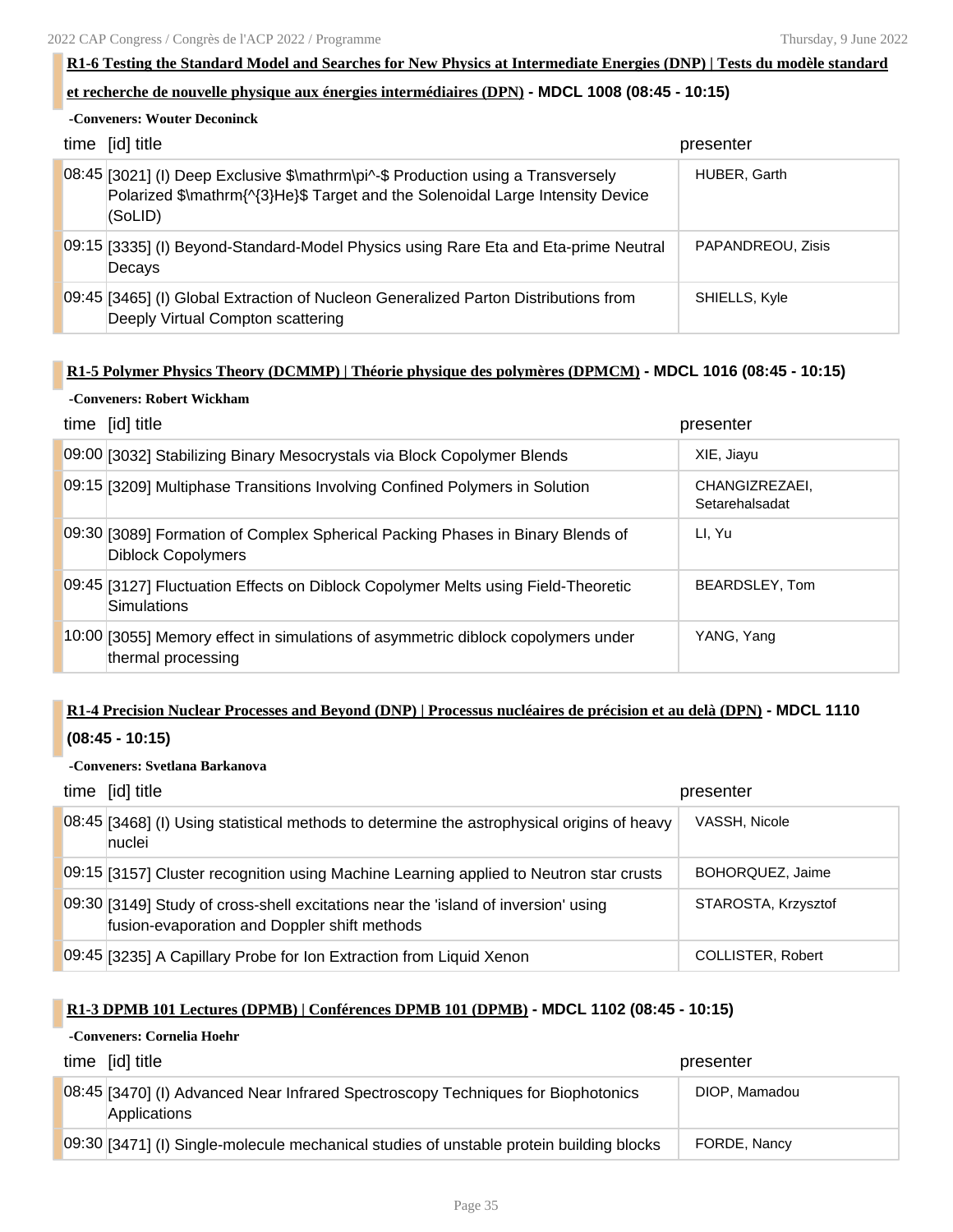### **R1-2 Gravity and Cosmology II (DTP) | Gravité et cosmologie II (DPT) - MDCL 1009 (08:45 - 10:15)**

| -Conveners: Randy Lewis |                                                                                           |                     |
|-------------------------|-------------------------------------------------------------------------------------------|---------------------|
|                         | time [id] title                                                                           | presenter           |
|                         | 08:45 [3052] (I) Deciphering the Baryonic Universe: A New Window Into the Cosmos          | PADMANABHAN, Hamsa  |
|                         | 09:15 [3038] Equivalence of gravity theories in the covariant phase space                 | MARGALEF, Juan      |
|                         | 09:30 [3400] Quantum Gravity Phenomenology                                                | DASGUPTA, Arundhati |
|                         | 09:45 [3159] The gravitational field of a non-local superposition                         | PARANJAPE, Manu     |
|                         | 10:00 [3347] Holographic Thermodynamics of AdS Black Holes: Central Charge<br>Criticality | MANN, Robert        |

### **Health Break | Pause santé - MDCL Hallways (10:15 - 10:45)**

### **R2-4 Quantum Materials II (DCMMP) | Matériaux quantiques II (DPMCM) - MDCL 1010 (10:45 - 12:15)**

### **-Conveners: Tamar Pereg-Barnea**

| time [id] title                                                                                                            | presenter             |
|----------------------------------------------------------------------------------------------------------------------------|-----------------------|
| 10:45 [3072] Probing a Novel Low Temperature State in Cs2AgBiBr6 via Resonance<br>Raman Spectroscopy and Photoluminescence | <b>TOWER, Collin</b>  |
| 11:00 [3071] Psudogap formation at the β to β' phase transition in the Chalcogenide<br>As2Te3                              | DION, Jeremy          |
| 11:15 [3133] Atomically Defined Wires on P-Type Silicon                                                                    | ALTINCICEK, Furkan    |
| 11:30 [3482] Density changes in amorphous silicon provoked by swift heavy ions                                             | ROORDA, Sjoerd        |
| 11:45 [3391] Beta-SRF at TRIUMF - A Unique Facility to Characterize SRF Materials<br>Near Fundamental Limits               | <b>THOENG, Edward</b> |

## **R2-5 Materials Synthesis and Characterization (DCMMP) | Synthèse et caractérisation de matériaux (DPMCM) - MDCL**

### **1008 (10:45 - 12:15)**

### **-Conveners: Al-Amin Dhirani; Al-Amin Dhirani**

| time [id] title                                                                                                                        | presenter                      |
|----------------------------------------------------------------------------------------------------------------------------------------|--------------------------------|
| 10:45 [2999] Surface Conduction Measurement of Si Nanostructures by Ohmic Two<br>Probes in a Multi-probe Scanning Tunneling Microscope | KHADEMI, Ali<br>PITTERS, Jason |
| 11:15 [3083] "Nanoengineering" 2-D nanosheets                                                                                          | DHIRANI, Al-Amin               |
| 11:30 [3325] Transient nonlinear optical properties of nanostructures made of quantum<br>dots and metallic nanoparticles               | FANG, Ningyan                  |
| 11:45 [3162] SiGe nanocrystals in SiO2: optical and materials properties                                                               | ADAM, Matheus                  |
| 12:00 [3282] A scanning tunneling microscopy study of a two dimensional organometallic<br>network on the Ag(111) surface               | GALLAGHER, Mark                |

### **R2-1 Applied Physics II (DAPI) | Physique appliquée II (DPAI) - MDCL 1016 (10:45 - 12:15)**

**-Conveners: Steffon Luoma**

time [id] title **presenter**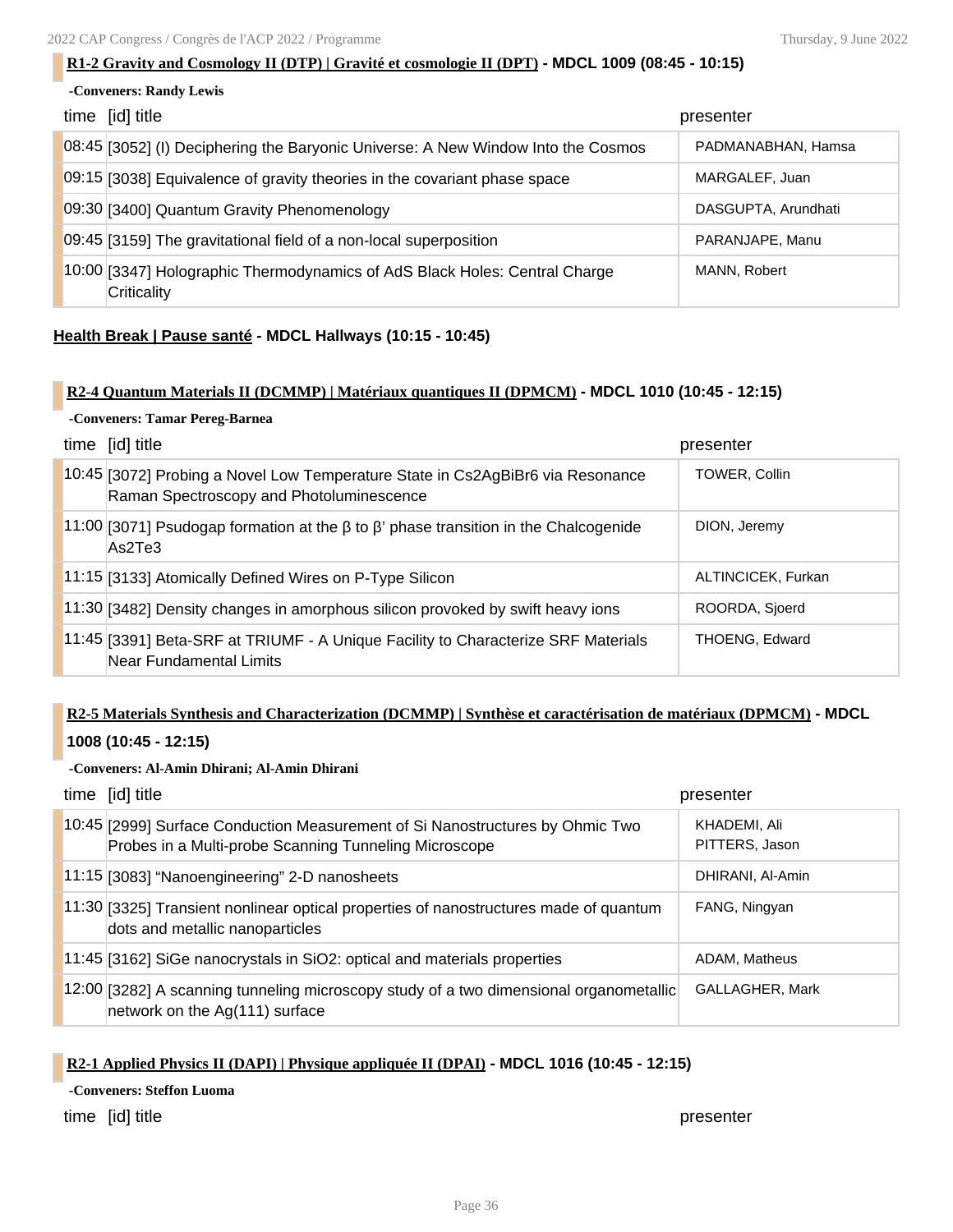| 10:45 [3475] (I) Confirming internal microwave resonances in grape-sized aqueous<br>objects using calorimetry, thermography, and FEM simulations | SLEPKOV, Aaron  |
|--------------------------------------------------------------------------------------------------------------------------------------------------|-----------------|
| 11:15 [3124] Catch basin rating curves                                                                                                           | POIRIER, Louis  |
| 11:30 [3376] Tempological Control: Stable Synchronization through Time-Varying<br>Networks                                                       | CORNELIUS, Sean |
| 11:45 [3207] Active Region Extent Assessment with X-rays (AREA-X) shown for the<br>example of sensors for the ATLAS ITk tracker                  | POLEY, Luise    |

### **R2-3 DPMB Trainee Networking (DPMB) | Réseautage de stagiaires DPMB (DPMB) - MDCL 1102 (10:45 - 12:15)**

**-Conveners: Valerie Booth**

### **R2-2 Frontiers in Theoretical Physics II (DTP) | Frontières en physique théorique II (DPT) - MDCL 1009 (10:45 - 12:15)**

| -Conveners: Mohammad Ahmady                                                      |                         |  |
|----------------------------------------------------------------------------------|-------------------------|--|
| time [id] title                                                                  | presenter               |  |
| 10:45 [3530] Ultralight Dark Matter and Cosmological Condensed Matter Physics    | MCDONOUGH, Evan         |  |
| 11:15 [3345] Structural Aspects of Quasi-Topological Gravity                     | <b>HENNIGAR, Robie</b>  |  |
| 11:30 [3329] Unification of Quantum and Relativistic Measurements                | SHARP, Jonathan         |  |
| 11:45 [3285] Fermionic FIMP dark matter models providing low-scale leptogenesis. | POULOSE, Poulose        |  |
| 12:00 [3137] Solar Cells_and the Lambert W Function                              | <b>VALLURI, Sreeram</b> |  |

## **R2-0 Joint CINP-IPP Sessions (DNP/PPD) | Réunion conjointe de l'ICPN et de l'IPP (DPN-PPD) - MDCL 1305/07 (10:45 - 12:15)**

**-Conveners: Garth Huber**

| time [id] title                  | presenter |
|----------------------------------|-----------|
| 10:45 Health Break   Pause santé |           |
| 11:15 Health Break   Pause santé |           |

### **Break for Lunch (12h15-13h15) | Pause pour dîner (12h15-13h15) (12:15 - 13:15)**

## **CINP Annual General Meeting (with lunch) | Assemblée générale annuelle de l'ICPN (dîner inclus) - MDCL 1009 (12:15 - 13:15)**

**-Conveners: Garth Huber**

## **R-STUD-COMP CAP Best Student Oral Presentations Final Competition | Compétition finale de l'ACP pour les meilleures communications orales d'étudiantes - MDCL 1305/07 (13:15 - 15:15)**

**-Conveners: William Whelan**

# time [id] title **presenter** 13:15 Competitor 1 13:30 Competitor 2 13:45 Competitor 3 14:00 Competitor 4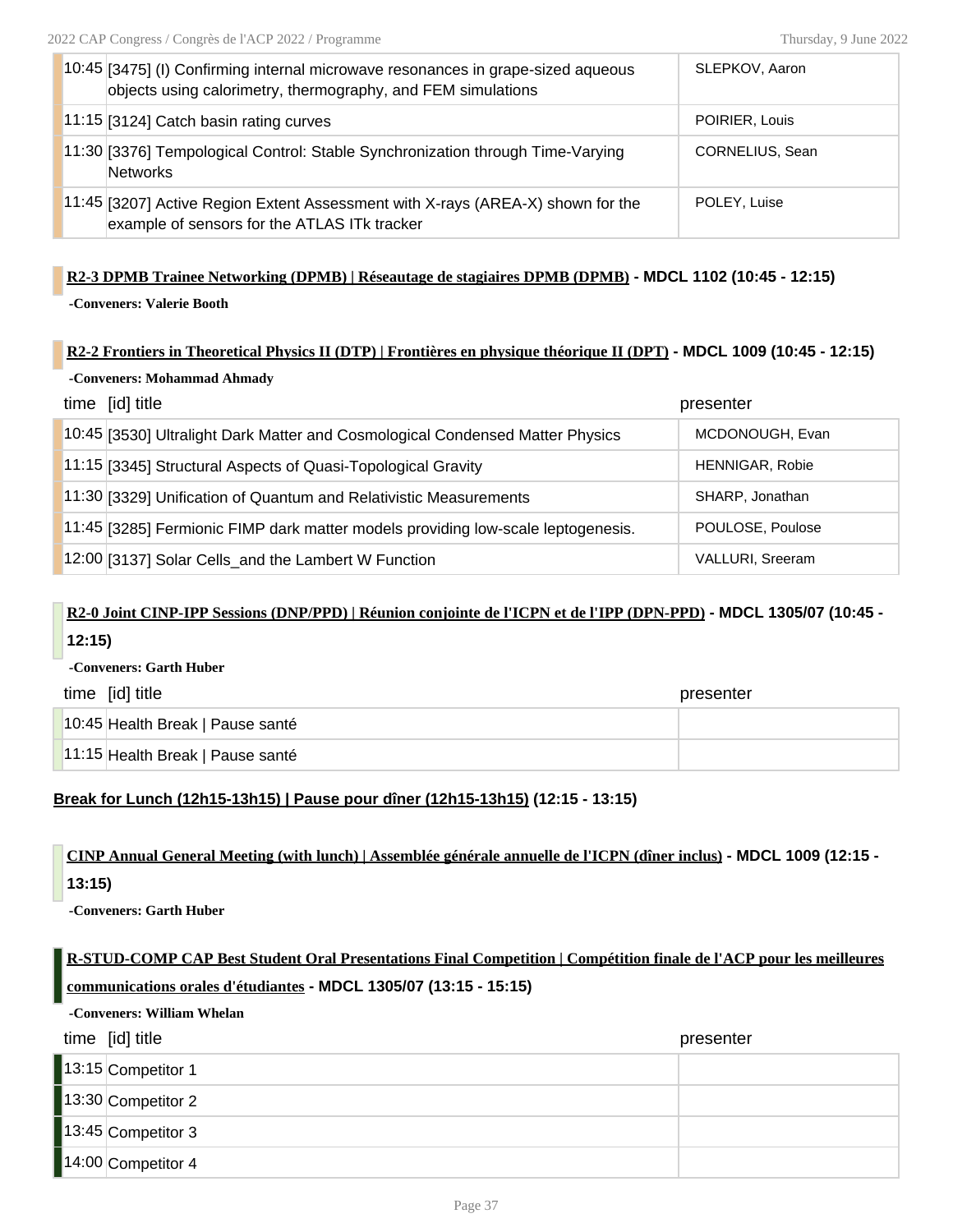| 14:15 Competitor 5 |  |
|--------------------|--|
| 14:30 Competitor 6 |  |
| 14:45 Competitor 7 |  |
| 15:00 Competitor 8 |  |

### **Health Break | Pause Santé - MDCL Hallways (15:15 - 15:45)**

# **Judges Meeting and Announcement Preparation l Rencontre des juges et préparation d'annonce - MDCL 2230 (15:15 -**

**16:30)**

**-Conveners: William Whelan**

### **R-PLEN1 Plenary Session | Session plénière - Cliff Burgess - MDCL 1305/07 (15:45 - 16:30)**

**-Conveners: Randy Lewis**

| time [id] title                                                        | presenter                |
|------------------------------------------------------------------------|--------------------------|
| [15:45 [3531] Thinking Effectively About Gravity (the view from below) | <b>BURGESS, Clifford</b> |

### **Student Awards Ceremony | Cérémonie de reconnaissance d'étudiant(e)s - MDCL 1305/07 (16:30 - 17:15)**

**-Conveners: William Whelan; Manu Paranjape**

### **Close of Congress | Clôture du congrès - MDCL 1305/07 (17:15 - 17:30)**

**-Conveners: Manu Paranjape**

### **4D detector workshop | Atelier sur les détecteurs 4D - MDCL 2230 (17:30 - 19:00)**

### *Remote connection: https://cern.zoom.us/j/62568526830?pwd=b3FoY3BUZXZXSUVJY2w4R0oyb2lLZz09*

**-Conveners: Fabrice Retiere; Luise Poley**